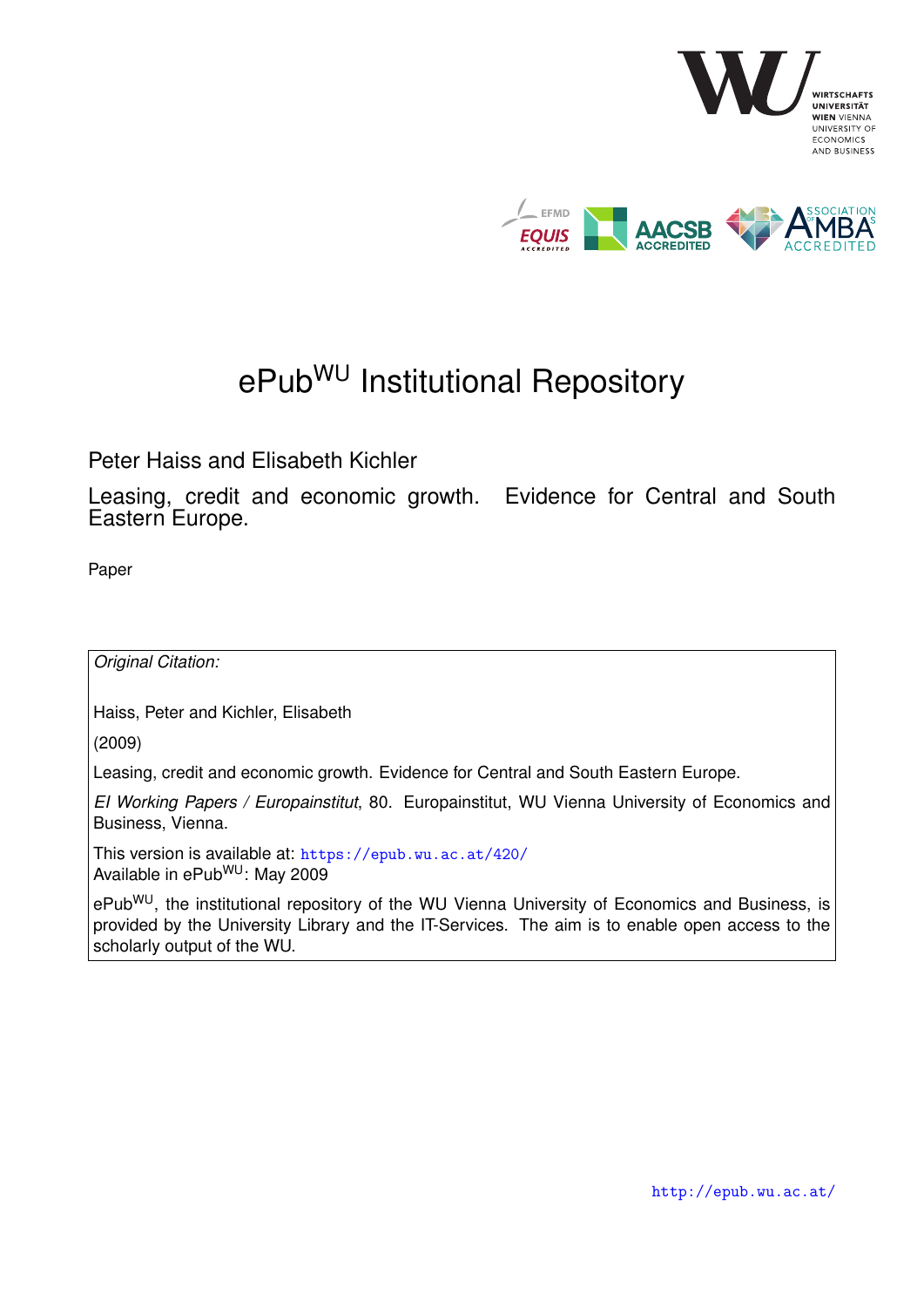**EUROPAINSTITUT EUROPAINSTITUT**  WIRTSCHAFTSUNIVERSITÄT WIEN VIENNA UNIVERSITY OF ECONOMICS AND BUSINESS

# **Working Papers**

EI Working Paper No. 80

PETER HAISS / ELISABETH KICHLER

## **Leasing, Credit and Economic Growth: Evidence for Central and South Eastern Europe**

March 2009

Download: http://www.wu-wien.ac.at/wuw/institute/europainstitut/pub/workingpaper/index

> Althanstraße 39-45/2/3, 1090 Wien / Vienna Österreich / Austria Tel.: +43 / 1 / 31336 / 4135, 4134, 4133 Fax.: +43 / 1 / 31336 / 758, 756 e-mail: europafragen@wu-wien.ac.at http://www.wu-wien.ac.at/europainstitut/forschung/nexus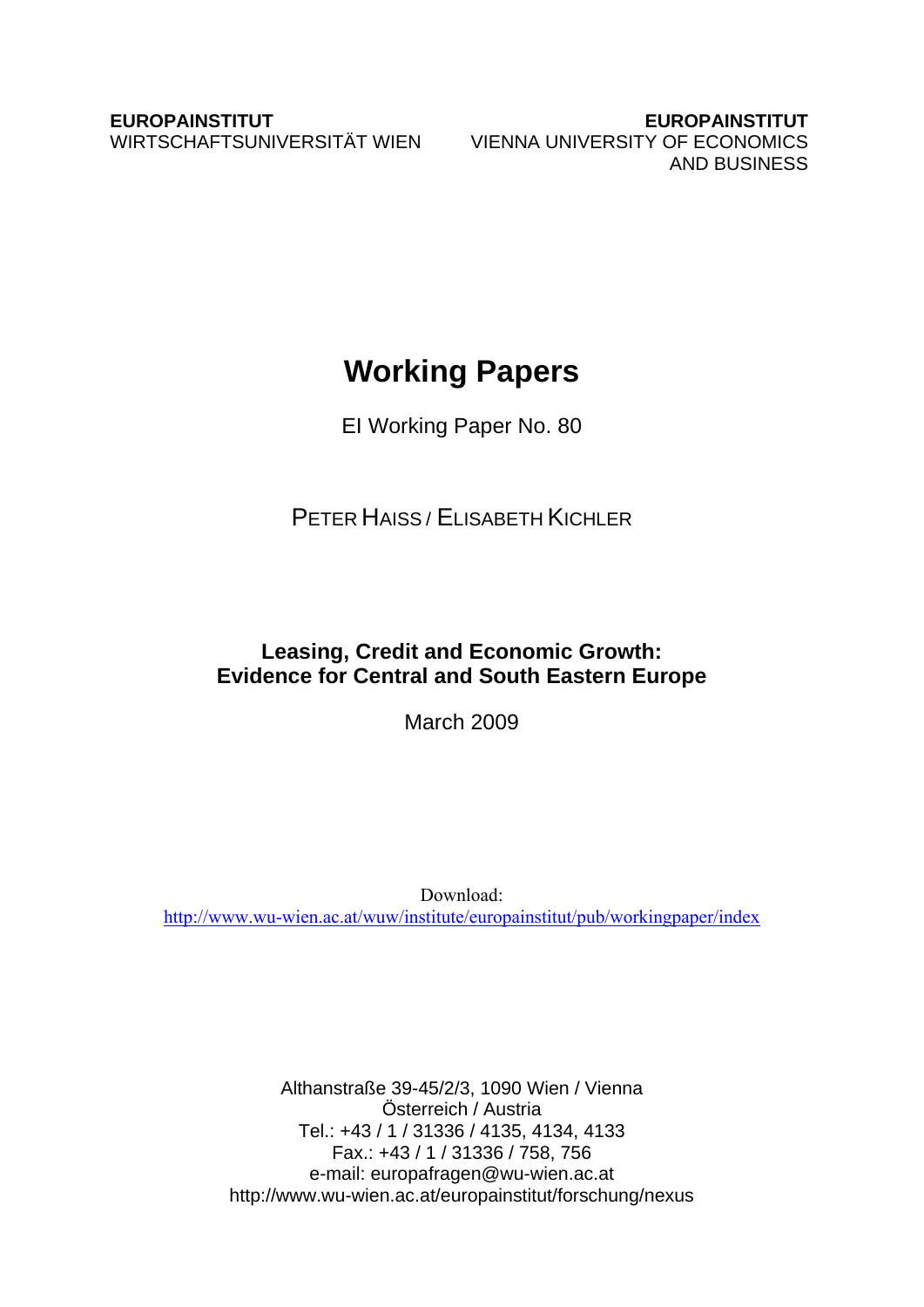Impressum:

Die EI Working Papers sind Diskussionspapiere von MitarbeiterInnen und Gästen des EuropaInstitutes an der Wirtschaftsuniversität Wien, die dazu dienen sollen, neue Forschungsergebnisse im Fachkreis zur Diskussion zu stellen. Die Working Papers geben nicht notwendigerweise die offizielle Meinung des Instituts wieder. Sie sind gegen einen Unkostenbeitrag von € 7,20 am Institut erhältlich. Kommentare sind an die jeweiligen AutorInnen zu richten.

Medieninhaber, Eigentümer Herausgeber und Verleger: Europainstitut der Wirtschaftsuniversität Wien, Althanstraße 39−45/2/3, A−1090 Wien; Für den Inhalt verantwortlich: Univ.-Prof. Dr. Stefan Griller, Althanstraße 39−45/2/3, A−1090 Wien.

Nachdruck nur auszugsweise und mit genauer Quellenangabe gestattet.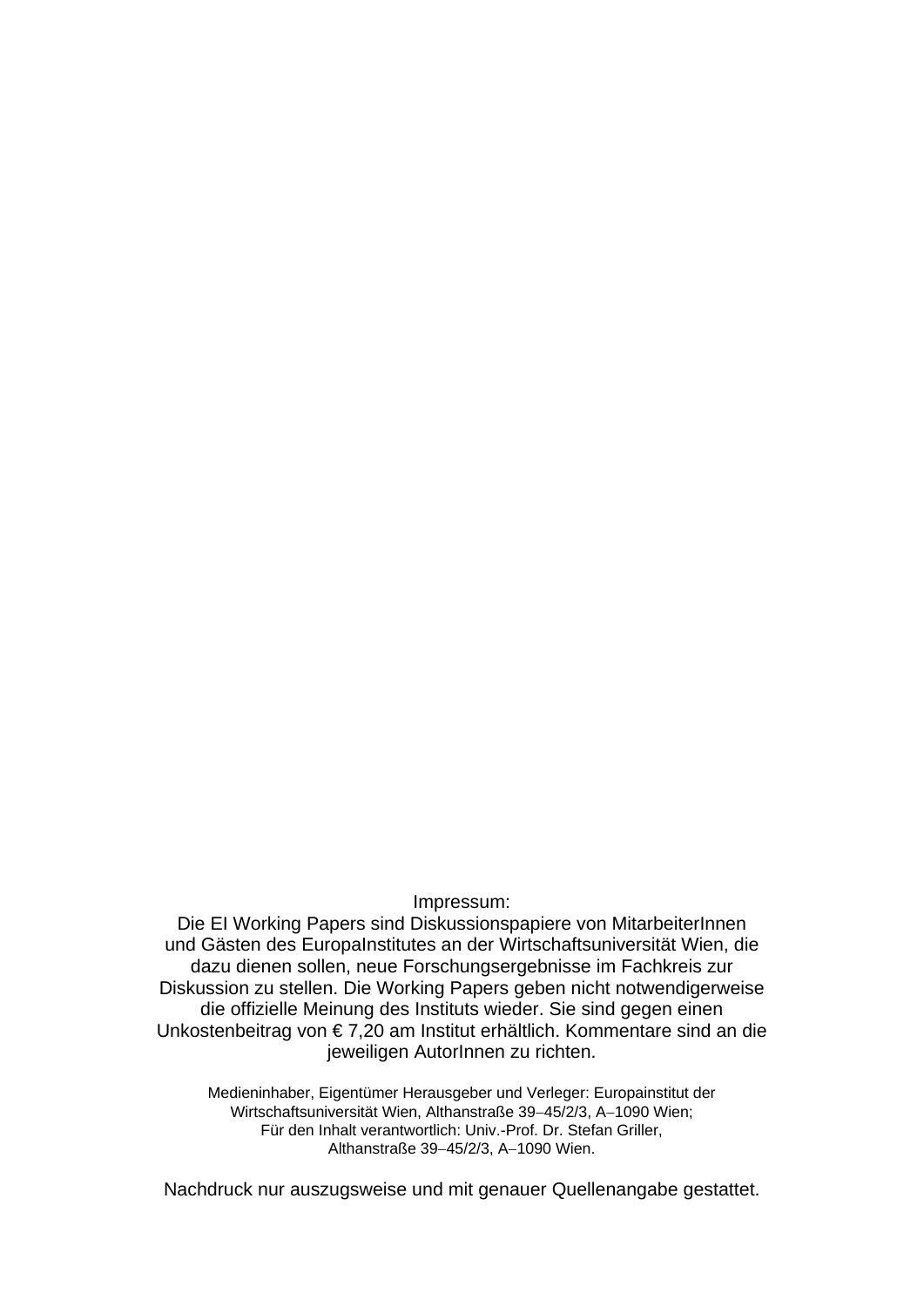## **Leasing, Credit and Economic Growth: Evidence for Central and South Eastern Europe**

## PETER HAISS / ELISABETH KICHLER<sup>1</sup>

#### **ABSTRACT**

We investigate the role of leasing in the lending boom in Central and South Eastern Europe (CEE and SEE). We contribute by (1) providing a full picture of the financing situation in Eastern Europe, where leasing plays a more important role than elsewhere; (2) by investigating the finance-growth-nexus for ten Eastern European countries with a panel data approach over 1999-2006; (3) by extending the production function approach (credit, stock, bond) and the law-and-financeview for leasing. We find that leasing and credit positively contributed to economic growth. However, leasing and credit are complements and not substitutes as suggested partly by previous research in other regions. We conclude that leasing cannot be used to circumvent proper regulation by policy makers or market participants, and that alternative forms of finance need to be included for a full picture of the finance-growth link.

Key words: Leasing, Credit, Central and South Eastern Europe, Transition Countries, Economic Growth

JEL codes: G21, O11, O16, 052

<sup>&</sup>lt;sup>1</sup> Peter Haiss (peter.haiss@wu-wien.ac.at) lectures at the EuropaInstitut, WU Vienna University of Economics and Business and is with UniCredit Bank Austria AG, Vienna, member of UniCredit Group; Elisabeth Kichler (elisabeth.kichler@gmx.at) is graduate student at the WU Vienna University of Economics and Business and is with UniCredit Bank Austria AG, Vienna, member of UniCredit Group. We are grateful for helpful comments by Gerhard Fink and the Finance-Growth/Integration Nexus-Team at the EuropaInstitut at WU (http://www.wuwien.ac.at/europainstitut/forschung/nexus). The opinions expressed are the authors' personal views and not necessarily those of the institutions the authors are affiliated with.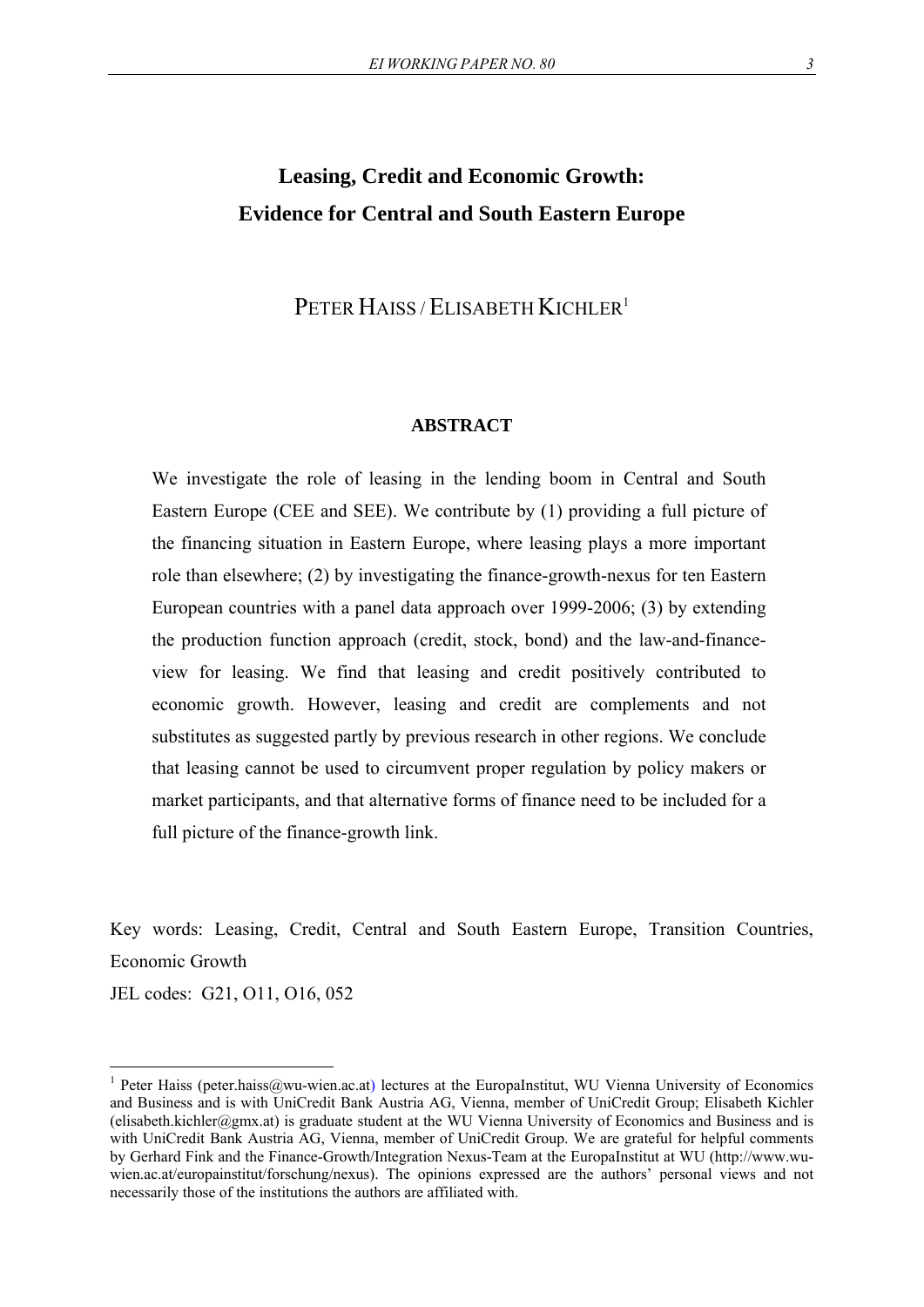## **Contents**

| $2^{\circ}$      |                                                               |  |
|------------------|---------------------------------------------------------------|--|
|                  |                                                               |  |
| 3 <sub>1</sub>   | EARLIER FINDINGS FOR FINANCE AND GROWTH IN EASTERN EUROPE. 15 |  |
| $\overline{4}$ . |                                                               |  |
| $5^{\circ}$      |                                                               |  |
| 6                |                                                               |  |
| 7.               |                                                               |  |
| 8.               |                                                               |  |
|                  |                                                               |  |
|                  |                                                               |  |
|                  |                                                               |  |
|                  |                                                               |  |

## **1. INTRODUCTION**

The lending boom in the transition economies of Central and Eastern Europe (CEE) and its impact on growth and stability is a burning issue for the whole of Europe (Arvai et al., 2009; Backé and Wójcik, 2008). Alternative forms of finance, like leasing, have also gained considerable importance in recent years for the functioning of financial systems, $2$  particularly in emerging economies (Moutot et al.,  $2007$ ).<sup>3</sup> Several studies document the massive growth in credit volumes in transition countries (TCs) and the need to watch this development carefully (see e.g. Backé and Zumer, 2005; Cottarelli et al., 2005; Duenwald et al., 2005). However, despite the high importance of leasing in transition countries (EBRD, 2006), its impact on growth has, to our knowledge, so far not been analysed. How does leasing influence economic growth, does it worsen or stabilise the situation in transition economies? Can leasing be used to overcome a weak regulatory and institutional environment, i.e.

<sup>&</sup>lt;sup>2</sup> Lasfer and Levis (1998) and Beck and Demirgüç-Kunt (2006), for example, argue that leasing is especially important for small and medium-sized enterprises.

<sup>&</sup>lt;sup>3</sup> A few recent studies go beyond the usual credit and stock focus: Fink et al. (2006a) and Fink et al. (2005a) check the impact of bond markets on growth; Pantel and Haiss (2008) investigate the impact of hedge funds on growth; Sammer and Haiss (2008) discuss the ímpact of derivatives; and Haiss and Sümegi (2008) of the insurance sector.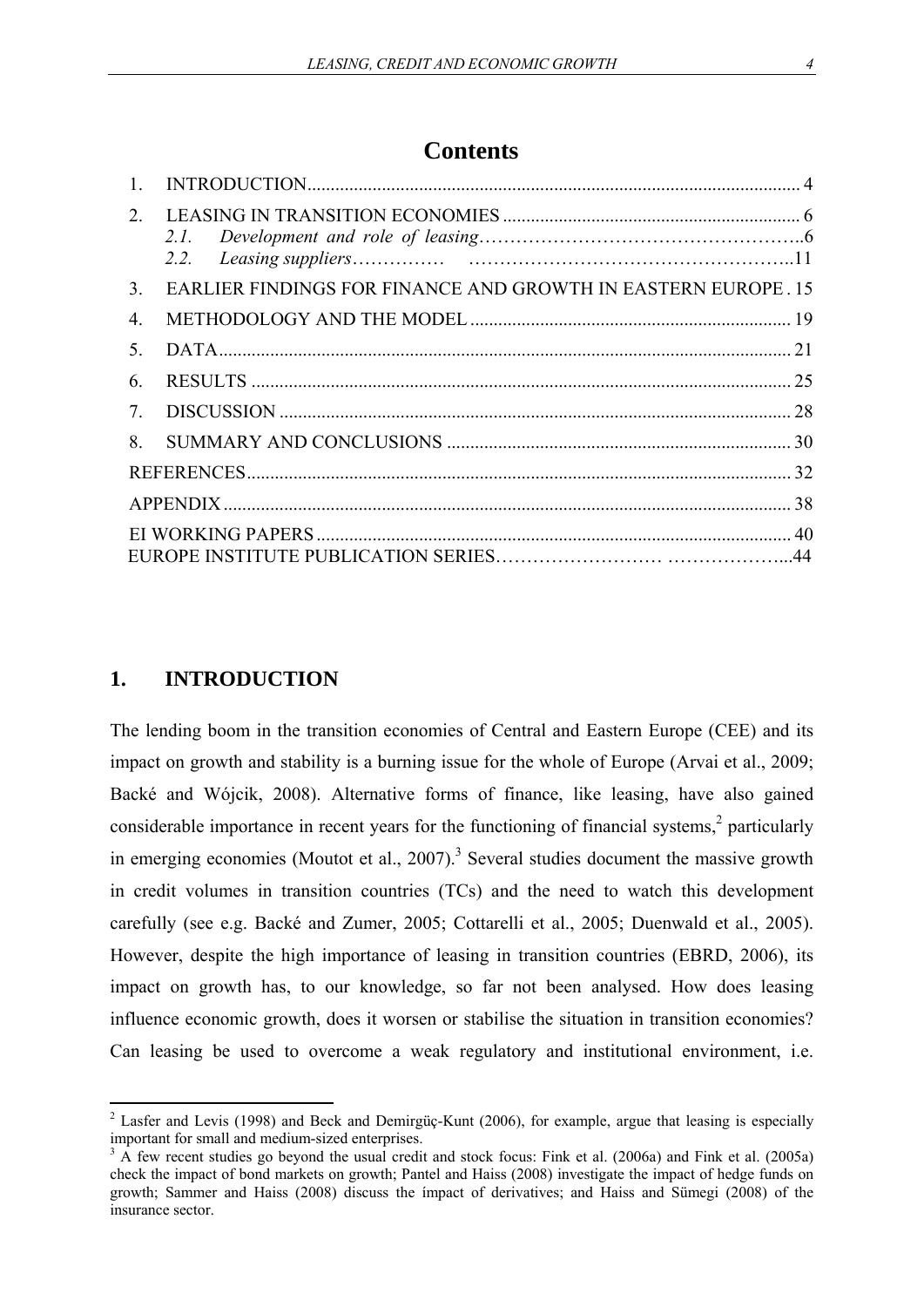substitute credit and proper regulation? Answers to these questions are important for policy makers and market participants in emerging economies.

We contribute to the literature by delineating the role of leasing in emerging markets of European transition economies for the first time. So far leasing has attracted considerable research mainly in mature markets for small and medium-sized enterprises (SMEs; e.g. Beck and Demirgüç-Kunt, 2006; Berger and Udell, 2006; Berger et al., 2007; Cull et al., 2006; Schmit, 2004). Drawing on the finance-growth nexus (see Levine, 2005, or Rousseau and Wachtel, 2009, for a review) and the law-and-finance view (e.g. La Porta et al., 1997), we extend this research into CEE and SEE. $<sup>4</sup>$  Applying a panel data approach on a sample of ten</sup> Eastern European transition countries over the period 1999-2006, we provide further evidence on the relationship of the financial sector and economic growth with a focus on Eastern Europe and include leasing into this investigation, in addition to the conventional credit, stock and bond sector analyses. From the regression results, we draw the conclusion that leasing and credit positively contributed to economic growth in Eastern European transition countries, while stock and bond markets rather showed negative effects. Not unexpectedly, nonperforming loans had a negative impact on growth. We confirm for this broader sectoral spectrum that macroeconomic stability and a sound legal system, which might be pushed by intended or already accomplished EU membership, are important preconditions in order to make a positive impact of the financial sector possible. While some research suggests that leasing and credit taking are substitutes (Lasfer and Levis, 1998; Marston and Harris, 1988; Yan, 2006), i.e. if the legal environment is not conducive for bank lending, leasing does not seem to be used as an alternative means of financing if legal and institutional conditions are weak. Leasing and credit taking rather seem to be complements and the use of leasing rather also seems to require a sound legal system.

The contributions of this study to existing literature are the following. We provide further evidence on the relationship of the financial sector and its segments on economic growth with a focus on Eastern Europe. We review and summarise empirical finance-growth studies

<sup>&</sup>lt;sup>4</sup> Drawing mainly on the conventional financial sectors, there has been extensive investigation of the nexus with King and Levine (1993a; 1993b) being among the first ones to empirically analyse the relationship between bank credit and economic growth. Levine and Zervos (1998) and Beck and Levine (2001), for example, show significantly positive effects of the banking sector and the stock market on economic growth on a broad variety of countries at different stages of development. By paying attention at the important role of legal institutions, legal origin, institutional development and the protection of creditor and property rights, the finance-growth nexus was broadened to the law-and-finance view e.g. by La Porta et al. (1997), Levine et al. (2000), Graff (2005) or Beck et al. (2000a; 2000b) who find evidence that the level of financial development and the quality of the legal environment have an influence on economic growth.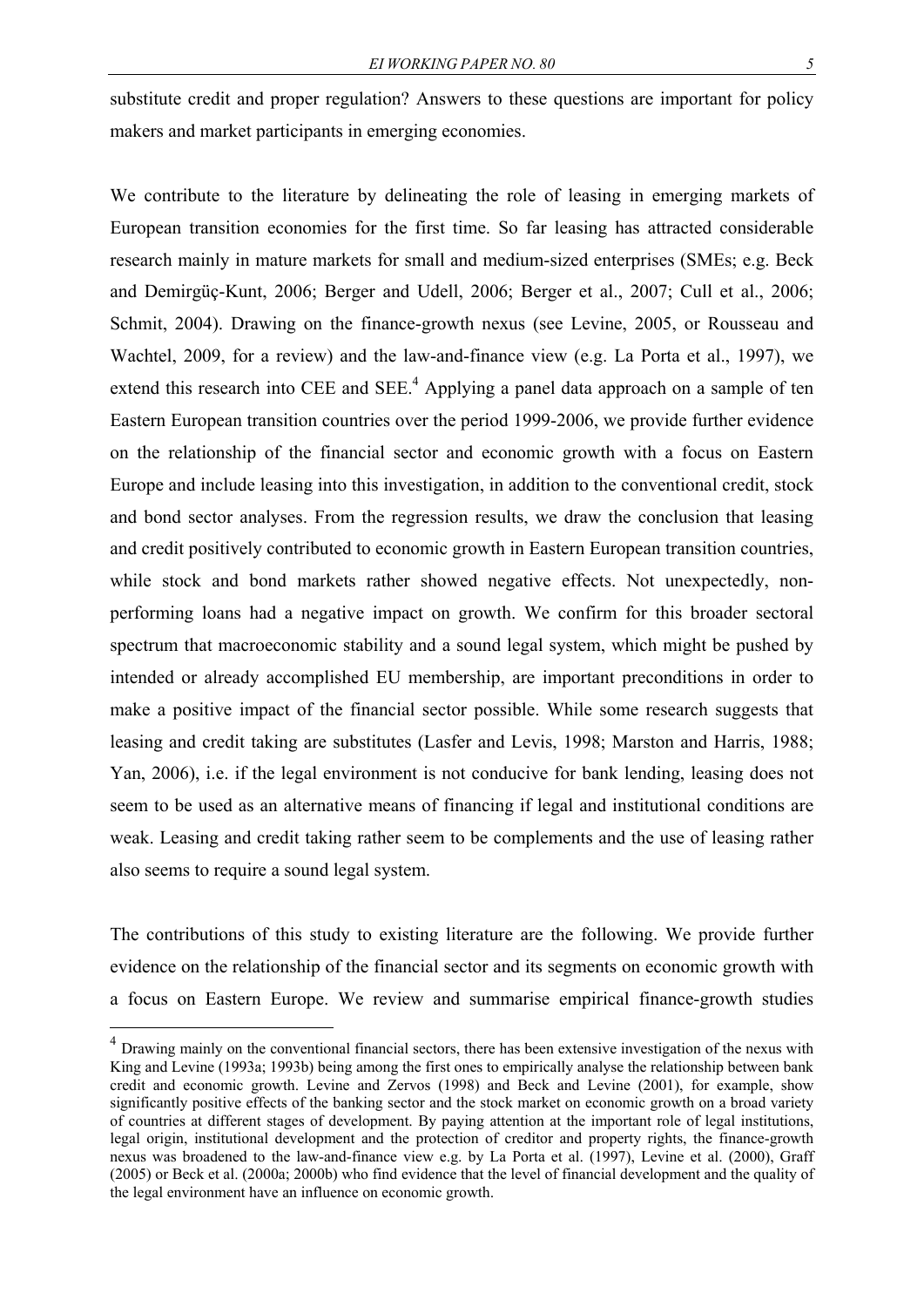focusing on transition economies. We collected leasing data for the period 1999-2006 for ten Eastern European countries, which as a dataset so far did not exist. And we include this leasing data into the investigation of the finance-growth nexus, which is, to our knowledge, done for the first time. We also show that foreign-owned providers from the banking industry make up the largest part of the leasing suppliers in almost all countries. In addition, we provide further evidence on the complementary relationship between leasing and credit, which is a controversial topic in literature.<sup>5</sup> From our study, regulators and policymakers might recognise the importance of leasing for their financial sectors and that beneficial regulations concerning leasing can boost the performance of their economies. They might also become aware that well-developed legal and institutional frameworks are important preconditions for the financial sector to exert an influence on real economy. For researchers, the contribution to the investigation of the finance-growth nexus in transition countries, the novel data set on leasing data and the inclusion of this data into the finance-growth nexus might be of relevance.

The remainder of this paper is organised as follows: Section 2 provides descriptive evidence on the development of the leasing sector as well as on leasing suppliers in Central and South Eastern Europe (CEE and SEE). Section 3 presents earlier findings for the finance-growth nexus in this region, Section 4 discusses methodology and the econometric model, Section 5 presents the data in more detail and Section 6 gives an overview of the empirical results. In the concluding sections, findings are discussed.

#### **2. LEASING IN TRANSITION ECONOMIES**

#### *2.1. Development and role of leasing*

1

Extensive research investigates debt growth, lending booms and their impact on the transition economies (e.g. Cottarelli et al., 2005; Kraft and Jankov, 2005), however, so far mainly for bank credit, thus not considering the full magnitude of the financial markets. The current turmoil in CEE financial markets reinforces the need to know the various streams of debt in the region. The EBRD (2006) argues that leasing plays a major role in transition countries. Koh (2006) finds that the Eastern European leasing market experienced very high growth rates in recent years and argues that this can be party explained by the higher demand for

 $5$  Yan (2006), for example, finds that leasing and credit taking are substitutes, whereas Beattie et al. (2000) come to the conclusion that operating leasing needs less of a company's debt capacity than a comparable amount of nonlease debt, and Ang and Peterson (1984) and Finucane (1988) show that leases and debt are complements.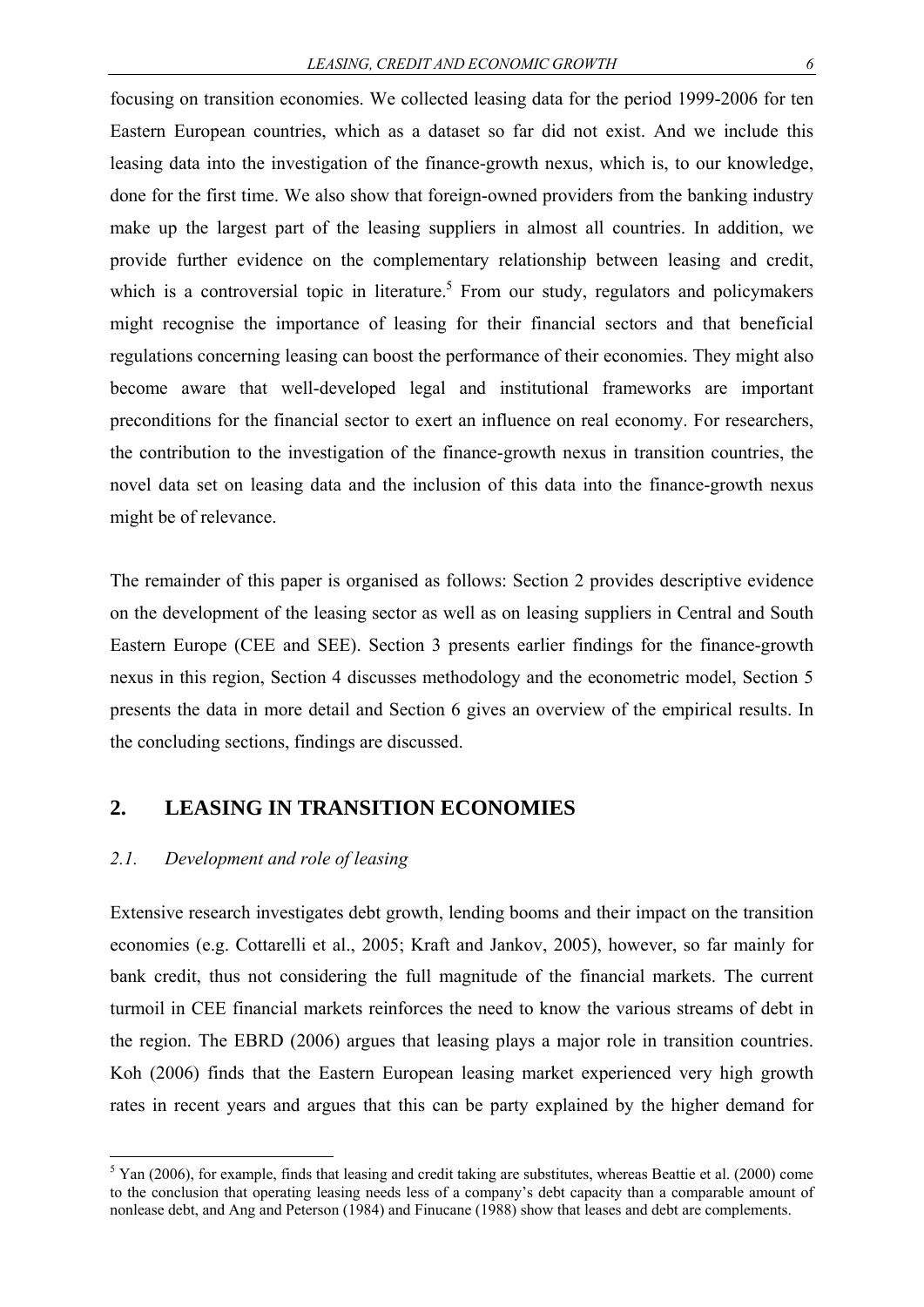investment in this region. We thus argue that it is necessary to analyse the magnitude, rationale and impact of leasing in investigations of the impact of the financial sector in transition economies. In the following we provide novel data on these leasing markets.

Figure 1 gives an overview of new leasing volumes for twelve transition countries<sup>6</sup> from 1999 until 2006. Table 1 shows the respective relative growth rates. Despite some minor short-term decreasing trends, all countries showed high growth rates of leasing volumes. Turkey experienced a decline in leasing volumes from 2000 until 2001 due to the country's economic downturn, but leasing volumes picked up in the following years (World Bank, 2007). The Czech Republic, the Slovak Republic, Slovenia and Estonia saw weak growth rates or declines in a one- to two-year period prior to EU membership which is due to the necessary implementation of new EU legislation concerning leasing. In the Slovak Republic some misunderstandings with VAT deductions appeared and for the Estonian leasing market, changes in real estate taxation had negative implications. The prospect of EU membership, however, led to high growth rates in Poland, the Slovak Republic, Slovenia, Estonia and especially Latvia and Bulgaria from 2004 onwards (ČSOB Leasing, 2005; ALS, 2005; ELL, 2005).



**Figure 1: New leasing volumes in million € in 12 transition countries 1999-2006** 

Source: compiled by the authors from: Leaseurope; national leasing associations; HANFA, 2007; Data press, 2006

<sup>&</sup>lt;sup>6</sup> While most of these joined the European Union in 2004/2007, Turkey and Croatia are still in the process of accession to the European Union.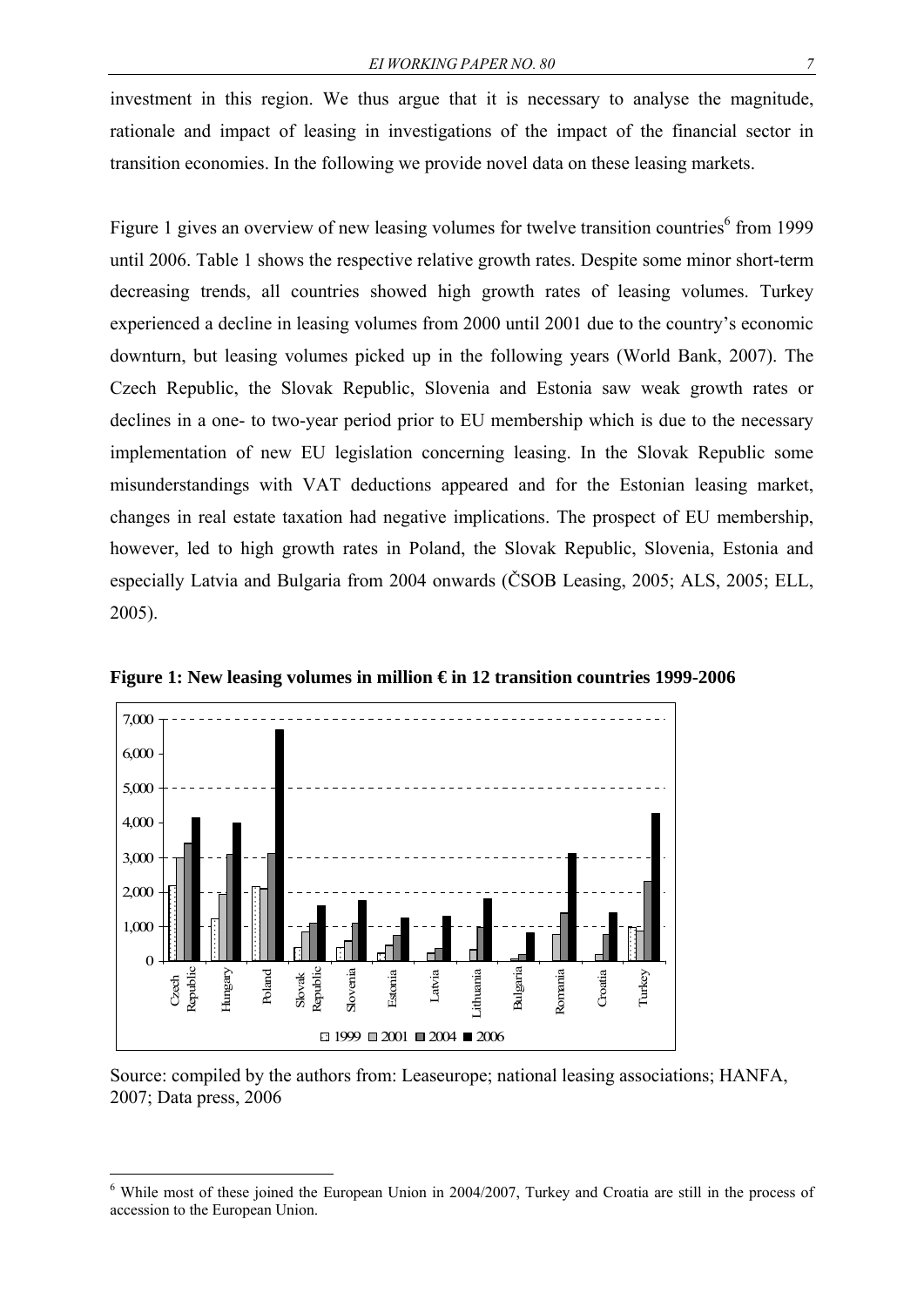|                        | 2000     | 2001     | 2002    | 2003     | 2004     | 2005   | 2006     |
|------------------------|----------|----------|---------|----------|----------|--------|----------|
| <b>Czech Republic</b>  | 14.5%    | 19.7%    | 15.1%   | $-0.9\%$ | $-0.4\%$ | 11.8%  | $9.2\%$  |
| <b>Hungary</b>         | $9.6\%$  | 44.0%    | 16.2%   | 24.1%    | 11.0%    | 19.4%  | 8.5%     |
| <b>Poland</b>          | $-5.2\%$ | 1.5%     | $0.6\%$ | 21.5%    | 22.6%    | 29.9%  | 65.0%    |
| <b>Slovak Republic</b> | 41.8%    | 49.7%    | 14.3%   | $10.1\%$ | 4.4%     | 19.0%  | 23.0%    |
| <b>Slovenia</b>        | 28.7%    | 19.4%    | 18.2%   | 47.1%    | 9.8%     | 35.1%  | 16.5%    |
| <b>Estonia</b>         | 83.7%    | 14.3%    | 50.6%   | 11.0%    | $-0.4\%$ | 31.7%  | 31.2%    |
| Latvia                 | n.a      | 52.6%    | 20.6%   | 2.1%     | 19.9%    | 90.6%  | 98.1%    |
| Lithuania              | n.a      | 61.6%    | 61.0%   | 34.5%    | 39.2%    | 38.0%  | $36.0\%$ |
| <b>Bulgaria</b>        | n.a      | n.a      | 98.1%   | 30.5%    | 47.4%    | 139.9% | 68.8%    |
| Romania                | n.a      | n.a      | 14.2%   | 14.2%    | 39.4%    | 48.7%  | 51.8%    |
| Croatia                | n.a      | n.a      | 111.0%  | 59.0%    | 23.7%    | 28.9%  | 35.8%    |
| <b>Turkey</b>          | 88.1%    | $-53.6%$ | 69.6%   | 28.3%    | 25.5%    | 46.4%  | 25.2%    |

**Table 1: Growth of new leasing volumes in 12 transition countries 2000-2006** 

Sources: compiled by the authors from: Leaseurope; national leasing associations; HANFA, 2007; Data press, 2006

In figure 2, the importance of leasing in the twelve transition countries and thirteen countries of the EU-15 for the year 2006 is depicted. All figures represent outstanding amounts at yearend, expressed in percent of GDP. With an average of 7.9% of GDP, the importance of leasing is significantly higher in the transition countries than in the EU-15, where the average amounts to 4.7% of GDP. Looking at the percentage of customer loans granted by means of leasing, Naaborg (2007) states that the sizes of the Central and Eastern European (CEE) leasing markets exceeded those of the EU-15 already in 1997. Bakker and Gross (2004) find that the Eastern European EU member states overtook the EU-15 in 2001 as regards leasing as a percentage of GDP. Leasing volumes vary substantially among countries. In transition economies, the highest ratios can be found in Estonia, Hungary, Latvia and Croatia, i.e. countries with a relatively high level of foreign banks. The lowest ratios occur in Turkey, Poland and Romania. For Eastern Europe, leasing thus seems to have a lower importance in bigger countries, whereas this relation cannot be found for the EU-15. Here, Portugal and Italy show the highest leasing to GDP ratios and the lowest ones can be found in Finland, the Netherlands and the United Kingdom.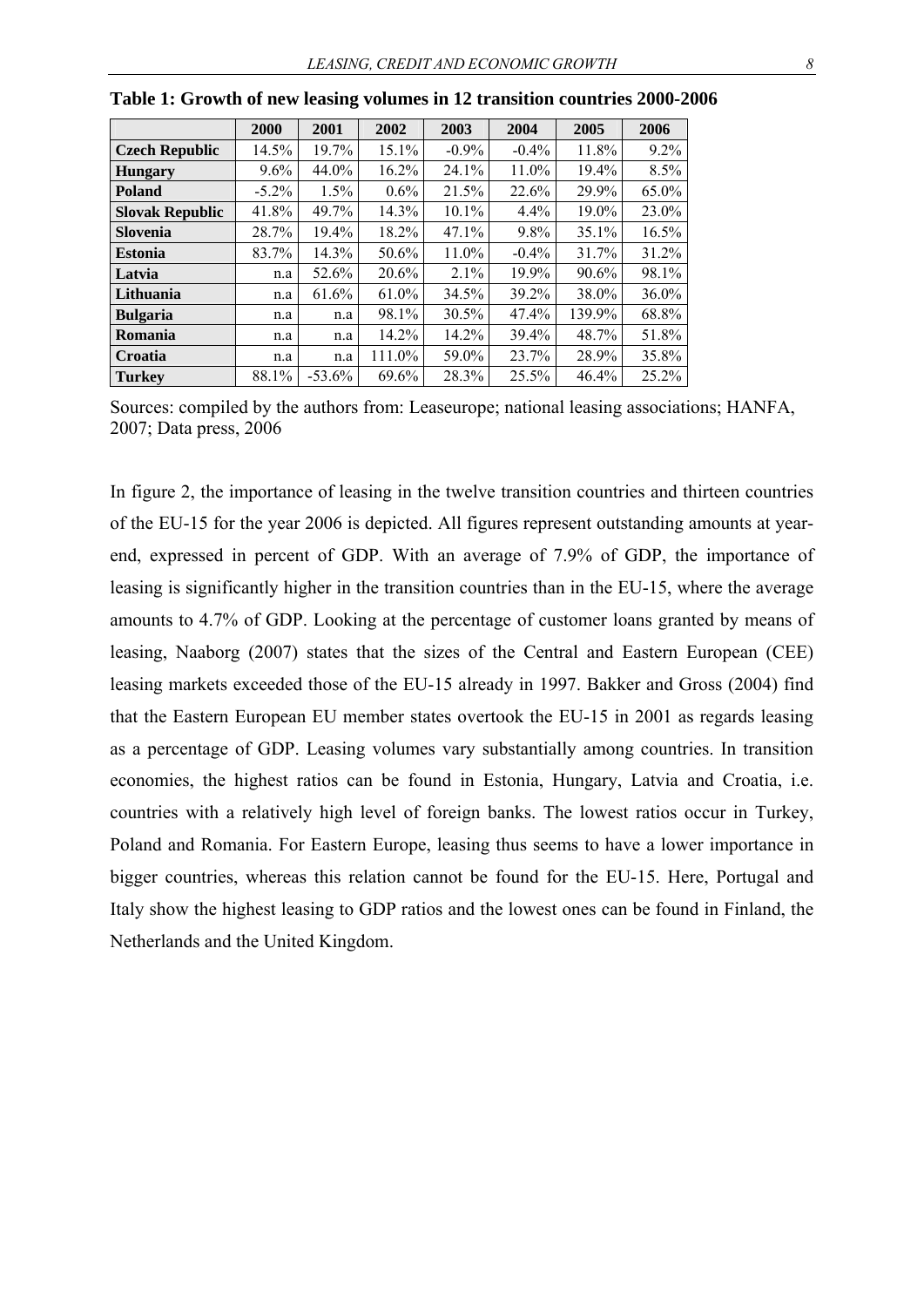

**Figure 2: Leasing in 12 transition countries and EU-15<sup>7</sup> in 2006<sup>8</sup>**

Sources: compiled by the authors from: Leaseurope; national leasing associations; IFS

According to the IFC (1996) and Beck et al. (2004), leasing has become prominent in transition countries, because most companies have restricted track records and not enough collateral which can be used, and because many banks are in a restructuring process. The authors find that due to the difficulties in obtaining debt and equity financing, companies in countries with less developed legal institutions like the transition economies rely more on leasing and other forms of operations finance. Bakker and Gross (2004) similarly attribute the high importance of leasing in Eastern Europe to the underdeveloped creditor rights protection, which gives leasing higher security than secured lending, and its affordability compared to bank loans.

While we argue that leasing grew fast and to high levels in the transition economies, its influence has to be investigated in conjunction with other means of finance. Figure 3 shows the relative importance of leases, bonds, shares and loans in the twelve transition countries for the year 2006. All figures represent outstanding amounts at year-end, expressed in percent of GDP. Although leasing ranks last in all twelve transition countries, it nevertheless represents an important means of financing that should not be disregarded. Relative to the size of the financial market, measured by taking the other three forms of financing together, the importance of leasing is highest in Estonia, the Slovak Republic, Latvia and Lithuania.

<sup>&</sup>lt;sup>7</sup> The EU-15 average only includes 13 countries since data on outstanding leasing volumes is not available for Ireland and Luxembourg. For means of comparability, the term EU-15 is nevertheless used.

<sup>8</sup> Data for Greece in 2005.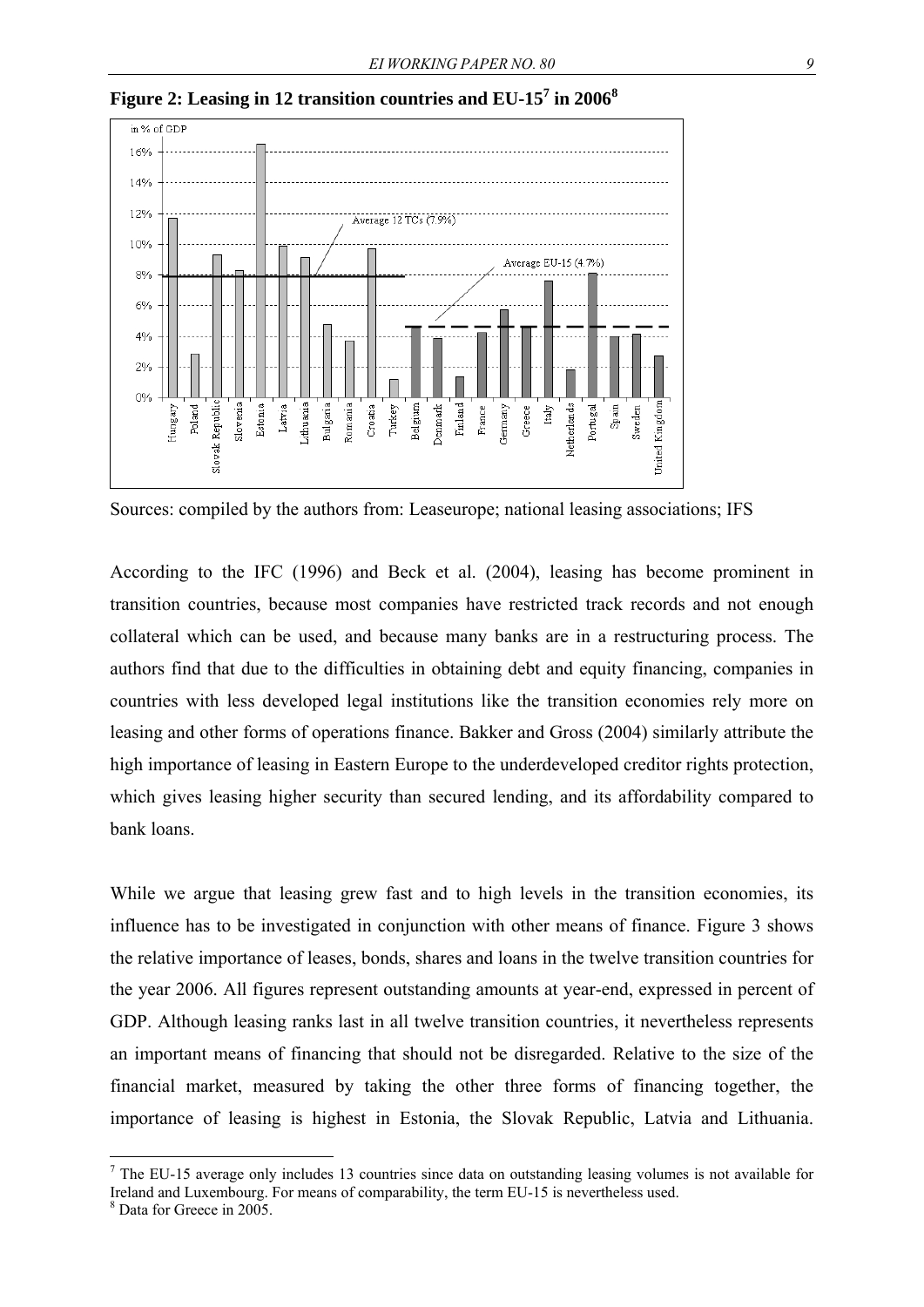Concerning the relevance of leasing financing, Estonia is thus front-runner within the twelve Central and South Eastern European countries. According to the World Leasing Yearbooks, Estonia also took the first place of a world-wide equipment leasing / GDP ratio from 2000 until 2005 (Porter and Fumagalli, 2007). In Turkey and Poland, leasing is least important as regards its relation to GDP as well as to the size of the financial market.

Loans dominate in all transition countries with the exception of the Czech Republic, but they also represent a very important form of financing in this country. This confirms that the transition countries are all bank-centered, implying that the banking sector is more important than the stock and bond markets (Peev and Yurtoglu, 2007; Sirtaine and Skamnelos, 2007). Credit is predominant in Estonia and Latvia with the next important means of financing being 47 and 76 percentage points less important. With 27% and 33% of GDP, the average importance of bonds and shares is very close in the transition countries. Bonds represent the most important form of financing in the Czech Republic and are essential in Hungary and Slovenia. Shares have a high importance in Croatia and Slovenia. Investigations of the impact of finance on growth in transition economies, however, so far mainly concerned with single financial segments (mainly bank credit), whereas we provide a broader analysis for both credit, leasing, bond and stock segments in the following.





Sources: compiled by the authors from: Leaseurope; national leasing associations; BIS; Bank of Slovenia; Bulgarian National Bank; ECB; Bank of Estonia; Bank of Latvia; Bank of Lithuania; EBRD; WFE; IFS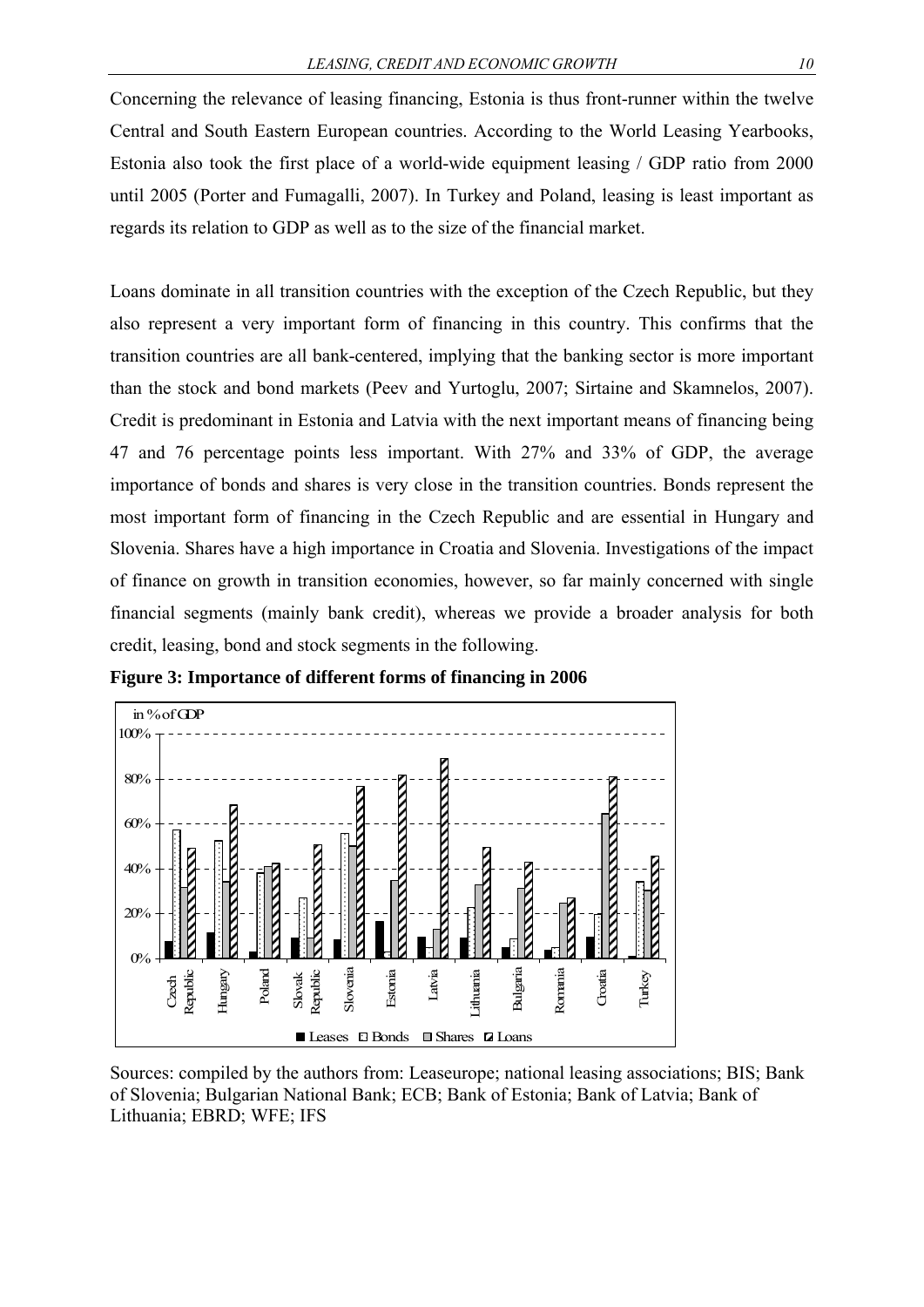### *2.2. Leasing suppliers*

Looking at leasing suppliers in transition countries, figure 4 depicts leasing companies by type of activity.<sup>9</sup> Mixed leasing companies clearly dominate in all of the CEE and SEE countries, suppliers offering only car/vehicle leasing make up a small part of the market in almost all countries. A small number of leasing companies provide leasing of other equipment than cars/vehicles in some countries, and real estate leasing companies are not very common in either of these markets.

Figure 5 shows an overview of leasing suppliers by profile.<sup>10</sup> The Czech Republic, Hungary, the Slovak Republic, Slovenia and Romania are characterised by a high number of independent leasing companies, leasing companies owned by banks dominate in Latvia, Hungary, Poland, Slovenia, Estonia, Lithuania and Turkey. There is only a small number of banks operating as leasing providers and suppliers with banking status, and captive leasing companies are not very common in either of the CEE and SEE markets.





Sources: compiled by the authors from: Leaseurope; Latvian Leasing and Factoring Association; Lithuanian Leasing Association

<sup>&</sup>lt;sup>9</sup> According to this breakdown, leasing suppliers can either only provide car/vehicle leasing, leasing of other equipment or real estate leasing, or they offer a mixture of these leasing services.<br><sup>10</sup> In this classification, leasing companies can either be independent, captive or belong to the banking industry

<sup>(</sup>banks, companies with banking status, companies owned by banks).

<sup>&</sup>lt;sup>11</sup> Data for Turkey in 2003.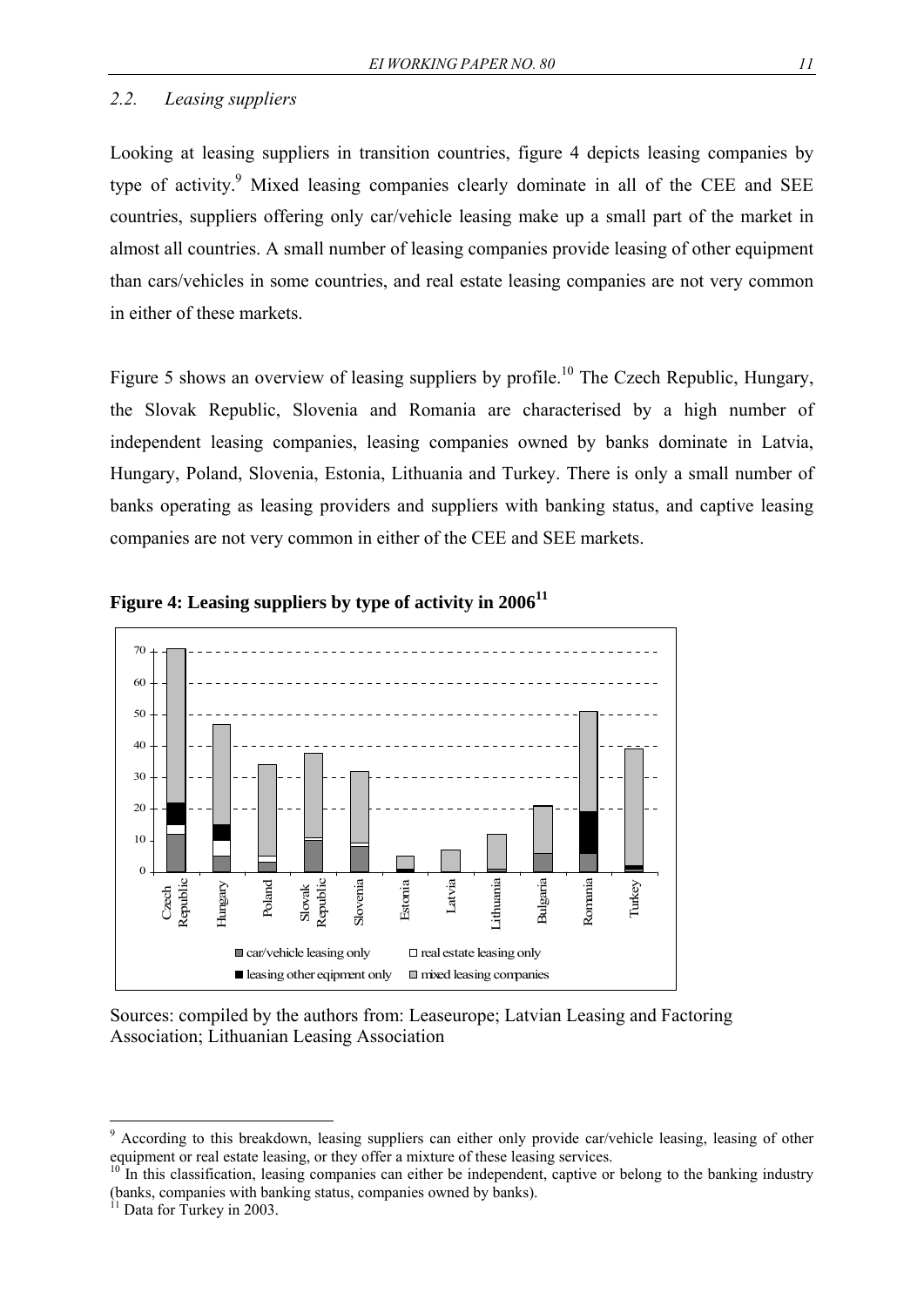

**Figure 5: Leasing suppliers by profile in 200612**

Sources: compiled by the authors from: Leaseurope; Latvian Leasing and Factoring Association; Lithuanian Leasing Association

Figure 6 gives an overview of leasing suppliers by origin.<sup>13</sup> It can be seen that the involvement of international companies in the provision of leasing services is generally very high in Central and South Eastern Europe. Slovenia, Romania and Turkey are the only countries where fully or mainly national companies dominate.

<sup>&</sup>lt;sup>12</sup> Data for Turkey in 2003.

<sup>&</sup>lt;sup>13</sup> According to this breakdown, leasing companies can either be national, joint ventures with or local branches of international companies.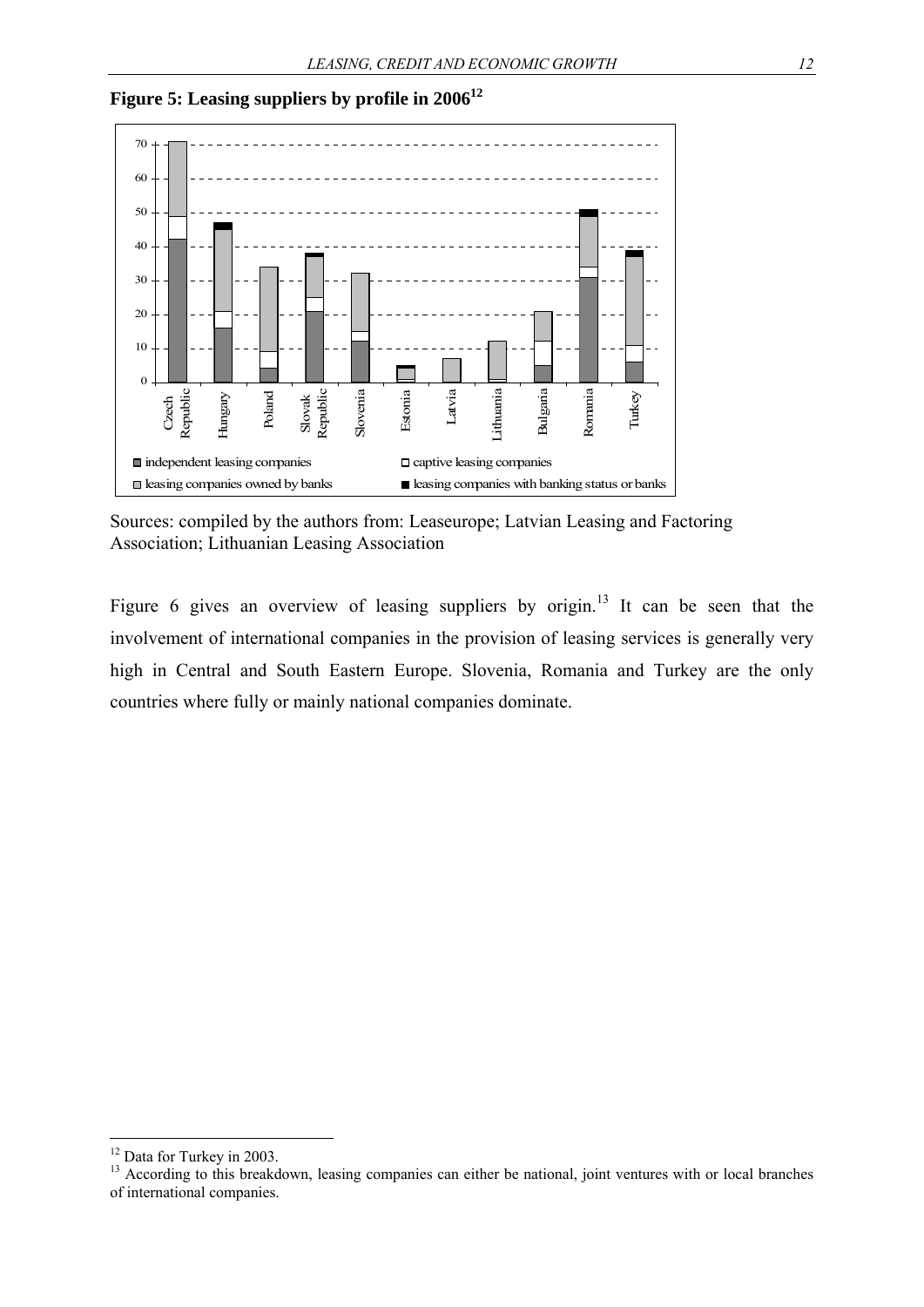

**Figure 6: Leasing suppliers by origin in 200614** 

Sources: compiled by the authors from: Leaseurope, various issues; Latvian Leasing and Factoring Association; Lithuanian Leasing Association; HANFA, 2007

Considering market concentration, figure 7 shows the market shares of the five biggest providers. A small number of providers hold a large part of the market in the Baltic countries and Croatia, which might be connected to the relative small size of these markets. Estonia shows the highest concentration with only five companies providing leasing services in the market and thus holding 100%, followed by Lithuania with 92% and Latvia with 90%. Market concentration is lowest in Romania and Poland with the five biggest providers holding 35% and 44%, respectively.

<sup>&</sup>lt;sup>14</sup> Data for Turkey in 2003.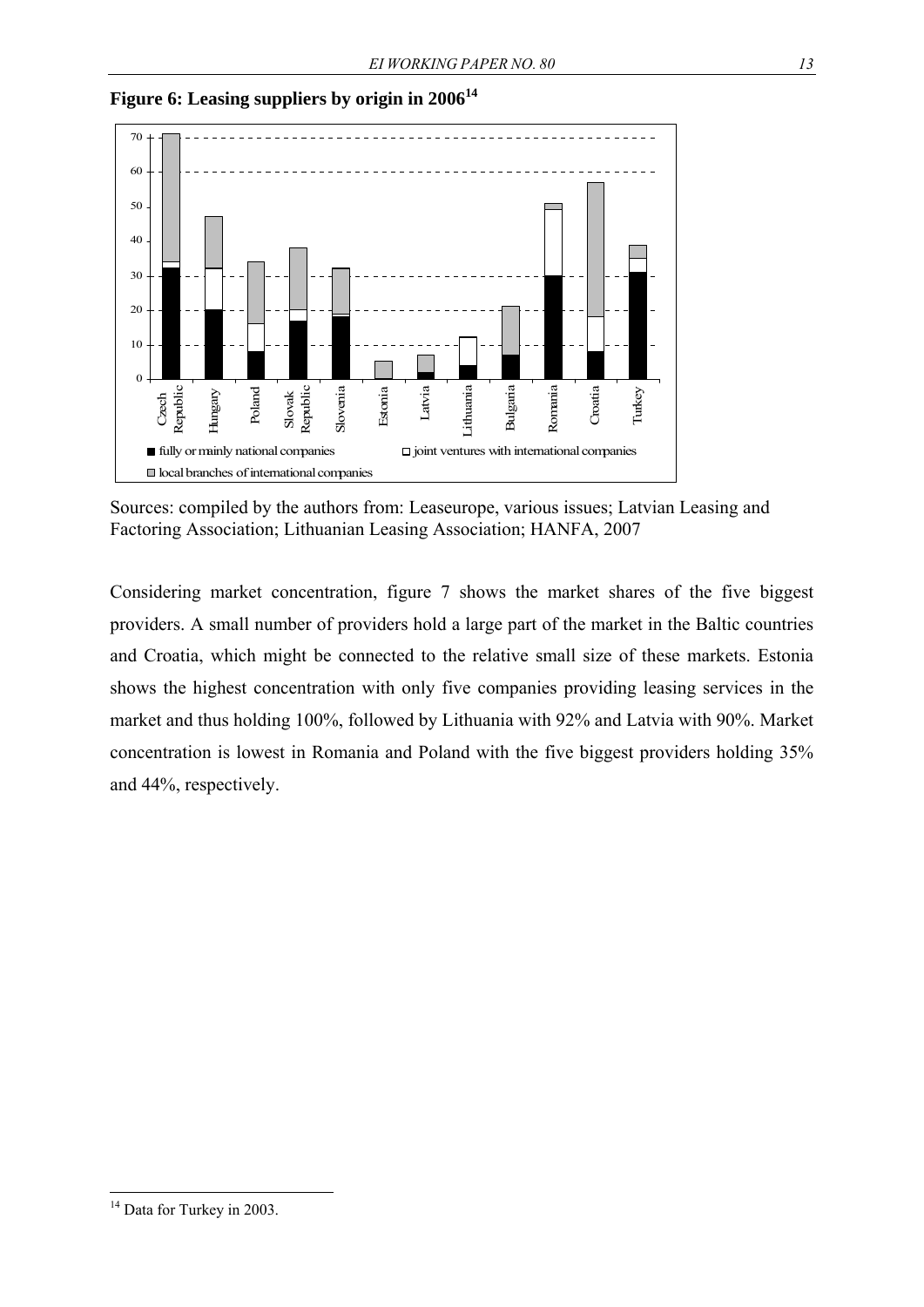

**Figure 7: Market shares of the five biggest leasing providers** 

Sources: compiled by the authors from: DailyBusines.ro; ICEX, 2006; Jakin, 2005; Kroatische Wirtschaftskammer, 2006; national leasing associations

Considering the industry affiliations of the five largest leasing companies, figure 8 shows that banks dominate in all markets. The dominance of banks among the five largest providers in Bulgaria is interesting since they make up less than half of the existing companies. On the other hand, although the majority of leasing providers in Slovenia and Turkey are banks, they only account for three of the five largest companies.



**Figure 8: Industry affiliations of the five biggest leasing providers** 

Sources: compiled by the authors from: DailyBusines.ro; ICEX, 2006; Jakin, 2005; Kroatische Wirtschaftskammer, 2006; national leasing associations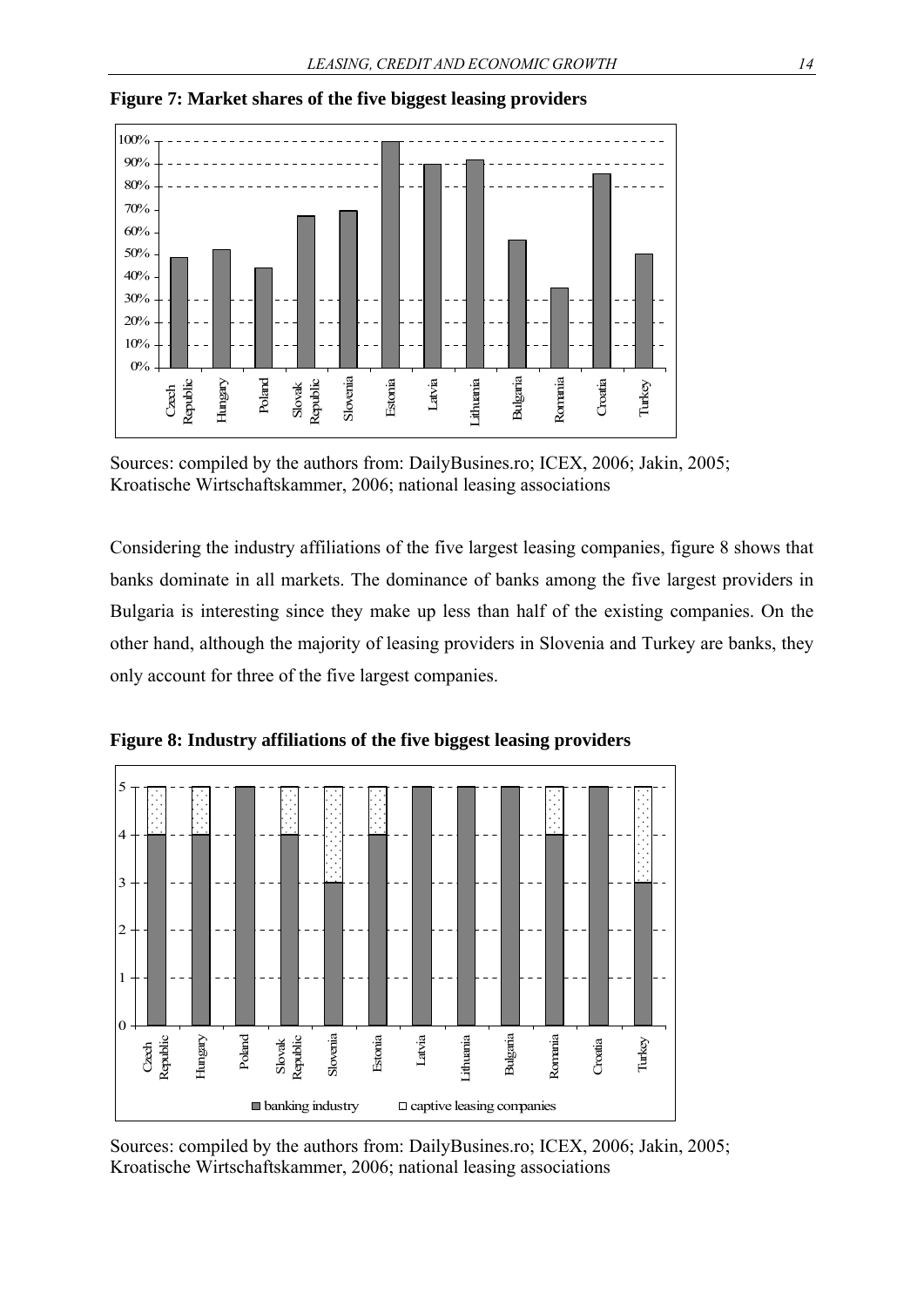Looking at the origin of the five largest leasing providers (see figure 9), we find that foreign companies clearly dominate. The only exception is Turkey where the high number of domestic companies also manages to hold a majority of the leasing market. Although the Czech Republic, the Slovak Republic and Romania also show a high percentage of national leasing companies, the five biggest leasing providers are foreign institutions.





Sources: compiled by the authors from: DailyBusines.ro; ICEX, 2006; Jakin, 2005; Kroatische Wirtschaftskammer, 2006; national leasing associations

## **3. EARLIER FINDINGS FOR FINANCE AND GROWTH IN EASTERN EUROPE**

<u>.</u>

In addition to global and sectoral studies on the finance growth-nexus (see e.g. Levine, 2005, for a review),<sup>15</sup> regional studies have flourished. Table 2 presents an overview of selected empirical findings of the relationship between financial sector development and economic growth for transition countries. Most studies find a positive impact of bank sector development and bank efficiency on economic growth, especially for Central Eastern Europe.

<sup>&</sup>lt;sup>15</sup> These earlier studies, mostly finding a positive relation between finance and growth, use broad samples of industrial and developing countries. By differentiating between countries and periods, Rousseau and Wachtel (2009) find that the finance-growth link has weakened since the 90ies and that countries with different levels of development show differing impacts of finance on growth. This confirms the finding of Ahmed (1998) who points at the possible different effects of bank development on growth in emerging and mature economies. Rajan (2006) argues that the last decade witnessed quite a number of systemic, institutional and product-related innovations and changes. Thus research should differentiate stronger between different countries and their levels of development, different periods and different sources of finance.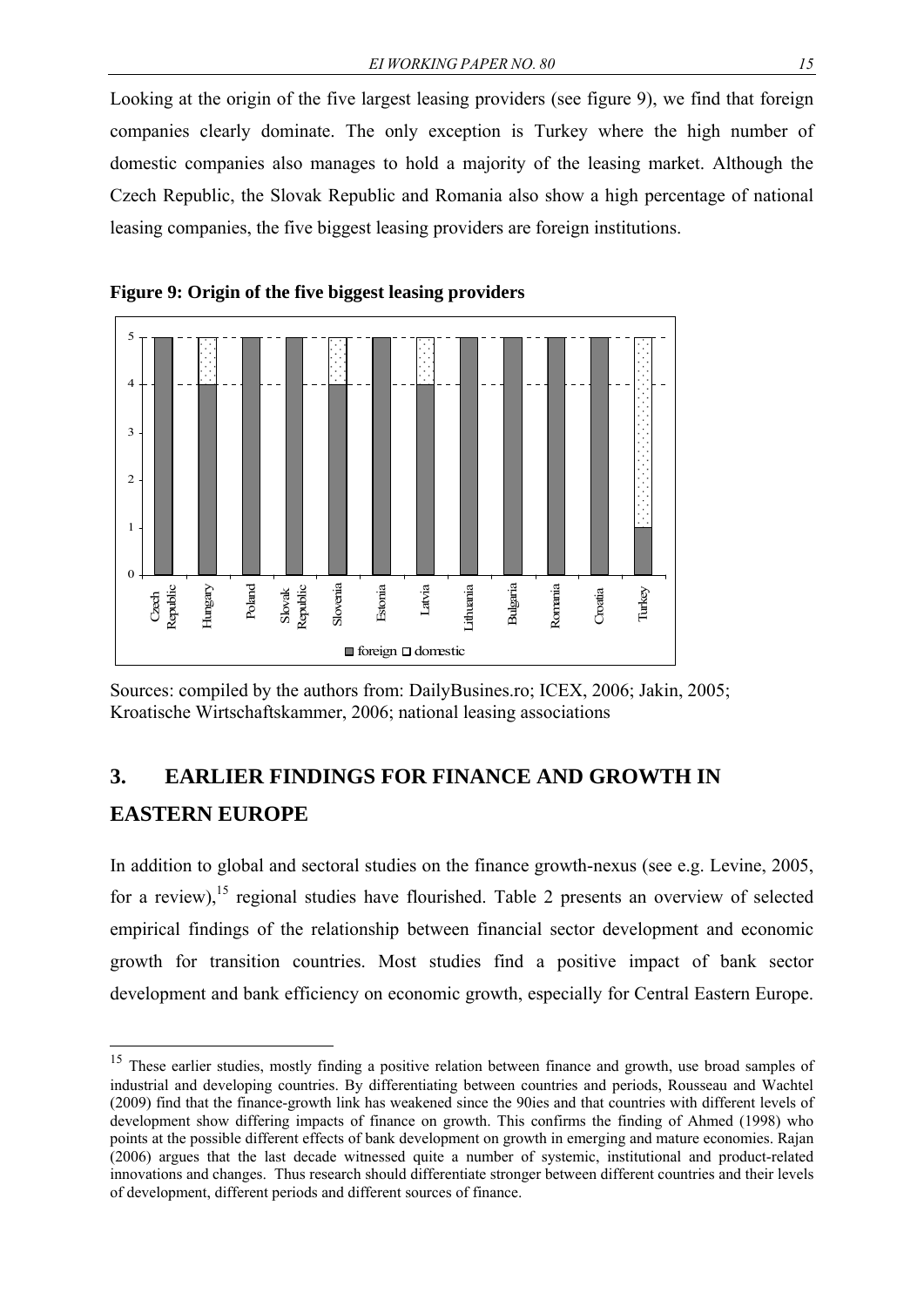For South Eastern Europe, Mehl et al. (2006) find that financial deepening did not have a significant impact on the growth performance of these countries during the first decade of transition. The authors relate this to the environment of high inflation and banking crises which impeded a contribution of the banking sector to economic growth.

Studying South Eastern European countries, Fink, Haiss and von Varendorff (2007) and Hagmayr and Haiss (2007) argue that financial market segments can only contribute to growth in a positive way if legal and supervisory frameworks work properly.<sup>16</sup> The inclusion of stock market development into the investigation of the finance-growth nexus in transition countries mainly turned out to be insignificant.<sup>17</sup> Bond markets, which are mostly small and dominated by governments and few large companies as issuers in transition countries (Haiss and Marin, 2003; Haiss and Chou, 2008), showed a positive impact on economic growth. Eller et al. (2006) find a hump-shaped impact of foreign banks in the New EU Member States. Roessl and Haiss (2008) find that foreign banks only mildly influence portfolio investment and stock markets. Although various authors find that the weak legal situation and low availability of collateral in transition countries can contribute to limit the loan supply by banks (Bonin and Wachtel, 2002; Wagner and Iakova, 2001) and point at the importance of sound legal frameworks and institutions in these countries (Mehl and Winkler, 2003; Hagmayr and Haiss, 2007), previous studies investigating the finance-growth nexus hardly took into consideration alternative sources of finance other than stock and bond markets. Coricelli et al. (2005), Delanny and Weill (2004) and Fisman and Love (2003) are notable exceptions with regard to trade credit.<sup>18</sup>

The findings of the studies investigating the finance-growth nexus in transition countries need to be treated as rather preliminary due to the relatively short time series available and the difficulties in modelling output growth (Mehl and Winkler, 2003). Mamatzakis et al. (2005), Cottarelli et al. (2005) and Fink et al. (2005) suggest including inflation and bad loans into the investigation to control for macroeconomic stability, especially during the early years of transition.

<sup>&</sup>lt;sup>16</sup> Fink et al. (2007) discuss ongoing reforms in SEE with a special focus on Serbia and find that Serbia is following the successful path of CEE countries which might lead to a positive impact of financial development on growth.

 $17$  The EBRD (2006) finds a positive influence of two different measure of financial sector development, private credit and a broader measure including private credit and stock market capitalisation, on growth. 18 For related research on the impact of financial sector foreign direct investment see Eller et al. (2006), for

research on the impact of the insurance sector see Haiss and Sümegi (2008).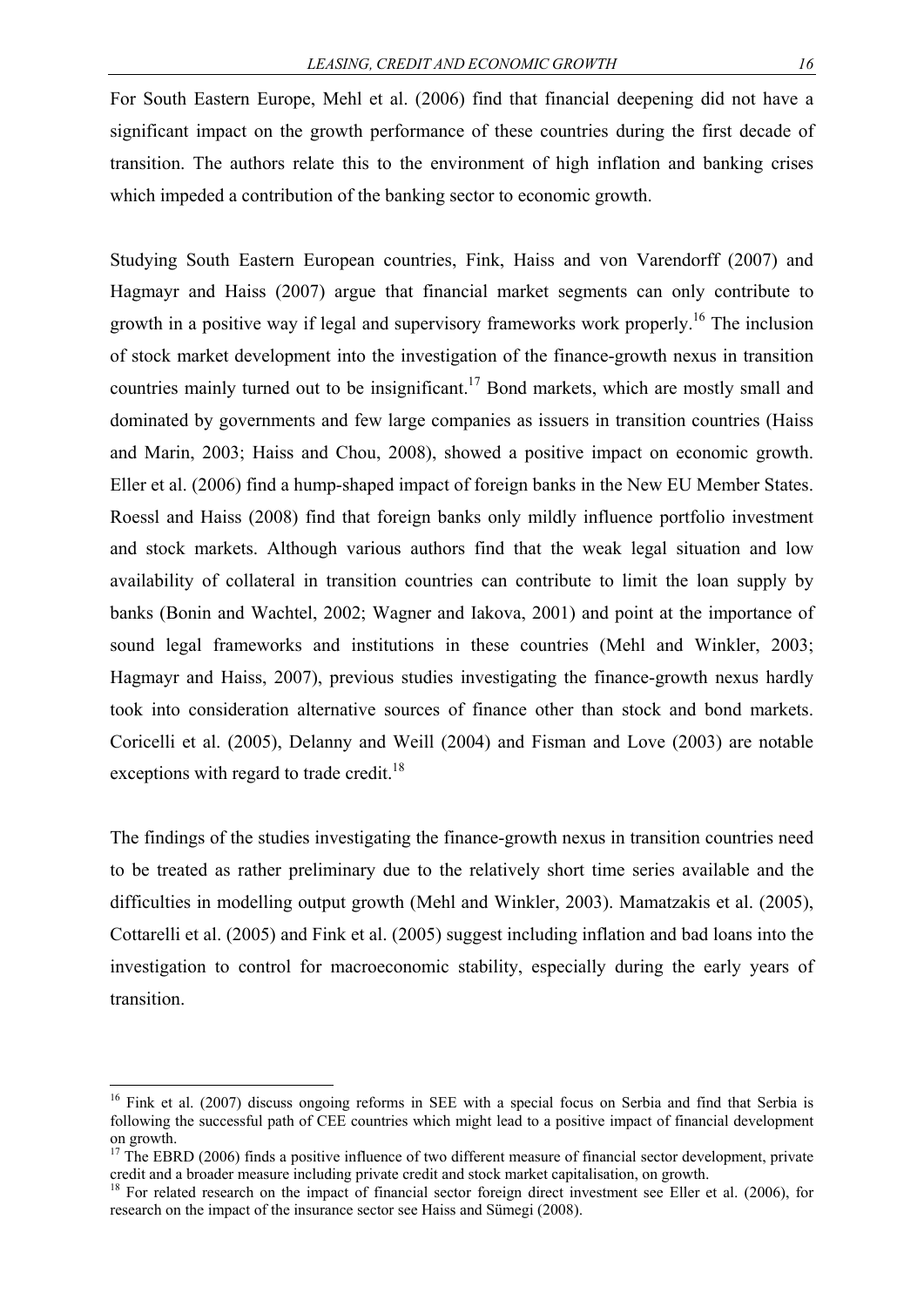| <b>Author</b><br>(year)             | <b>Sample</b>                                                   | <b>Theoretical</b><br>framework               | <b>Research</b><br>method                             | <b>Financial</b><br>segments                           | Growth<br>effect                        | <b>Key findings</b>                                                                                                                                                                                                                                                                                                                                                      |
|-------------------------------------|-----------------------------------------------------------------|-----------------------------------------------|-------------------------------------------------------|--------------------------------------------------------|-----------------------------------------|--------------------------------------------------------------------------------------------------------------------------------------------------------------------------------------------------------------------------------------------------------------------------------------------------------------------------------------------------------------------------|
| Fink and<br>Haiss<br>(1999)         | 10 transition<br>countries                                      | production<br>function<br>style<br>regression | cross-section<br>analysis                             | included<br>bank sector<br>stock market<br>bond market | $+$<br>$\boldsymbol{0}$<br>$\mathbf{0}$ | Positive link between bank sector development and economic growth.                                                                                                                                                                                                                                                                                                       |
| Kar and<br>Pentecost<br>(2000)      | Turkey                                                          | Granger<br>causality<br>test                  | vector error<br>correction<br>methodology<br>(VECM)   | bank sector                                            | $+$                                     | When financial development is measured by the money to income ratio the direction of<br>causality runs from financial development to economic growth. When the bank<br>deposits, private credit and domestic credit ratios are alternatively used to proxy<br>financial development, growth is found to lead financial development.                                      |
| Jaffee<br>and<br>Levonian<br>(2000) | 23 transition<br>economies                                      | "Barro"-<br>regression                        | cross-section<br>analysis                             | bank sector                                            | $+$                                     | Significant and positive relationship between bank sector development, bank sector<br>reforms and economic growth.                                                                                                                                                                                                                                                       |
| Koivu<br>(2002)                     | 25 transition<br>economies<br>$(CEE + CIS)$                     | "Barro"-<br>regression                        | panel<br>analysis                                     | bank sector                                            | $+$                                     | Results indicate that the interest rate margin is significantly and negatively related to<br>economic growth. On the other hand, a rise in the amount of credit does not seem to<br>accelerate economic growth.                                                                                                                                                          |
| <b>Drakos</b><br>(2003)             | 21 transition<br>economies                                      | "Barro"-<br>regression                        | cross-section<br>analysis and<br>panel<br>analysis    | bank sector                                            | $+$                                     | A positive effect of banking sector competition on economic growth is documented.<br>The lower the imperfections in market structure the higher real GDP growth.                                                                                                                                                                                                         |
| Platek<br>(2002)                    | 26 transition<br>economies<br>$(CEE + CIS)$                     | "Barro"-<br>regression                        | cross-section<br>analysis                             | bank sector<br>stock market                            | $^{+}$<br>$^{+}$                        | Bank sector development and stock market development is significantly and positively<br>correlated with economic growth.                                                                                                                                                                                                                                                 |
| Ünalmis<br>(2002)                   | Turkey                                                          | Granger<br>causality<br>test                  | vector auto<br>regression<br>$(VAR)$ ,<br><b>VECM</b> | bank sector                                            | $^{+}$                                  | Financial development significantly causes economic growth in the short run. In the<br>long run, there is a bidirectional relationship between financial development and<br>economic growth.                                                                                                                                                                             |
| Fink et<br>al.<br>(2005b)           | 22 market<br>economies +<br>11 transition<br>countries<br>(CEE) | growth<br>accounting<br>regression            | panel<br>analysis                                     | bank sector<br>stock market<br>bond market             | $+$                                     | The financial sector induces positive growth effects but not with the same strength<br>across countries. It is weaker in market economies comparing to transition countries.<br>Financial sector development supports economic growth in the short run rather than in<br>the long run. Financial structure plays an important role in the measurement of this<br>impact. |

## **Table 2: Selected empirical evidence on the finance-growth nexus in transition countries**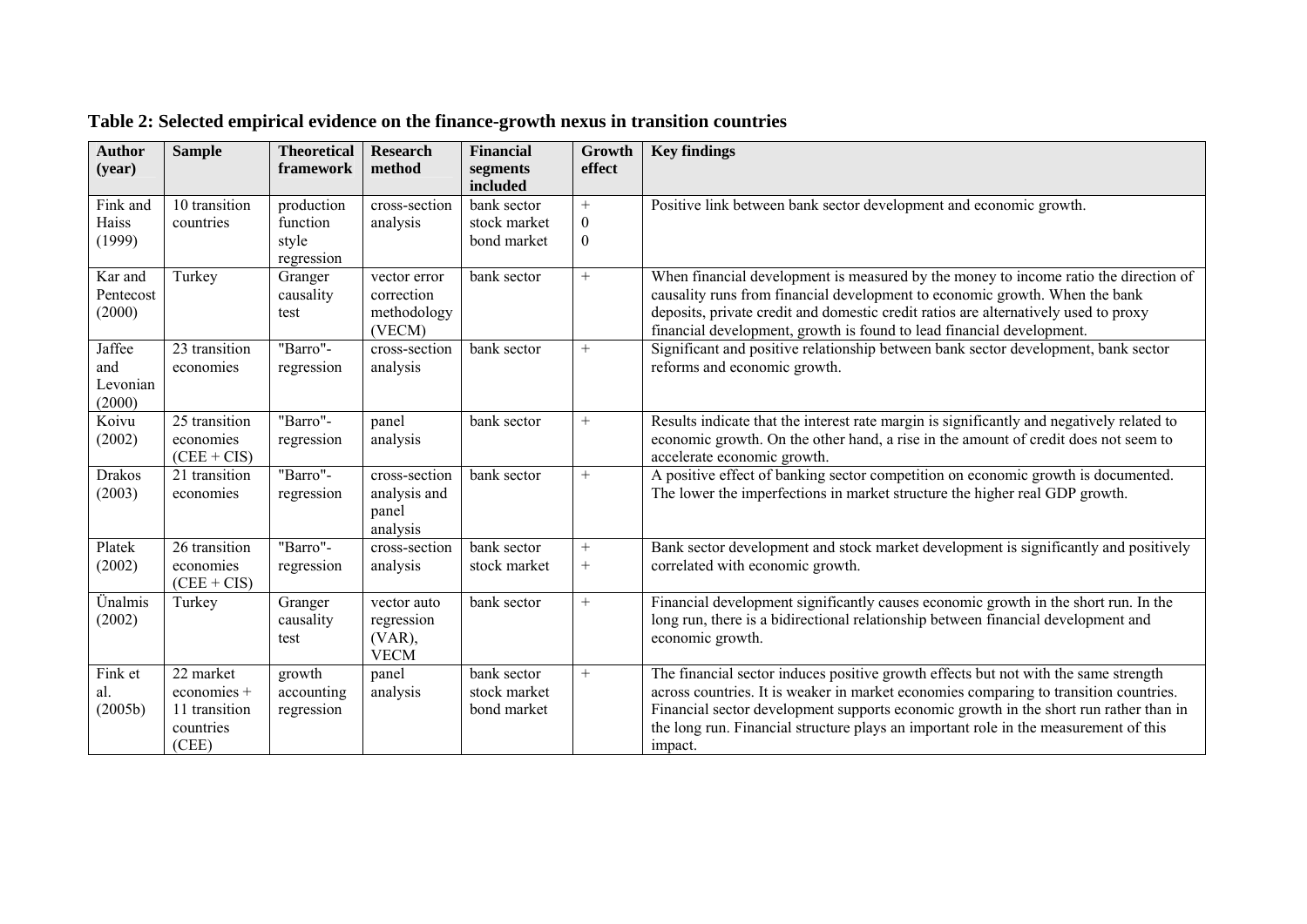| <b>Author</b><br>(year)           | <b>Sample</b>                                 | <b>Theoretical</b><br>framework    | <b>Research</b><br>method                              | <b>Financial</b><br>segments<br>included                                                                               | Growth<br>effect                             | <b>Key findings</b>                                                                                                                                                                                                                                                                                                                                                                                                                                                                                                                                                                                                      |
|-----------------------------------|-----------------------------------------------|------------------------------------|--------------------------------------------------------|------------------------------------------------------------------------------------------------------------------------|----------------------------------------------|--------------------------------------------------------------------------------------------------------------------------------------------------------------------------------------------------------------------------------------------------------------------------------------------------------------------------------------------------------------------------------------------------------------------------------------------------------------------------------------------------------------------------------------------------------------------------------------------------------------------------|
| Fink et<br>al.<br>(2006b)         | 9 transition<br>countries<br>(CEE and<br>SEE) | growth<br>accounting<br>regression | cross-<br>section<br>analysis and<br>panel<br>analysis | aggregate<br>indicator<br>(bank sector,<br>stock market,<br>bond market)<br>bank sector<br>stock market<br>bond market | $^{+}$<br>$+$ /0<br>$\theta$                 | Aggregate financial sector development, domestic credit and bond markets stimulated<br>growth in transition countries over 1996-2000, while private credit and stock markets<br>had no significant influence on growth.                                                                                                                                                                                                                                                                                                                                                                                                  |
| Mehl et<br>al.<br>(2006)          | 7 transition<br>economies<br>(SEE)            | growth<br>accounting<br>regression | panel<br>analysis                                      | bank sector<br>money supply                                                                                            | $\qquad \qquad -$<br>$\qquad \qquad -$       | Financial deepening did not have a significant impact on the growth performance of<br>SEE countries in the period 1993-2003. The authors conclude that financial deepening<br>only accelerates growth if the quality of the financial sector and its legal environment is<br>high and when macroeconomic stability is secured.                                                                                                                                                                                                                                                                                           |
| Akimov<br>et al.<br>(2006)        | 27 transition<br>countries                    | growth<br>accounting<br>regression | panel<br>analysis                                      | bank sector<br>money supply                                                                                            | $+$<br>$+/-$                                 | Financial development is positively and significantly related to economic growth in<br>transition countries over the period 1989-2004. The choice of a proxy for financial<br>development is a crucial issue; money supply is not a good proxy for transition<br>economies.                                                                                                                                                                                                                                                                                                                                              |
| Hagmayr<br>and<br>Haiss<br>(2007) | 4 transition<br>countries<br>(SEE)            | growth<br>accounting<br>regression | panel<br>analysis                                      | aggregate<br>indicator<br>(bank sector,<br>stock market,<br>bond market)<br>bank sector<br>stock market<br>bond market | $-\sqrt{+}$<br>$0/+/-$<br>$\Omega$<br>$^{+}$ | Over 1995-2005, capital stock had the strongest positive effect on growth. Aggregate<br>financial sector development had a negative impact with no lag, but turned positive<br>with one-year and two-year lags. Domestic credit turned positive with one-year and<br>two-year lags (though insignificant) with lags from negative with no lags. Private credit<br>had a significant and negative effect on growth. The authors conclude with respect to<br>the law-and-finance view that financial market segments can only contribute to growth<br>in a positive way if legal and supervisory frameworks work properly. |

| Table 2 continued: Selected empirical evidence on the finance-growth nexus in transition countries |  |  |
|----------------------------------------------------------------------------------------------------|--|--|
|                                                                                                    |  |  |

Notes: The production function style is based on a neoclassical production function substituting physical capital for financial capital. The "Barro"-regression is a specification following Barro (1991). The growth accounting regression is a specification following Benhabib and Spiegel (1994).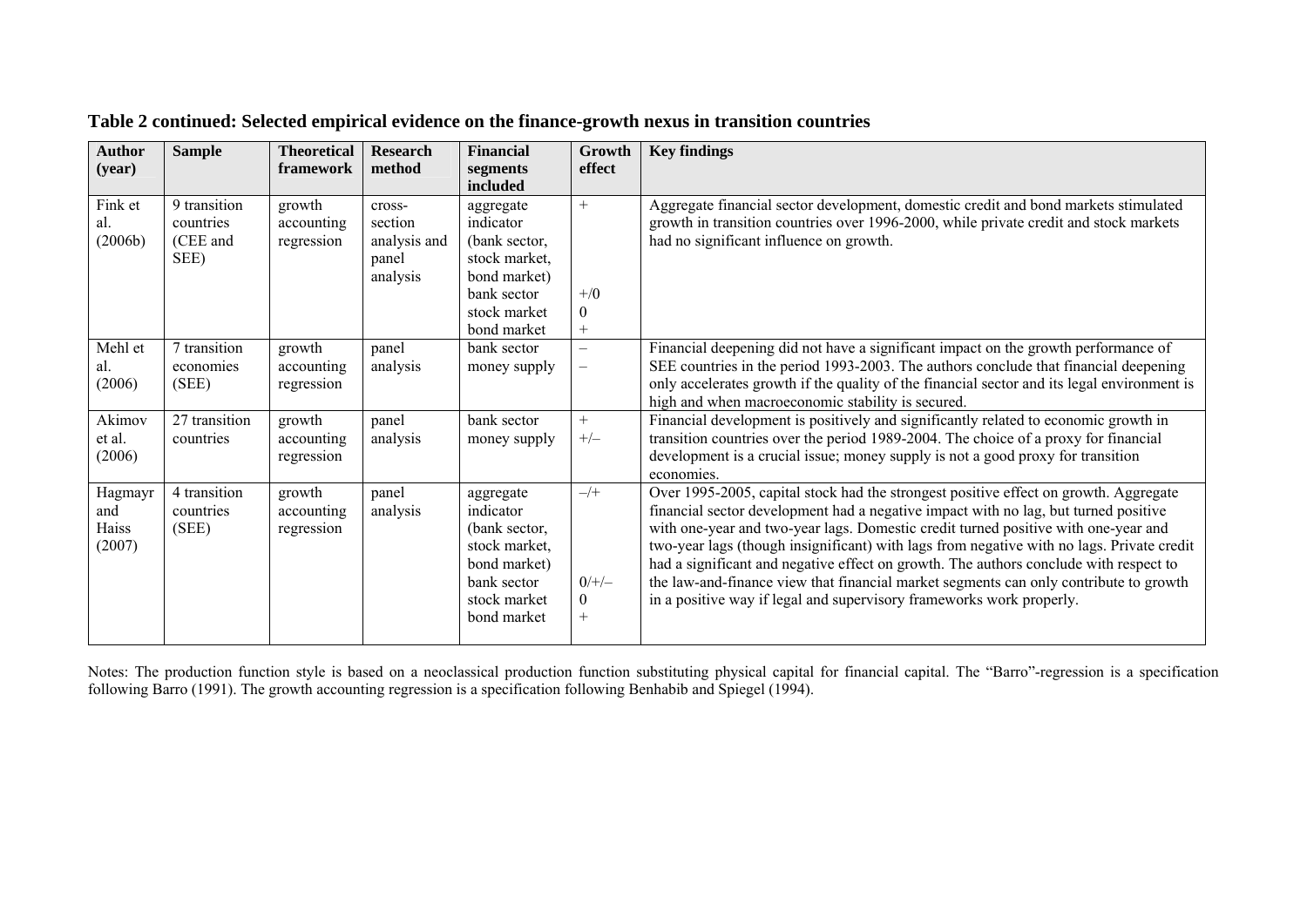### **4. METHODOLOGY AND THE MODEL**

Two of the most popular methods for investigating the impact of financial development on growth are cross-section analyses and panel analyses (see table 2). Due to the restricted number of observations caused by the rather small sample size (ten countries) $19$  and the short period of investigation (annual data for eight years), we rely on a panel data approach in order to enhance the quality and quantity of data (Gujarati, 2003). According to Temple (1999), panel data analyses have some advantages. They allow controlling for omitted variables and unobserved heterogeneity of the initial conditions, and lags of regressors may be used to mitigate possible problems of measurement error and endogeneity.

The basic structure of this study follows the work of Fink et al. (2006b) and Hagmayr and Haiss (2007) who use an enhanced version of the production function model developed by Mankiw et al. (1992). Mankiw et al. (1992) used stock of physical capital, labour and human capital as inputs in the production function, which Fink et al. (2006b) and Hagmayr and Haiss (2007) augmented by different financial variables. Drawing on King and Levine (1993a), La Porta et al. (1997) and Mehl et al. (2006), we extend this approach by further financial as well as standard explanatory variables.

For the regressions, we use the following model specifications:

1

$$
\frac{\Delta rgdpg_{i,t}}{rgdpg_{i,t-1}} = \alpha + \beta_1 FV_{i,t} + \beta_2 \frac{\Delta capstockg_{i,t}}{capstockg_{i,t-1}} + \beta_3 \frac{\Delta labch_{i,t}}{labch_{i,t-1}} + \beta_4 \frac{\Delta educh_{i,t}}{educh_{i,t-1}} + \beta_5 lifeexp_{i,t} + \beta_6 prop_{i,t} + \beta_7 gov_{i,t} + \beta_8 foreign_{i,t} + \beta_9 lend_{i,t} + \beta_{10} \sqrt{npl_{i,t}} + \beta_{11} \frac{\Delta inflch_{i,t}}{inflch_{i,t-1}} + \beta_{12} industry_{i,t} + \beta_{13} invest_{i,t} + \beta_{14} eu_{i,t} + \beta_{15} crisis_{i,t}
$$

The dependent variable  $Arg \frac{g_i}{r}$  *i*,*rgdpg*  $\frac{1}{r}$  is the growth rate of real output per capita in percent. *FV* stands for the different financial variables expressed as a percentage of GDP (leasing, domestic credit, private credit, stock market capitalisation, bonds outstanding, liquid liabilities, total financial intermediation I and total financial intermediation II). We use the two measures of total financial intermediation to test for the impact of the aggregated financial market on economic growth. The financial variables are, however, also used

(1)

 $19$  Abiad et al. (2007) argue that using a broad range of countries with different characteristics is suitable for some analyses, but that for many studies a broad sample is not appropriate. With a focus on Europe, the authors refer to the existing differences between European countries, especially concerning the countries of Eastern Europe, which differ substantially from Western Europe as well as other emerging markets. We therefore rely on the rather small sample size focusing on Eastern European transition countries.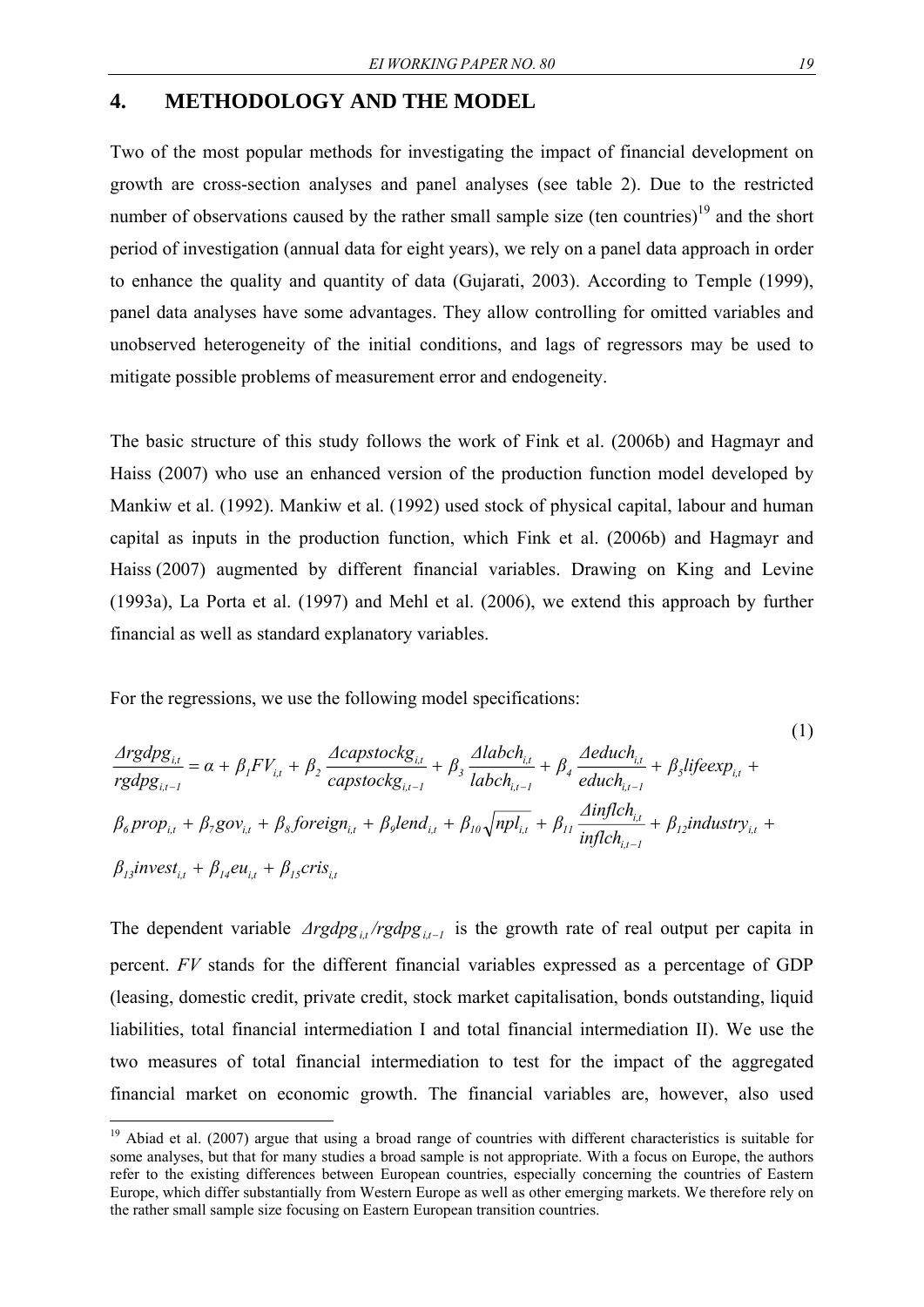separately in the regressions to test for their specific effects.<sup>20</sup>  $\Delta$ *capstockg*<sub>*i,t*</sub>/*capstockg*<sub>*i,t*-*i*</sub> stands for the growth rate of real physical capital stock per employee,  $\Delta$ *labch*<sub>*i,t*</sub> */labch*<sub>*i*,t<sub>-1</sub></sub> for the change of the ratio of the number of employed people to total population and  $A$ *educh<sub>it</sub>*/*educh<sub>it-1</sub>* for the change in educational attainment. *lifeexp<sub>it</sub>* is defined as life expectancy in years,  $prop_{i,t}$  as a property rights index,  $gov_{i,t}$  as a governance indicator,<sup>21</sup> *foreign<sub>i,t</sub>* as the share of foreign banks in total bank assets and *lend<sub>i,t</sub>* as the average interest rate on loans. The root of  $npl_{i,t}$  describes the ratio of non-performing loans to total loans,  $\Delta$ *inflch*<sub>*i,t*</sub> */inflch*<sub>*it-t*</sub> the change rate of the GDP deflator, *industry<sub>i,t</sub>* the value added of the industry sector as a percentage of GDP and *invest<sub>it</sub>* gross domestic investments in percent of GDP. *eu<sub>i,t</sub>* and *cris<sub>i,t</sub>* are dummy variables for years of EU membership and banking crises.

(2)  
\n
$$
\frac{\Delta rgdpg_{i,t}}{rgdpg_{i,t-1}} = \alpha + \beta_1 FV_{i,t-1} + \beta_2 \frac{\Delta capstockg_{i,t}}{capstockg_{i,t-1}} + \beta_3 \frac{\Delta labch_{i,t}}{labch_{i,t-1}} + \beta_4 \frac{\Delta educh_{i,t}}{educh_{i,t-1}} + \beta_5 lifeexp_{i,t} + \beta_6 prop_{i,t} + \beta_7 gov_{i,t} + \beta_8 foreign_{i,t} + \beta_9 lend_{i,t} + \beta_{10} \sqrt{npl_{i,t}} + \beta_{11} \frac{\Delta inflch_{i,t}}{inflch_{i,t-1}} + \beta_{12} industry_{i,t} + \beta_{13} invest_{i,t} + \beta_{14} eu_{i,t} + \beta_{15} cris_{i,t}
$$
\n(2)

(3)  
\n
$$
\frac{\text{Arg}dpg_{i,t}}{rgdpg_{i,t-1}} = \alpha + \beta_1 F V_{i,t-2} + \beta_2 \frac{\text{Acapstock}g_{i,t}}{\text{capstock}g_{i,t-1}} + \beta_3 \frac{\text{Alabch}_{i,t}}{\text{labch}_{i,t-1}} + \beta_4 \frac{\text{Aeduch}_{i,t}}{\text{educh}_{i,t-1}} + \beta_5 \text{lifeexp}_{i,t} + \beta_6 \text{prop}_{i,t} + \beta_7 \text{gov}_{i,t} + \beta_8 \text{foreign}_{i,t} + \beta_9 \text{lend}_{i,t} + \beta_{10} \sqrt{npl_{i,t}} + \beta_{11} \frac{\text{Ainflch}_{i,t}}{\text{inflch}_{i,t-1}} + \beta_{12} \text{industry}_{i,t} + \beta_{13} \text{invest}_{i,t} + \beta_{14} \text{eu}_{i,t} + \beta_{15} \text{cris}_{i,t}
$$
\n(3)

In the second and third regressions, the different financial variables are used with one-year and two-year lags in order to mitigate potential simultaneity problems between financial development and output growth and to check for the direction of the relationship between these two variables (Levine and Zervos, 1998; Wachtel, 2001). According to Temple (1999), it is either possible to employ instrumental variables, which are rarely used by some authors,

<u>.</u>

<sup>&</sup>lt;sup>20</sup> As can be seen in table 4, leasing is positively correlated with all other financial variables except bonds outstanding where the correlation coefficient is close to zero. Due to this observed complementary relationship between leasing and the other financial variables, we do not use the different financial variables in one regression. we use them separately in order to be able to test for their specific effects. The two measures of total financial intermediation are used to test for the effect of the aggregated financial market. Since leasing and bonds outstanding seem to be substitutes, we tried to use them together in some regressions, but one of the two financial indicators always turned out to be insignificant.

<sup>&</sup>lt;sup>21</sup> We only use the different financial variables separately in the regressions to test for their specific effects on economic growth. We do not use the legal variables (property rights and governance) separately since this investigation focuses more on financial intermediation than on the legal environment. A closer investigation of the effects of different legal and institutional indicators is an issue for further research.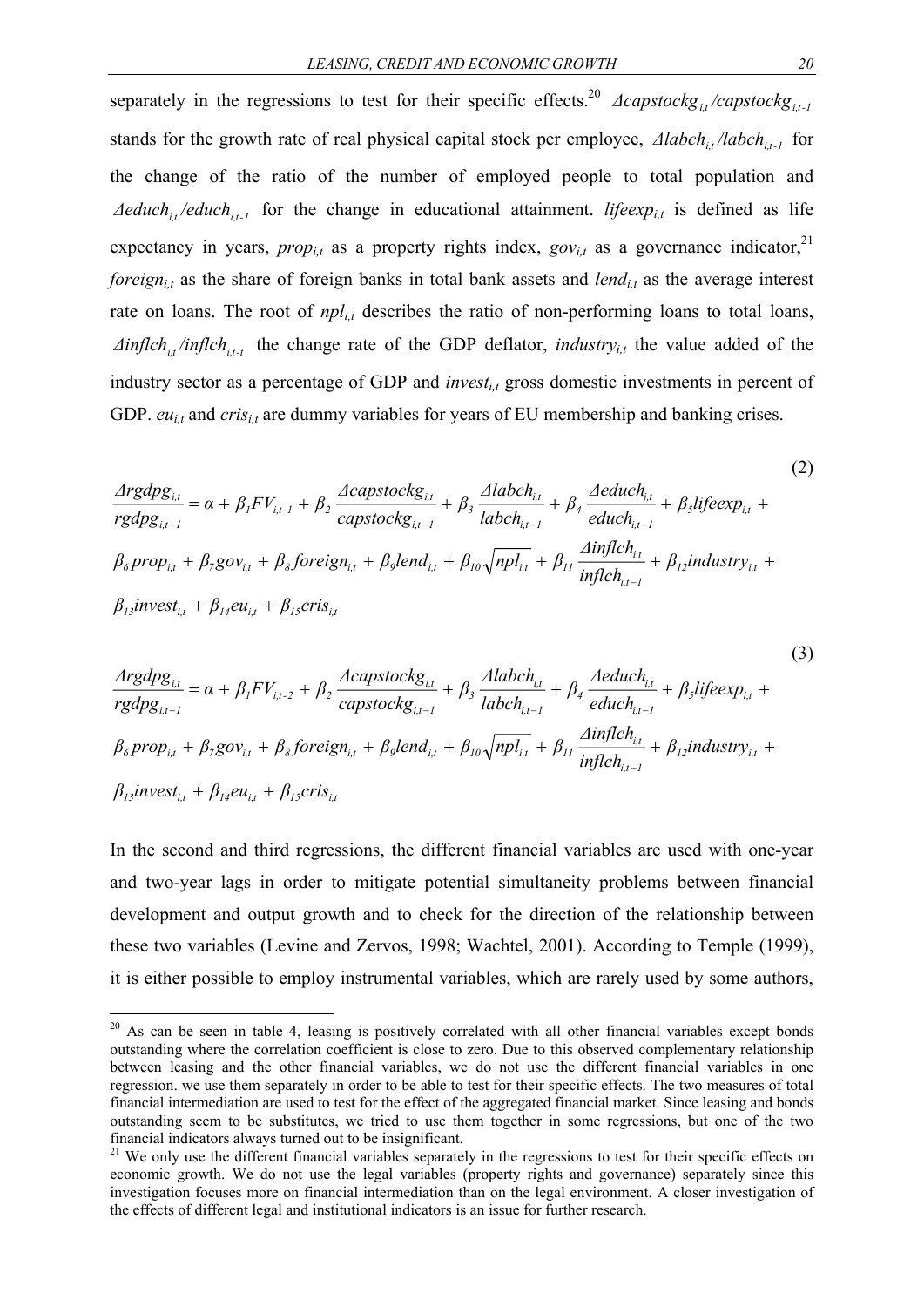or to use a panel with lags of the endogenous variables as instruments. The author argues that lagged variables might be a good solution to avoid endogeneity problems. Rousseau and Wachtel (2009) state that lagged values for financial variables and instrumental variables produce remarkably similar results. Because of these results, we decided to use the different financial variables with one-year and two-year lags in order to avoid endogeneity problems. Because of positive tests for heteroskedasticity<sup>22</sup> and autocorrelation<sup>23</sup>, we use a crosssectional time-series linear model using feasible generalised least squares which accounts for heteroskedasticity and allows estimation in the presence of autocorrelation.<sup>24</sup> We use tests for normality to check for normal distribution of residuals.

#### **5. DATA**

<u>.</u>

The analysed sample consists of ten Eastern European transition countries<sup>25</sup> for the period 1999 to 2006. We use real per capita output growth (rgdpg) as dependent variable. To investigate the impact of leasing, we use outstanding leasing volumes (leas). Concerning the other financial development indicators, we follow Fink et al. (2006b) by using domestic credit (domcr), private credit (privcr)<sup>26</sup>, stock market capitalisation (stock), bonds outstanding (bond) and two measures of total financial intermediation. The first measure of total financial intermediation (tfi) is a sum of leasing, domestic credit, stock market capitalisation and bonds outstanding. The second measure of total financial intermediation (tfi\_ii) includes private credit instead of domestic credit. We also add liquid liabilities (m3) as an alternative measure of financial intermediation as this measure is typically used by the studies building onto King and Levine  $(1993a)^{27}$  The set of conditioning variables includes real growth of

 $22$  To test for heteroskedasticiy, we used a likelihood-ratio test to check the variances of the residuals. The null hypothesis, which states that the residuals have the same finit variance, was rejected.<br><sup>23</sup> To test for autocorrelation, we created two-way scatter plots with the residuals of a regression at a given time

on one axis and the lagged residuals on the other axis. Most results clearly indicated a positive correlation of consecutive residuals.

<sup>&</sup>lt;sup>24</sup> Although heteroskedasticity and autocorrelation cannot be accounted for in these models, ordinary least squares and random effects regressions produced similar results with normal residual distribution and high R<sup>2</sup> values. Fixed effects regressions turned out to be inappropriate because of unnormal residual distribution and low R² values.

<sup>&</sup>lt;sup>25</sup> The sample includes the Czech Republic, Hungary, Poland, the Slovak Republic, Slovenia, Estonia, Latvia, Lithuania, Bulgaria and Turkey. In some regressions, we tried to use smaller samples, e.g. excluding countries with high macroeconomic instability, only referring to smaller countries or to countries with a minimum leasing ratio, but this did not produce different results. Since especially data for Turkey differs from the other countries in some respects, we tried to run the regressions excluding Turkey, but the results did not change significantly. The main difference is that inflation turns insignificant for this samle. We therefore kept Turkey within the sample in order to have a broader sample.

<sup>&</sup>lt;sup>26</sup> We also tried to subtract non-performing loans and thus only used the performing loans of domestic credit and private credit, but this did not produce different results.

Although liquid liabilites (m3) rather represent a political variable, we nevertheless use it as an alternative financial variable in our regressions in order to ensure comparability with earlier studies (e.g. King and Levine, 1993a).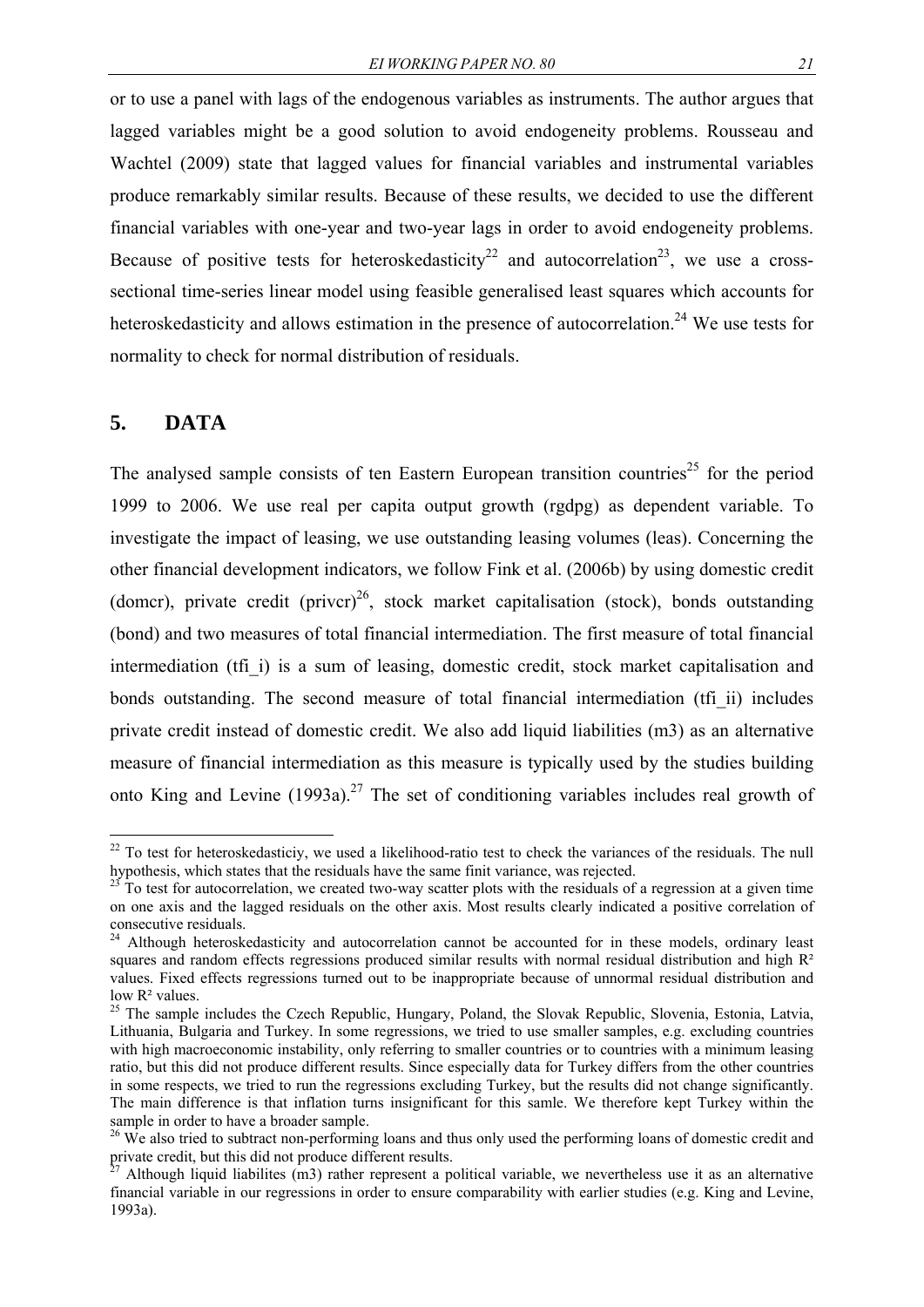capital stock per employee (capstockg), change in labour participation rate (labch), change in educational attainment as a proxy for the change in the quality of human capital (educh) and life expectancy in years (lifeexp). Following La Porta et al. (1997), we use a property rights index (prop) and a governance indicator (gov) to capture the importance of the legal situation and institutional framework. To measure competition and efficiency in the banking sector, we follow Mehl et al. (2006) by using the share of foreign banks in total assets (foreign) and add the average interest rate on loans (lend). To capture macroeconomic stability, we use the percentage of non-performing loans (npl) and change in the GDP deflator for measuring the inflation rate (inflch). The share of value added by the industry (industry) and the share of gross domestic investments (invest) are used to check whether the positive effect on growth runs through the industrial sector and through investments. As dummy variables, we use banking crises (cris), as these may have an impact on the relative importance of credit and leasing financing, and EU membership (eu) as a structural variable with "front-running" effects. Exact definitions and sources of variables can be found in the Appendix.

Table 3 presents summary statistics for all variables. The different financial intermediation variables show in general highest volatility with the total financial intermediation variables showing the highest standard deviations. Despite for the dummy variables, standard deviation is lowest for governance and change in educational attainment.

Table 4 depicts the simple Pearson correlation coefficients of all variables used in the estimations. Output growth is positively correlated with all financial variables except bonds outstanding, the first measure of total financial intermediation and liquid liabilities. The relatively strong negative correlation with bonds outstanding (-0.35) might be explained by the relatively low importance of bonds as financing instruments in transition countries and by the fact that most bonds are issued by governments and few large companies (Haiss and Marin, 2003). The strongest positive correlation between output growth and a financial variable is found with leasing as a percentage of GDP (0.40). The correlation coefficients between output growth and change in labour participation rate (0.64), investment (0.51) as well as share of foreign banks  $(0.47)$  are also strongly positive. Output growth and nonperforming loans (-0.72), lending rate (-0.51), change in inflation (-0.45) as well as crises (- 0.44) show strong negative correlations. The unexpected negative correlation between output growth and change in inflation might mainly be due to transition effects in Turkey, which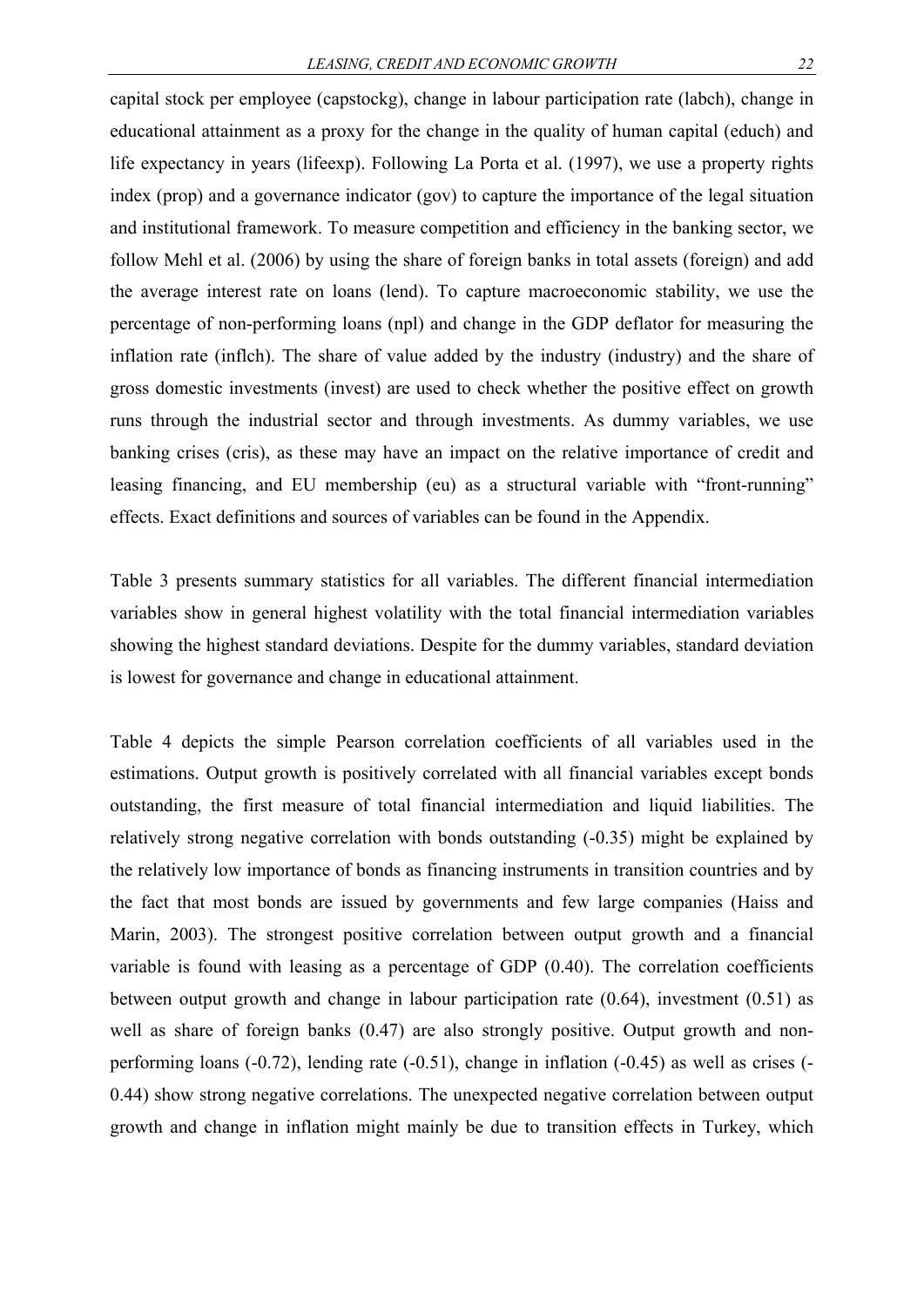experienced an extremely high inflation rate until 2003/2004.<sup>28</sup> Output growth and governance show the expected positive correlation (0.34), whereas the negative correlation between output growth and property rights (-0.26) runs against expectations. This may be driven by the recovery of growth from the initial transition-induced slump.

| <b>Variable</b> | Obs | <b>Mean</b> | Std. Dev. | <b>Min</b> | <b>Max</b> | <b>Definition of variable</b>                      |  |
|-----------------|-----|-------------|-----------|------------|------------|----------------------------------------------------|--|
| rgdpg           | 80  | 5.24        | 3.26      | $-7.30$    | 12.50      | Output growth                                      |  |
| leas            | 80  | 5.42        | 4.23      | 0.00       | 16.50      | Leasing (% of GDP)                                 |  |
| domcr           | 80  | 44.01       | 15.20     | 15.20      | 89.00      | Domestic credit (% of GDP)                         |  |
| priver          | 80  | 34.40       | 15.59     | 10.50      | 86.80      | Private credit (% of GDP)                          |  |
| stock           | 80  | 20.42       | 11.24     | 3.70       | 49.90      | Stock market capitalisation (% of GDP)             |  |
| bond            | 80  | 28.41       | 17.93     | 2.30       | 64.90      | Bonds outstanding (% of GDP)                       |  |
| tfi_i           | 80  | 98.25       | 33.66     | 28.80      | 190.10     | Total financial intermediation I (% of GDP)        |  |
| tfi_ii          | 80  | 88.65       | 31.87     | 26.70      | 182.60     | Total financial intermediation II (% of GDP)       |  |
| m <sub>3</sub>  | 80  | 47.78       | 12.47     | 20.70      | 71.60      | $M3$ (% of GDP)                                    |  |
| capstockg       | 80  | 3.02        | 3.25      | $-3.30$    | 11.90      | Capital stock growth                               |  |
| labch           | 80  | 0.84        | 2.62      | $-4.80$    | 5.60       | Change in labour participation rate                |  |
| educh           | 80  | 0.44        | 0.58      | $-1.20$    | 2.10       | Change in educational attainment                   |  |
| prop            | 80  | 58.00       | 11.30     | 30.00      | 70.00      | Property rights (Heritage Foundation)              |  |
| gov             | 80  | 0.61        | 0.35      | $-0.30$    | 1.06       | Governance (WGI Worldwide Governance<br>Indicator) |  |
| foreign         | 80  | 63.28       | 30.42     | 2.80       | 99.40      | Share of foreign banks (% of total assets)         |  |
| lifeexp         | 80  | 72.88       | 2.04      | 69.40      | 78.00      | Life expectancy                                    |  |
| inflch          | 80  | 6.80        | 10.38     | $-0.90$    | 54.20      | Inflation change                                   |  |
| npl             | 80  | 2.58        | 1.34      | 0.40       | 6.10       | Non-performing loans (% of total loans)            |  |
| industry        | 80  | 30.15       | 4.45      | 21.80      | 38.80      | Industry, value added                              |  |
| lend            | 80  | 13.58       | 13.91     | 5.10       | 74.30      | Lending rate (average %)                           |  |
| invest          | 80  | 25.58       | 4.56      | 16.80      | 38.20      | Investment (% of GDP)                              |  |
| eu              | 80  | 0.30        | 0.46      | $0.00\,$   | 1.00       | Year of EU accession                               |  |
| cris            | 80  | $0.08\,$    | 0.27      | 0.00       | 1.00       | Years of banking crises                            |  |

**Table 3: Summary statistics, annual data 1999-2006** 

Source: authors' calculations

1

Notes: Total financial intermediation I (% of GDP) = sum of leasing, domestic credit, stock market capitalisation, bonds outstanding; Total financial intermediation II (% of GDP) = sum of leasing, private credit, stock market capitalisation and bonds outstanding; exact definitions and sources of variables can be found in the Appendix.

<sup>&</sup>lt;sup>28</sup> If Turkey is excluded from the country sample, the correlation coefficient between output growth and leasing turns positive (0.16).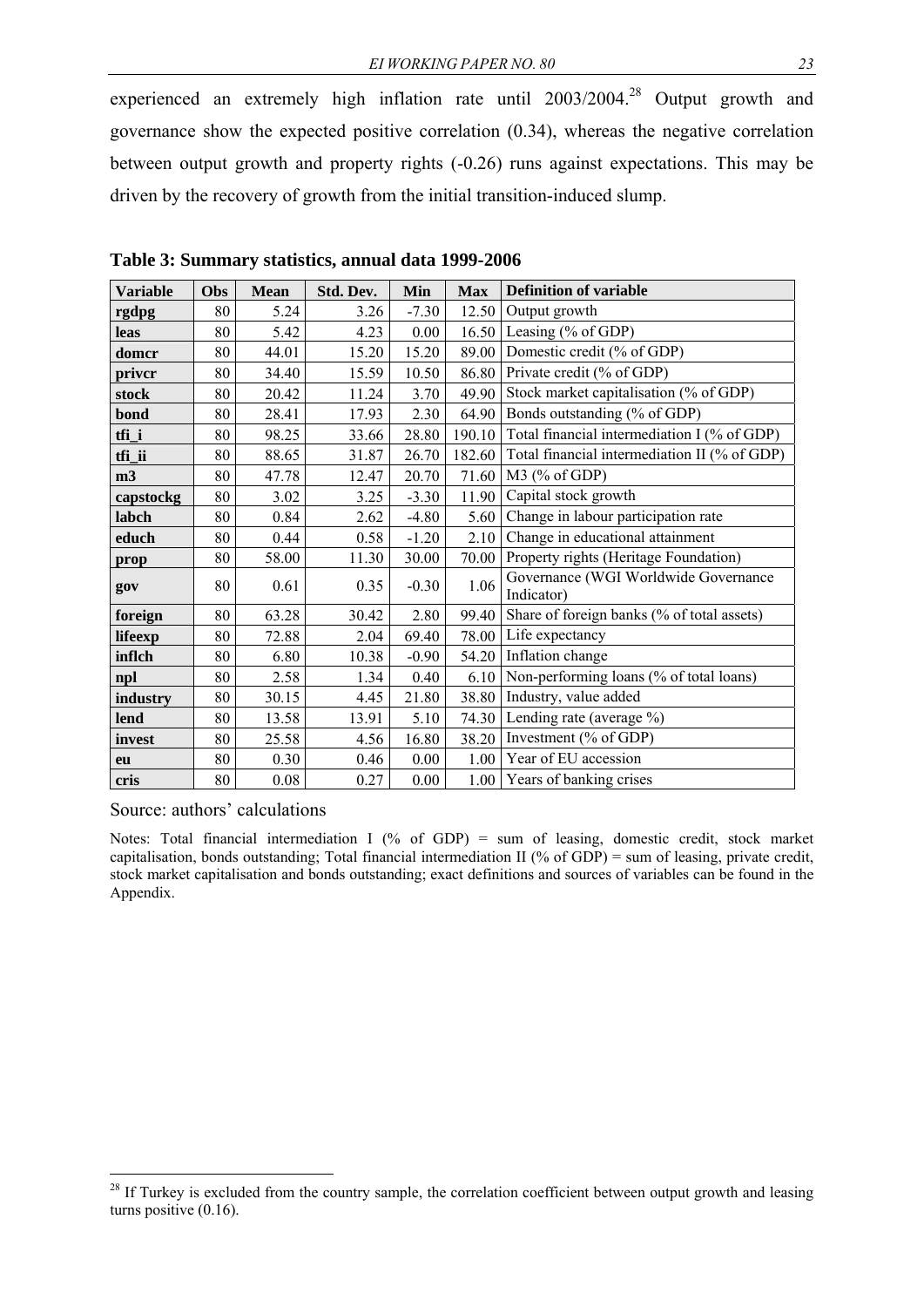#### **Table 4: Correlations of all variables**

|           | rgdpg   | leas    | domer   | priver  | stock   | bond    | $\bullet$<br>₩ | ≔<br>Έ  | m3   | stockg<br>cap | labch   | educh   | prop    | 80V     | foreig<br>$\blacksquare$ | lifeexp | inflch  | $\mathbf{p}$ | dustry<br>, | lend    | invest  | E       | cris |
|-----------|---------|---------|---------|---------|---------|---------|----------------|---------|------|---------------|---------|---------|---------|---------|--------------------------|---------|---------|--------------|-------------|---------|---------|---------|------|
|           |         |         |         |         |         |         |                |         |      |               |         |         |         |         |                          |         |         |              |             |         |         |         |      |
| rgdpg     | 1.00    |         |         |         |         |         |                |         |      |               |         |         |         |         |                          |         |         |              |             |         |         |         |      |
| leas      | 0.40    | 1.00    |         |         |         |         |                |         |      |               |         |         |         |         |                          |         |         |              |             |         |         |         |      |
| domer     | 0.19    | 0.63    | 1.00    |         |         |         |                |         |      |               |         |         |         |         |                          |         |         |              |             |         |         |         |      |
| priver    | 0.31    | 0.58    | 0.87    | 1.00    |         |         |                |         |      |               |         |         |         |         |                          |         |         |              |             |         |         |         |      |
| stock     | 0.06    | 0.45    | 0.41    | 0.26    | 1.00    |         |                |         |      |               |         |         |         |         |                          |         |         |              |             |         |         |         |      |
| bond      | $-0.35$ | $-0.03$ | 0.18    | 0.05    | 0.19    | 1.00    |                |         |      |               |         |         |         |         |                          |         |         |              |             |         |         |         |      |
| tfi_i     | $-0.03$ | 0.54    | 0.77    | 0.58    | 0.68    | 0.67    | 1.00           |         |      |               |         |         |         |         |                          |         |         |              |             |         |         |         |      |
| $tfi$ _ii | 0.03    | 0.56    | 0.76    | 0.68    | 0.65    | 0.65    | 0.97           | 1.00    |      |               |         |         |         |         |                          |         |         |              |             |         |         |         |      |
| m3        | $-0.23$ | 0.21    | 0.54    | 0.46    | 0.12    | 0.48    | 0.57           | 0.56    | 1.00 |               |         |         |         |         |                          |         |         |              |             |         |         |         |      |
| capstockg | $-0.15$ | 0.12    | 0.12    | $-0.03$ | 0.03    | $-0.18$ | $-0.02$        | $-0.09$ | 0.08 | 1.00          |         |         |         |         |                          |         |         |              |             |         |         |         |      |
| labch     | 0.64    | 0.19    | 0.26    | 0.31    | 0.17    | $-0.15$ | 0.12           | 0.15    | 0.00 | $-0.43$       | 1.00    |         |         |         |                          |         |         |              |             |         |         |         |      |
| educh     | $-0.18$ | $-0.08$ | 0.09    | $-0.01$ | 0.23    | 0.21    | 0.22           | 0.18    | 0.05 | 0.13          | $-0.09$ | 1.00    |         |         |                          |         |         |              |             |         |         |         |      |
| prop      | $-0.26$ | 0.42    | 0.21    | 0.01    | 0.30    | 0.17    | 0.34           | 0.26    | 0.09 | 0.31          | $-0.29$ | $-0.03$ | 1.00    |         |                          |         |         |              |             |         |         |         |      |
| gov       | 0.34    | 0.71    | 0.38    | 0.49    | 0.23    | 0.08    | 0.38           | 0.46    | 0.03 | $-0.09$       | 0.09    | $-0.10$ | 0.37    | 1.00    |                          |         |         |              |             |         |         |         |      |
| foreign   | 0.47    | 0.52    | $-0.03$ | 0.10    | $-0.04$ | $-0.23$ | $-0.08$        | $-0.02$ | 0.00 | 0.01          | 0.20    | $-0.28$ | 0.08    | 0.49    | 1.00                     |         |         |              |             |         |         |         |      |
| lifeexp   | $-0.17$ | 0.11    | 0.32    | 0.40    | 0.17    | 0.64    | 0.56           | 0.63    | 0.55 | $-0.12$       | $-0.08$ | 0.12    | 0.10    | 0.42    | $-0.06$                  | 1.00    |         |              |             |         |         |         |      |
| inflch    | $-0.45$ | $-0.27$ | 0.01    | $-0.25$ | 0.10    | $-0.07$ | $-0.03$        | $-0.16$ | 0.09 | 0.17          | $-0.11$ | 0.15    | 0.13    | $-0.65$ | $-0.48$                  | $-0.41$ | 1.00    |              |             |         |         |         |      |
| npl       | $-0.72$ | $-0.54$ | $-0.23$ | $-0.23$ | $-0.35$ | 0.29    | $-0.13$        | $-0.14$ | 0.20 | 0.17          | $-0.59$ | 0.16    | 0.06    | $-0.34$ | $-0.38$                  | 0.32    | 0.16    | 1.00         |             |         |         |         |      |
| industry  | $-0.21$ | 0.17    | 0.09    | 0.23    | 0.18    | 0.52    | 0.40           | 0.49    | 0.46 | $-0.12$       | $-0.09$ | 0.04    | 0.26    | 0.45    | 0.15                     | 0.73    | $-0.39$ | 0.27         | 1.00        |         |         |         |      |
| lend      | $-0.51$ | $-0.42$ | $-0.12$ | $-0.41$ | 0.07    | 0.04    | $-0.06$        | $-0.21$ | 0.02 | 0.18          | $-0.18$ | 0.20    | 0.15    | $-0.71$ | $-0.63$                  | $-0.33$ | 0.93    | 0.28         | $-0.35$     | 1.00    |         |         |      |
| invest    | 0.51    | 0.64    | 0.64    | 0.67    | 0.24    | $-0.34$ | 0.27           | 0.31    | 0.31 | 0.13          | 0.30    | $-0.10$ | 0.05    | 0.40    | 0.20                     | 0.08    | $-0.15$ | $-0.47$      | $-0.04$     | $-0.29$ | 1.00    |         |      |
| eu        | 0.35    | 0.48    | 0.51    | 0.55    | 0.41    | 0.15    | 0.50           | 0.56    | 0.18 | $-0.17$       | 0.31    | 0.16    | $-0.03$ | 0.35    | 0.26                     | 0.30    | $-0.17$ | $-0.38$      | 0.13        | $-0.29$ | 0.32    | 1.00    |      |
| cris      | $-0.44$ | $-0.11$ | 0.09    | 0.10    | $-0.13$ | $-0.04$ | $-0.04$        | $-0.04$ | 0.27 | 0.20          | $-0.30$ | 0.05    | 0.14    | $-0.29$ | $-0.32$                  | $-0.02$ | 0.38    | 0.56         | 0.09        | 0.37    | $-0.03$ | $-0.19$ | 1.00 |

#### Source: authors' calculations

Notes: rgdpg = Output growth; leas = Leasing (% of GDP); domcr = Domestic credit (% of GDP); privcr = Private credit (% of GDP); stock = Stock market capitalisation (% of GDP); bond = Bonds outstanding (% of GDP); tfi\_i = Total financial intermediation I (% of GDP); tfi\_ii = Total financial intermediation II (% of GDP); m3 = M3 (% of GDP); capstockg = Capital stock growth; labch = Change in labour participation rate; educh = Change in educational attainment; prop = Property rights; gov = Governance; foreign = Share of foreign banks (% of total assets); lifeexp = Life expectancy; inflch = Inflation change; npl = Non-performing loans (% of total loans); industry = Industry, value added; lend = Lending rate (average %); invest = Investment (% of GDP); eu = Year of EU accession; cris = Years of banking crises; exact definitions can be found in the Appendix.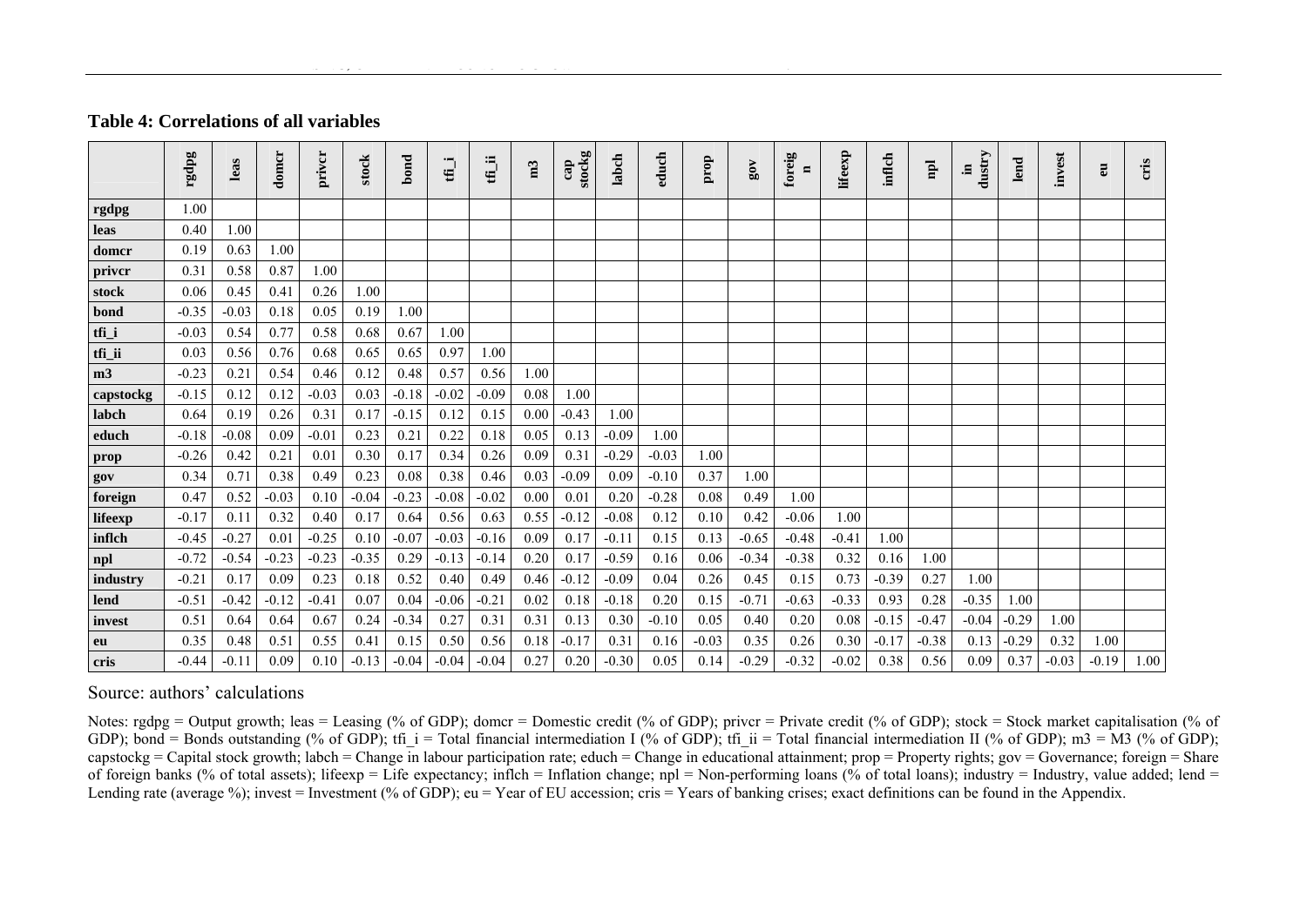Leasing is positively correlated with all other financial variables except a slight negative correlation with bonds outstanding (-0.03). The high positive correlation values with domestic credit (0.63) and private credit (0.58) support the strand of literature that argues in favour of a complementary relationship between leasing and credit taking (Ang and Peterson, 1984; Finucane, 1988). Against expectations, leasing shows high positive correlations with property rights (0.42) and governance (0.71). From earlier literature, we derived the assumption that companies in Eastern Europe face high financing obstacles due to the weak legal and institutional environment and that leasing represents an alternative means of financing for those companies (Beck et al., 2004). We assumed that a weak legal setting would lead to increased volumes of leasing and therefore expected a negative correlation between leasing and the legal and institutional indicators. The finding of a positive correlation leads to the suggestion that leasing is not used as an alternative means of financing if legal and institutional conditions are weak, but that the use of leasing also requires a sound legal system. This bears an important implication for policy makers: leasing can not be used as an escape from regulatory reforms. We also find that leasing and non-performing loans (-0.54) are strongly negatively correlated, which reveals the high importance of macroeconomic stability and legal security for making banks provide leasing services. These findings also support the complementary relationship between leasing and credit taking. The high involvement of foreign banks in the provision of leasing services in Eastern Europe is strengthened by the high positive correlation between leasing and share of foreign banks

 $(0.52)$ .

#### **6. RESULTS**

This section presents an overview of the results of the regression analysis. In tables 5 and 6, the results with the different financial variables and the outcomes for the other significant variables are displayed. Concerning the influence of the different financial variables on economic growth, leasing showed a positive effect which was insignificant with no lag, but turned significant with one-year and two-year lags. Domestic credit and private credit had a slightly positive impact on growth, but were only significant entering the regressions with two-year lags. Stock market capitalisation showed a slightly negative effect which was only significant entering the regressions without lag. Bonds outstanding and liquid liabilities were significant in all models and slightly negatively influenced economic growth. Both measures of total financial intermediation had a slightly negative influence on economic growth which was significant under all conditions.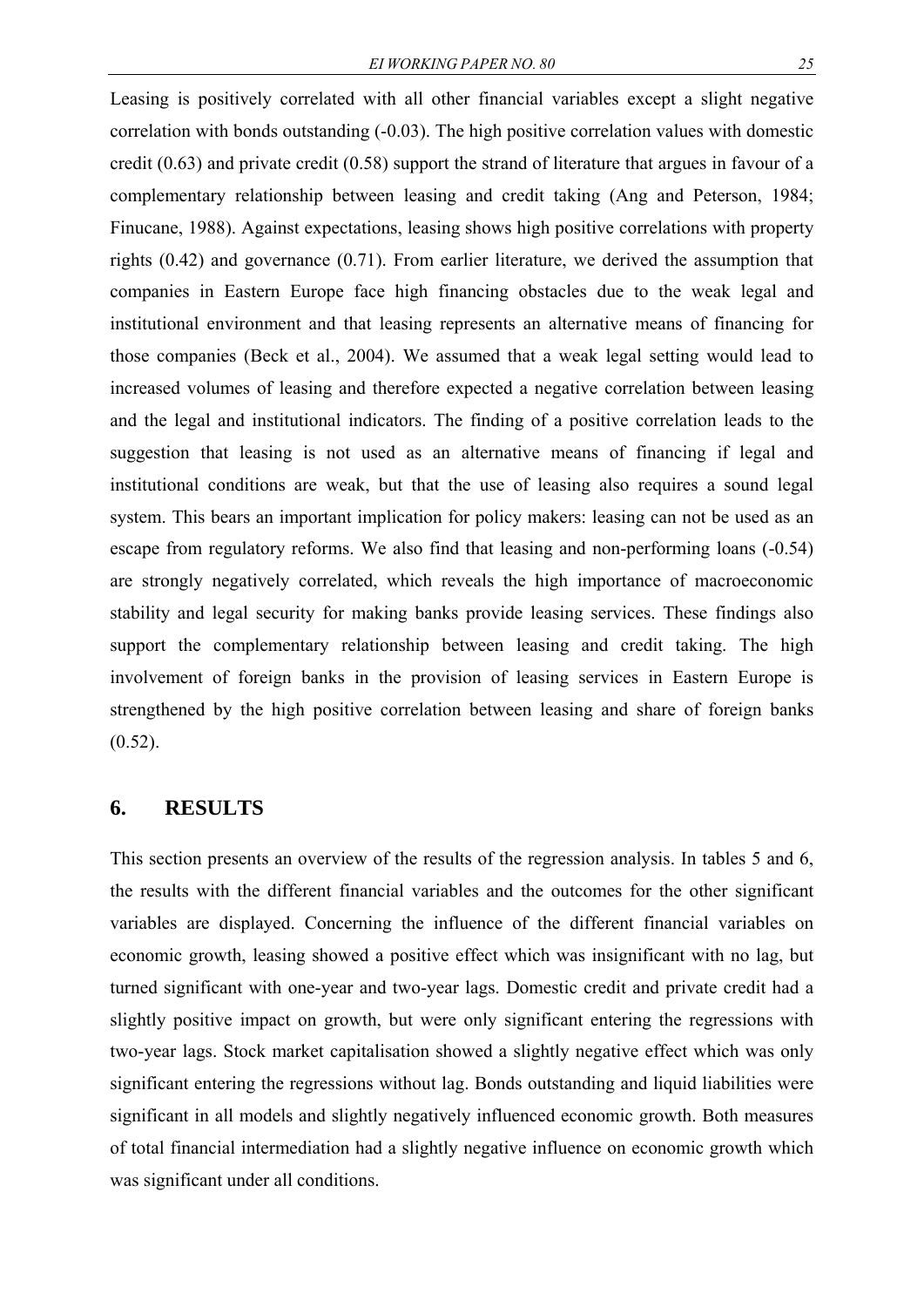| Leasing                |                                    |                      |                       |  |  |
|------------------------|------------------------------------|----------------------|-----------------------|--|--|
| rgdpg                  | FV with two-year lag               | FV with one-year lag | FV with no lag        |  |  |
| leas                   | $0.129*(0.076)$                    | $0.105* (0.060)$     | 0.031(0.063)          |  |  |
| labch                  | $0.315***(0.074)$                  | $0.312***(0.075)$    | $0.409***(0.079)$     |  |  |
| educh                  | $-0.366*$ $(0.205)$                | $-0.150$ $(0.213)$   | $-0.088$<br>(0.227)   |  |  |
| prop                   | $-0.068***(0.021)$                 | $-0.035**$ (0.016)   | $-0.027*$ (0.016)     |  |  |
| npl                    | $-0.961***(0.212)$                 | $-0.788***$ (0.174)  | $-0.764***(0.182)$    |  |  |
| lifeexp                | $-0.419***$ (0.119)                | $-0.528***$ (0.092)  | $-0.399***$ (0.102)   |  |  |
| eu                     | $0.912**$ (0.369)                  | $0.934**$ $(0.379)$  | $1.217***$ (0.433)    |  |  |
| inflch                 | $-0.124***$ (0.036)                | $-0.132***$ (0.028)  | $-0.130***$ (0.026)   |  |  |
| Constant               | $42.049***$ $(8.538)$              | 47.993*** (6.524)    | $37.837***$ $(7.261)$ |  |  |
| Obs.                   | 60                                 | 70                   | 80                    |  |  |
| <b>Domestic credit</b> |                                    |                      |                       |  |  |
| rgdpg                  | FV with two-year lag               | FV with one-year lag | FV with no lag        |  |  |
| domer                  | $0.042***(0.0155)$                 | 0.0181(0.013)        | 0.016(0.015)          |  |  |
| labch                  | $0.324***(0.072)$                  | $0.299***(0.078)$    | $0.407***$ (0.082)    |  |  |
| educh                  | $-0.337*$ (0.195)                  | $-0.113$<br>(0.211)  | $-0.061$<br>(0.228)   |  |  |
| prop                   | $-0.049***$ (0.015)                | $-0.023$<br>(0.015)  | $-0.0212$ $(0.016)$   |  |  |
| npl                    | $-1.092***$ (0.184)                | $-0.874***$ (0.174)  | $-0.760***(0.190)$    |  |  |
| lifeexp                | $-0.552***(0.109)$                 | $-0.591***(0.096)$   | $-0.467***(0.111)$    |  |  |
| eu                     | $1.183***(0.329)$                  | $1.151***(0.351)$    | $1.186***$ (0.441)    |  |  |
| inflch                 | $-0.139***$ (0.033)                | $-0.144***(0.028)$   | $-0.141***$ (0.025)   |  |  |
| Constant               | 49.828*** (7.718)                  | $51.844***$ (6.665)  | $42.034***$ (7.676)   |  |  |
| Obs.                   | 60                                 | 70                   | 80                    |  |  |
| <b>Private credit</b>  |                                    |                      |                       |  |  |
| rgdpg                  | FV with two-year lag               | FV with one-year lag | FV with no lag        |  |  |
| priver                 | $0.032*(0.018)$                    | 0.0146(0.015)        | 0.0159(0.014)         |  |  |
| labch                  | $0.332***$ (0.073)                 | $0.296***(0.078)$    | $0.402***$ (0.083)    |  |  |
| prop                   | $-0.042**$ (0.012)                 | $-0.020$ $(0.015)$   | $-0.019$ $(0.016)$    |  |  |
| npl                    | $-1.178***$ (0.208)                | $-0.900***$ (0.184)  | $-0.754***(0.193)$    |  |  |
| lifeexp                | $-0.502***(0.129)$                 | $-0.584***$ (0.097)  | $-0.462***(0.110)$    |  |  |
| eu                     | $1.087***$ (0.354)                 | $1.166***$ (0.359)   | $1.182***$ (0.439)    |  |  |
| inflch                 | $-0.131***$ (0.036)                | $-0.139***$ (0.029)  | $-0.136***$ (0.026)   |  |  |
| Constant               | $46.623***$ (9.176)                | $51.464***(6.851)$   | $41.641***$ (7.655)   |  |  |
| Obs.                   | 60                                 | 70                   | 80                    |  |  |
|                        | <b>Stock market capitalisation</b> |                      |                       |  |  |
| rgdpg                  | FV with two-year lag               | FV with one-year lag | FV with no lag        |  |  |
| stock                  | $-0.001(0.024)$                    | $-0.018(0.018)$      | $-0.031*$ (0.017)     |  |  |
| capstockg              | 0.102(0.068)                       | $0.100*$<br>(0.060)  | $0.126**$ (0.054)     |  |  |
| labch                  | $0.427***$ (0.093)                 | $0.384***(0.083)$    | $0.479***$ (0.079)    |  |  |
| prop                   | $-0.042**$ (0.021)                 | $-0.014$<br>(0.016)  | $-0.021$<br>(0.012)   |  |  |
| npl                    | $-1.022***(0.207)$                 | $-0.956***(0.166)$   | $-1.000***(0.181)$    |  |  |
| lifeexp                | $-0.374**$ (0.144)                 | $-0.447***(0.109)$   | $-0.242**$ (0.118)    |  |  |
| eu                     | $1.0361***(0.356)$                 | $1.055***$ (0.332)   | $1.092***$ (0.397)    |  |  |
| inflch                 | $-0.134***$ (0.038)                | $-0.136***$ (0.024)  | $-0.118***$ (0.021)   |  |  |
| Constant               | $37.644***$ (10.608)               | $41.704***$ (7.860)  | $26.947***$ (8.313)   |  |  |
| Obs.                   | 60                                 | 70                   | 80                    |  |  |

#### **Table 5: Regression results for leasing, credit and stock market capitalisation**

#### Source: authors' calculations

Notes: GLS method; standard errors (t-values) in parentheses; \* significant at 10% level, \*\* significant at 5% level, \*\*\* significant at 1% level;

rgdpg = Output growth; leas = Leasing (% of GDP); domcr = Domestic credit (% of GDP); privcr = Private credit (% of GDP); stock = Stock market capitalisation (% of GDP); capstockg = Capital stock growth; labch = Change in labour participation rate; educh = Change in educational attainment; prop = Property rights; lifeexp = Life expectancy; inflch = Inflation change; npl = Non-performing loans (% of total loans); eu = Year of EU accession; exact definitions can be found in the Appendix.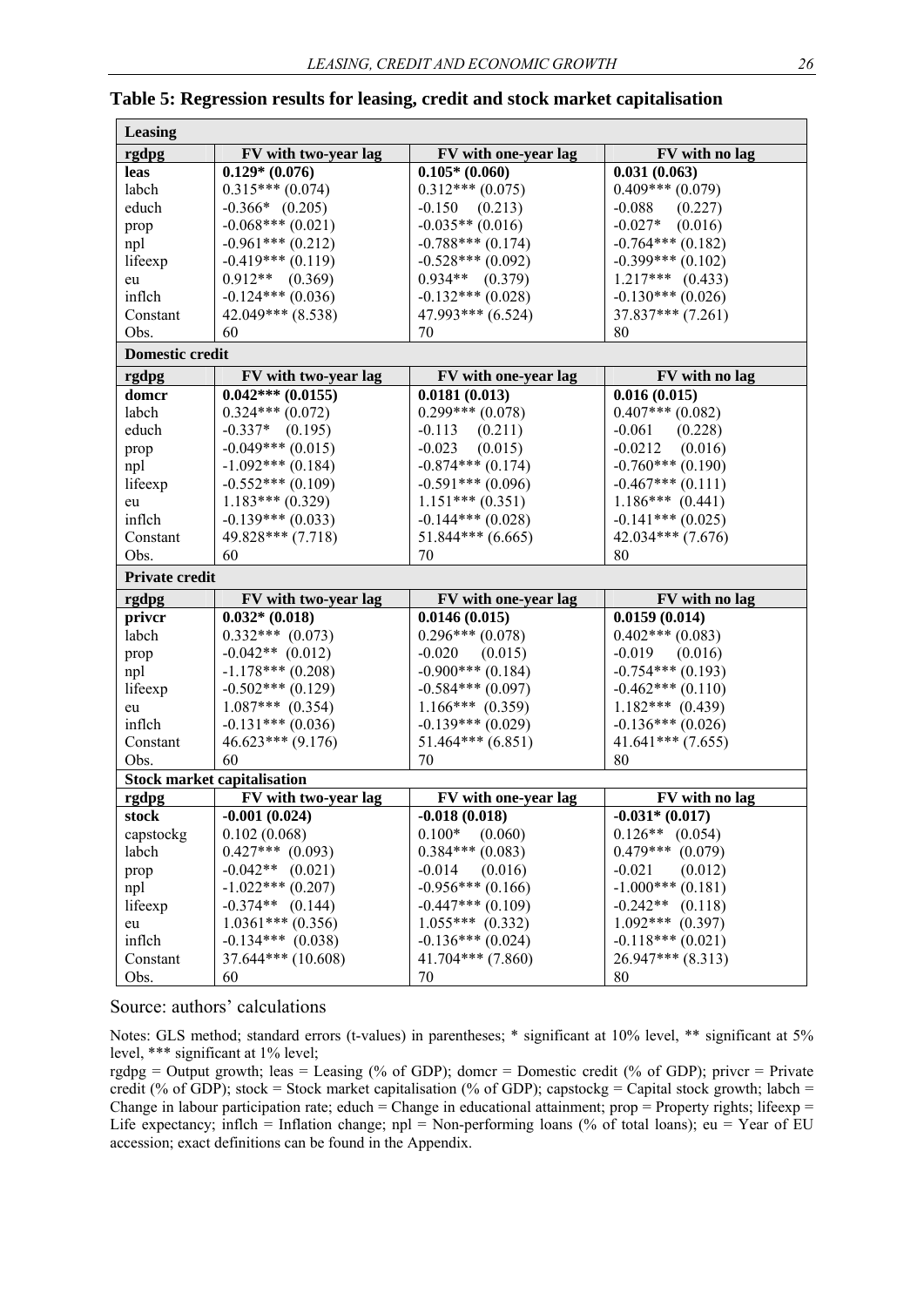|                           | <b>Bonds outstanding</b>                 |                       |                        |  |  |  |  |  |  |  |  |
|---------------------------|------------------------------------------|-----------------------|------------------------|--|--|--|--|--|--|--|--|
| rgdpg                     | FV with two-year lag                     | FV with one-year lag  | FV with no lag         |  |  |  |  |  |  |  |  |
| bond                      | $-0.053***(0.012)$                       | $-0.048***$ (0.0115)  | $-0.028**$ (0.0113)    |  |  |  |  |  |  |  |  |
| capstockg                 | 0.022<br>(0.068)                         | 0.0696<br>(0.0714)    | $0.0949*$ $(0.0536)$   |  |  |  |  |  |  |  |  |
| labch                     | $0.337***$ (0.083)                       | $0.276***$ (0.088)    | $0.414***$ (0.084)     |  |  |  |  |  |  |  |  |
| prop                      | $-0.046***(0.016)$                       | $-0.037**$<br>(0.017) | $-0.035**$ (0.016)     |  |  |  |  |  |  |  |  |
| foreign                   | 0.007<br>(0.008)                         | 0.007<br>(0.007)      | $0.010*$<br>(0.006)    |  |  |  |  |  |  |  |  |
| npl                       | $-1.185***(0.171)$                       | $-1.240***$ (0.157)   | $-0.992***(0.173)$     |  |  |  |  |  |  |  |  |
| eu                        | $1.164***$ (0.297)                       | $0.622*$<br>(0.346)   | $0.687*$<br>(0.376)    |  |  |  |  |  |  |  |  |
| inflch                    | $-0.105***(0.033)$                       | $-0.097***(0.030)$    | $-0.096***$ (0.022)    |  |  |  |  |  |  |  |  |
| Constant                  | $11.758***(1.369)$                       | $11.554***$ $(1.340)$ | $9.711***$ $(1.313)$   |  |  |  |  |  |  |  |  |
| Obs.                      | 60                                       | 70                    | 80                     |  |  |  |  |  |  |  |  |
| <b>Liquid liabilities</b> |                                          |                       |                        |  |  |  |  |  |  |  |  |
| rgdpg                     | FV with two-year lag                     | FV with one-year lag  | FV with no lag         |  |  |  |  |  |  |  |  |
| m3                        | $-0.044**$ (0.019)                       | $-0.0420**$ (0.012)   | $-0.040**$ (0.017)     |  |  |  |  |  |  |  |  |
| capstockg                 | 0.099<br>(0.072)                         | $0.178**$<br>(0.072)  | $0.145***(0.050)$      |  |  |  |  |  |  |  |  |
| labch                     | $0.381***(0.093)$                        | $0.396***$ (0.089)    | $0.465***(0.076)$      |  |  |  |  |  |  |  |  |
| prop                      | $-0.051***(0.019)$                       | $-0.048**$<br>(0.019) | $-0.047***(0.017)$     |  |  |  |  |  |  |  |  |
| foreign                   | 0.015<br>(0.010)                         | $0.014*$<br>(0.008)   | $0.016***$ (0.006)     |  |  |  |  |  |  |  |  |
| npl                       | $-1.184***(0.229)$                       | $-1.017***$ (0.192)   | $-0.850***(0.179)$     |  |  |  |  |  |  |  |  |
| eu                        | $0.777**$<br>(0.349)                     | 0.483<br>(0.369)      | $0.702*$<br>(0.363)    |  |  |  |  |  |  |  |  |
| inflch                    | $-0.094***$ (0.034)                      | $-0.085***(0.031)$    | $-0.082***(0.021)$     |  |  |  |  |  |  |  |  |
| Constant                  | $11.981***$ $(1.661)$                    | $11.550***(1.601)$    | $10.562***(1.476)$     |  |  |  |  |  |  |  |  |
| Obs.                      | 60                                       | 70                    | 80                     |  |  |  |  |  |  |  |  |
|                           |                                          |                       |                        |  |  |  |  |  |  |  |  |
|                           | <b>Total financial intermediation I</b>  |                       |                        |  |  |  |  |  |  |  |  |
| rgdpg                     | FV with two-year lag                     | FV with one-year lag  | FV with no lag         |  |  |  |  |  |  |  |  |
| tfi i                     | $-0.023***(0.008)$                       | $-0.026***(0.007)$    | $-0.0166**$ (0.006)    |  |  |  |  |  |  |  |  |
| capstockg                 | $0.153**$<br>(0.067)                     | $0.175***$ (0.062)    | $0.132**$<br>(0.056)   |  |  |  |  |  |  |  |  |
| labch                     | $0.474***$ (0.089)                       | $0.417***$ $(0.078)$  | $0.475***$ (0.080)     |  |  |  |  |  |  |  |  |
| prop                      | $-0.027$<br>(0.019)                      | $-0.024$<br>(0.017)   | $-0.032*$<br>(0.017)   |  |  |  |  |  |  |  |  |
| npl                       | $-1.223***$ (0.182)                      | $-1.262***(0.142)$    | $-1.071***$ (0.162)    |  |  |  |  |  |  |  |  |
| eu                        | $1.011***$ (0.365)                       | $0.673**$ (0.318)     | $0.957**$<br>(0.392)   |  |  |  |  |  |  |  |  |
| inflch                    | $-0.091***(0.030)$                       | $-0.101***$ (0.024)   | $-0.103***$ (0.019)    |  |  |  |  |  |  |  |  |
| Constant                  | $11.433***$ (1.284)                      | $12.178***(1.149)$    | $10.985***(1.192)$     |  |  |  |  |  |  |  |  |
| Obs.                      | 60                                       | 70                    | 80                     |  |  |  |  |  |  |  |  |
|                           | <b>Total financial intermediation II</b> |                       |                        |  |  |  |  |  |  |  |  |
| rgdpg                     | FV with two-year lag                     | FV with one-year lag  | FV with no lag         |  |  |  |  |  |  |  |  |
| tfi ii                    | $-0.0290***$<br>(0.008)                  | $-0.029***(0.007)$    | $-0.019***(0.007)$     |  |  |  |  |  |  |  |  |
| capstockg                 | $0.149**$<br>(0.065)                     | $0.152**$<br>(0.062)  | $0.125**$<br>(0.054)   |  |  |  |  |  |  |  |  |
| labch                     | $0.478***$<br>(0.086)                    | $0.419***$<br>(0.077) | $0.468***$<br>(0.078)  |  |  |  |  |  |  |  |  |
| prop                      | $-0.023$<br>(0.018)                      | $-0.025$<br>(0.017)   | $-0.034**$<br>(0.017)  |  |  |  |  |  |  |  |  |
| npl                       | $-1.141***$<br>(0.175)                   | $-1.181***$ (0.143)   | $-1.081***$<br>(0.157) |  |  |  |  |  |  |  |  |
| eu                        | $1.131***$<br>(0.357)                    | $0.773**$<br>(0.324)  | $0.994***$<br>(0.378)  |  |  |  |  |  |  |  |  |
| inflch                    | $-0.100***$<br>(0.028)                   | $-0.107***$ (0.023)   | $-0.109***$<br>(0.019) |  |  |  |  |  |  |  |  |
| Constant                  | 11.303***<br>(1.208)                     | $11.994***(1.119)$    | 11.178***<br>(1.166)   |  |  |  |  |  |  |  |  |
| Obs.                      | 60                                       | 70                    | 80                     |  |  |  |  |  |  |  |  |

#### **Table 6: Regression results for bonds outstanding, liquid liabilities and total financial intermediation**

#### Source: authors' calculations

Notes: GLS method; standard errors (t-values) in parentheses; \* significant at 10% level, \*\* significant at 5% level, \*\*\* significant at 1% level;

rgdpg = Output growth; bond = Bonds outstanding (% of GDP); tfi\_i = Total financial intermediation I (% of GDP); tfi\_ii = Total financial intermediation II (% of GDP); m3 =  $\overline{M}3$  (% of GDP); capstockg = Capital stock growth; labch = Change in labour participation rate; prop = Property rights; foreign = Share of foreign banks (% of total assets); inflch = Inflation change; npl = Non-performing loans (% of total loans); eu = Year of EU accession; exact definitions can be found in the Appendix.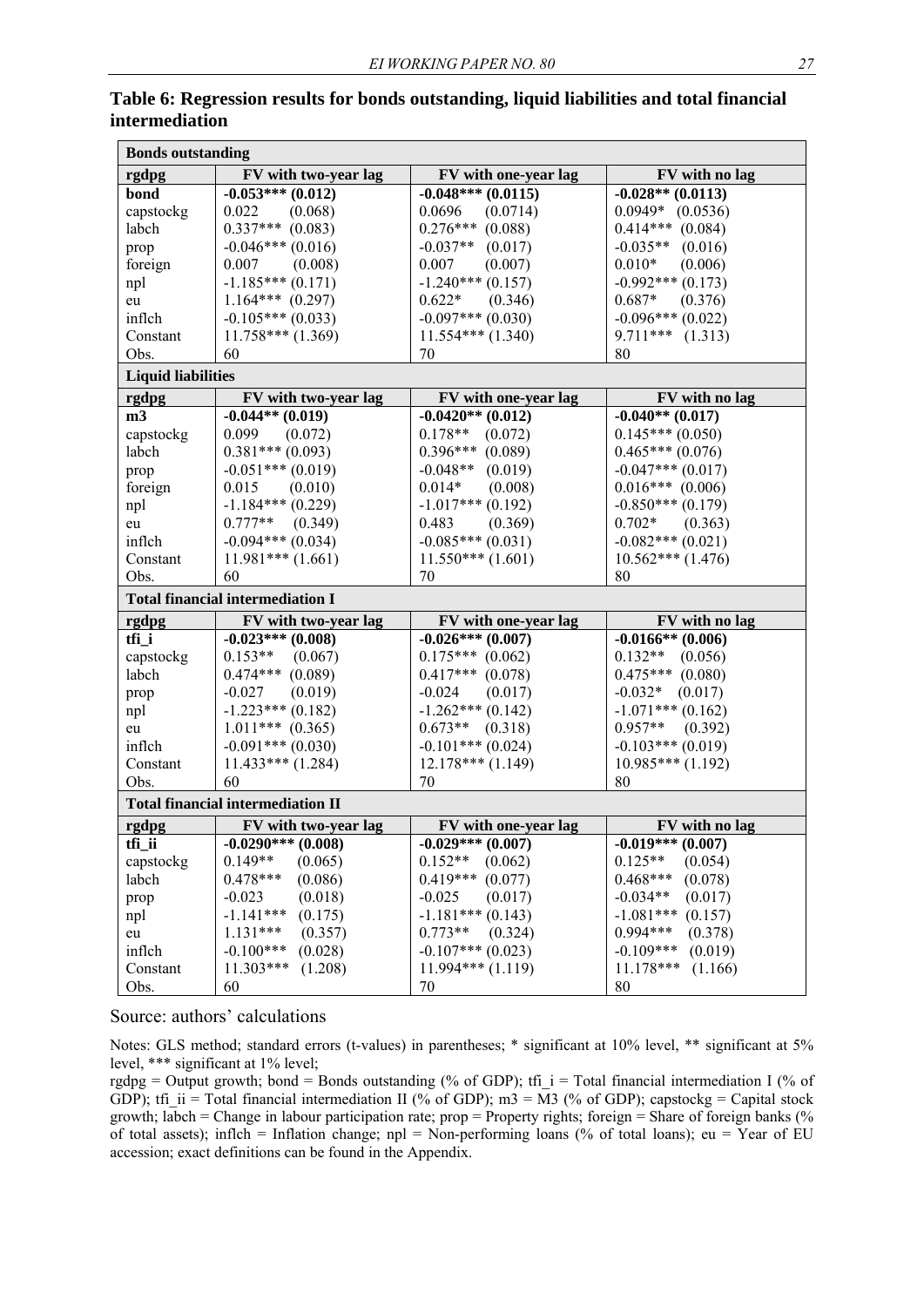As for the findings of the other independent variables, non-performing loans were significant in all model specifications and always had the strongest negative impact on economic growth. EU membership showed a significant effect under almost all conditions, always having the strongest positive effect on growth. Change in labour participation rate was strongly positively significant in all model specifications. Inflation significantly affected economic development under all conditions with a modestly negative effect. Property rights were significant in the majority of models and always had a slightly negative impact on economic growth, while positively correlated with all financial sector indicators in simple regressions (table 3). Measurement and scaling of property rights and other legal indicators like governance deserve further attention in research. In line with the transition-induced reduction in life expectancy, this variable was negatively significant in the models including leasing, the credit variables and stock market capitalisation as financial variables. Education change showed a negative impact on economic growth in those models where leasing and domestic credit entered the regressions, indicating that where debt spurred growth, this also provided people with a stronger trigger to switch from study to work. Capital stock growth had a modestly positive implication on growth which was significant in some regressions. The share of foreign banks was very rarely significant, showing a very slightly positive implication on economic development. The variables governance indicator, value added of industry, lending rate, investments and banking crises never affected economic growth in a significant way.

## **7. DISCUSSION**

1

From the regression results, we can draw the conclusion that leasing and credit contributed to economic growth in Eastern European transition countries. The positive effect of leasing is an essential finding since the relevance of this form of financing for economic development has, to our knowledge, not been tested so far. Leasing was insignificant with no lag, but turned significant with one-year and two-year lags. This leads to the assumption that the positive effects of leasing need some time to transfer to the real economy, but that the potential to influence economic growth in a positive way is high.<sup>29</sup> The same applies to domestic credit and private credit, which produced significantly positive outcomes entering the regressions with two-year lags. These findings partly disagree with earlier results for transition countries of Mehl et al. (2006), Fink et al. (2006b) and Hagmayr and Haiss (2007).<sup>30</sup> Mehl et al. (2006)

<sup>&</sup>lt;sup>29</sup> The positive effects might be triggered to a high degree by equipment leasing since this form of leasing is much more widespread than real estate leasing.

<sup>&</sup>lt;sup>30</sup> Mehl et al. (2006) investigate seven South Eastern European countries, Fink et al. (2006b) nine Central and South Eastern European countries and Hagmayr and Haiss (2007) four South Eastern European countries.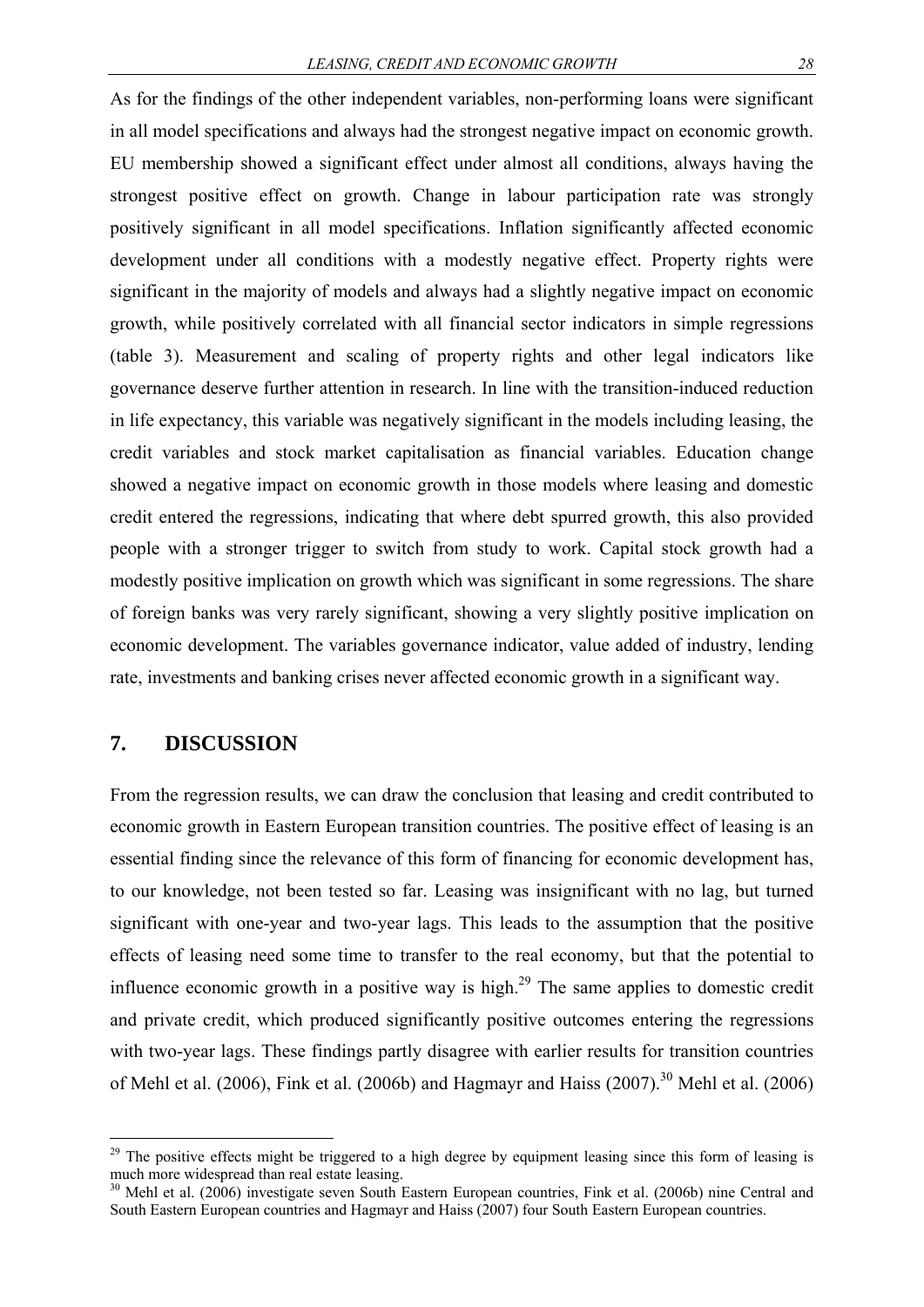find partly significant and negative effects for private credit for a sample of on average lower developed South Eastern European countries. Fink et al. (2006b) find a positive influence of domestic credit, but no significant effect of private credit in their sample on earlier years of transition, which they relate to the high ratio of bad loans to the private sector. We also find a negative effect of non-performing loans, though the levels of non-performing loans went down over time in this sample of Central and South Eastern European countries. The results of Hagmayr and Haiss (2007) show a positive, but insignificant impact of domestic credit and a negative and significant effect of private credit. Since the time frame of these authors includes earlier years with higher ratios of non-performing loans, which could be strongly reduced during our more recent time frame, this might explain the disparity in findings. The positive findings for leasing and credit seem to support the complementary relationship between these two methods of financing as already shown by the positive correlations between leasing and credit taking above.

The negative and mostly insignificant outcomes of stock market capitalisation coincide with earlier studies of Fink et al. (2006b), Hagmayr and Haiss (2007) and Mileva (2008). According to Minier (2003), stock market development needs to reach a certain level before being able to exert an influence on economic growth. Since stock market capitalisation in transition countries is still low, this might explain its insignificance for affecting real economy. The significantly slightly negative results for bonds outstanding differ from earlier findings of Fink et al. (2006b) and Hagmayr and Haiss (2007). The bond market is still underdeveloped in most countries within the sample and – with the exception of the Czech Republic – mainly a government bond market financing public infrastructure investments with long payout ratios. Referring to the argument concerning stock markets, this might also explain the findings for bonds outstanding. Liquid liabilities (m3) exerted a slightly negative and significant influence on economic growth, which corresponds to the results of Mehl et al. (2006) for SEE. Investigating the finance-growth nexus for 27 transition countries, Akimov et al. (2006) find that money supply estimates are not robust and that the outcomes for this variable are inconclusive. The authors argue that money supply is not a good proxy for financial development in transition economies where financial markets are usually underdeveloped and which experienced high levels of inflation, which is confirmed by our data. The results for the total financial intermediation variables indicate a slightly negative and significant impact on output growth, which might be due to the negative impacts of stock market capitalisation and bonds outstanding. These findings partly agree with the results of Hagmayr and Haiss (2007).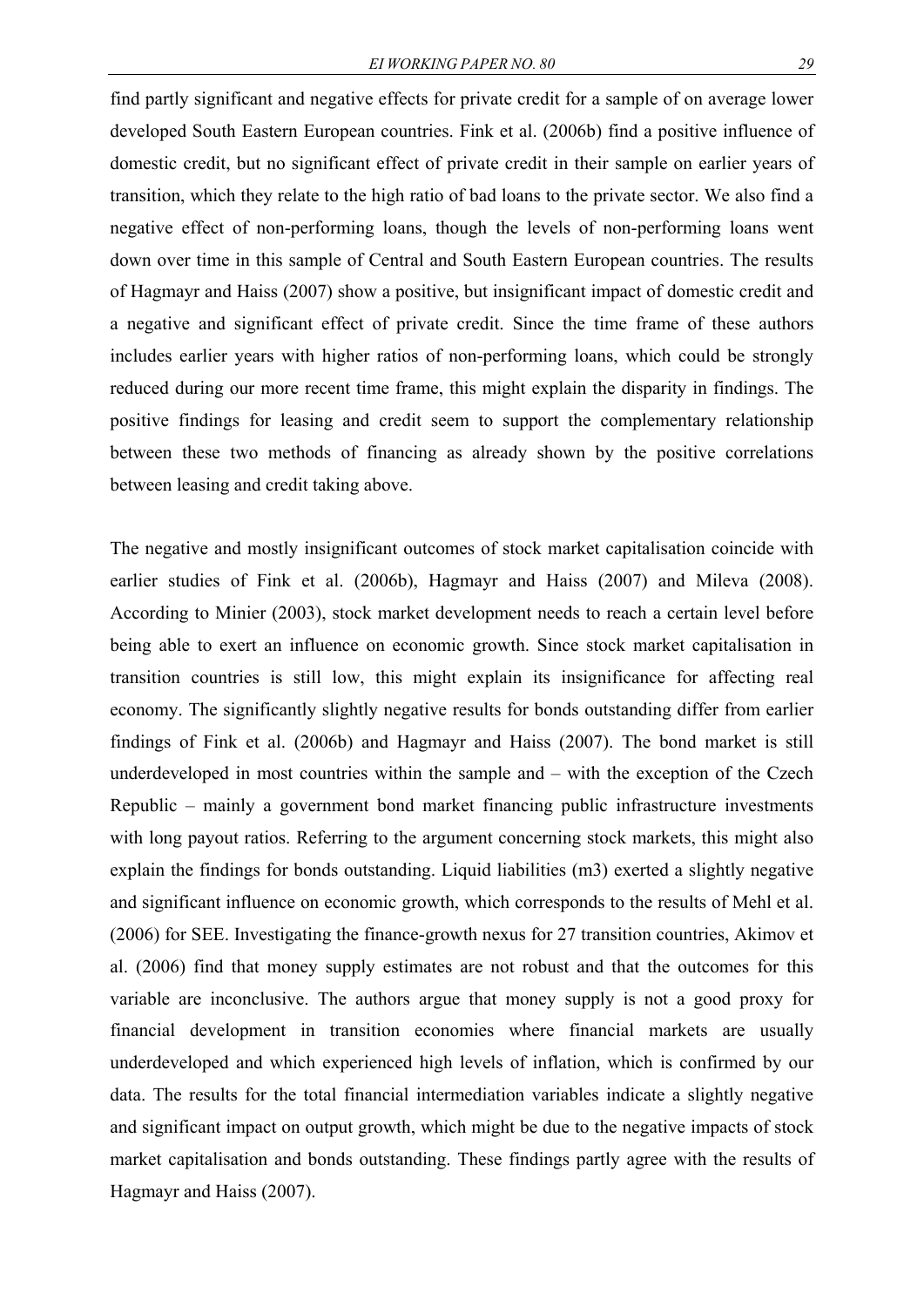As for the structural variables, non-performing loans had the strongest negative impact on economic growth. Although the governance indicator did not produce significant results and the negative outcomes of the property rights index are rather puzzling, this finding, together with the negative effect of inflation, reveals the high importance of macroeconomic stability and legal security. EU membership seems to be a very important positive indicator for economic growth. The rate of labour participation also exerted a strongly positive and significant effect on output growth, which seems to promote the high importance of a sound labour market for real economy. In contrast to Hagmayr and Haiss (2007) and Fink et al. (2006b), who find a strong influence of capital stock growth, this variable only exerted a significantly positive impact in some of our regression analyses. These authors relate their findings to the large capital scarcity in transition countries, especially after economic crises. The time frame of these authors includes rather the earlier years of transition and many crises years, while our data set starts in 1999. This might explain the different findings.<sup>31</sup>

### **8. SUMMARY AND CONCLUSIONS**

1

We both provide descriptive evidence on the relatively strong importance of leasing across Central and South Eastern European transition economies (CEE and SEE) and empirical evidence that leasing contributes positively to economic growth. We also find that leasing is complementary to credit, not a substitute. For regulators and policy makers, this implies that (1) leasing needs to be taken into consideration to have a full picture on debt volumes in transition economies, and (2) that proper regulation cannot be circumvented by asset-based finance. For market participants (many of which are foreign in CEE and SEE), it provides evidence on the growth-enhancing aspects of leasing finance and also on the necessity of a mature regulatory environment.

Our empirical analysis is rooted in the finance-growth-nexus, which so far has attracted a lot of research on the conventional financial sectors, mainly bank intermediation and stock markets. While alternative sources of finance have generally grown in importance over time, leasing has gained particular relevance in the European transition economies. Research on the impact of fast and vast debt growth in these economies, however, so far only looks at credit. The novel data on leasing markets and their impact in Central and South Eastern Europe allows to draw a full-fledged picture of finance in these markets. Looking at credit volume only would underestimate the full extent of debt whereas in the current turmoil the need for a

 $31$  Mehl et al. (2006) and Fink et al. (2008) provide evidence on the impact of different stages in economic transition in CEE and SEE.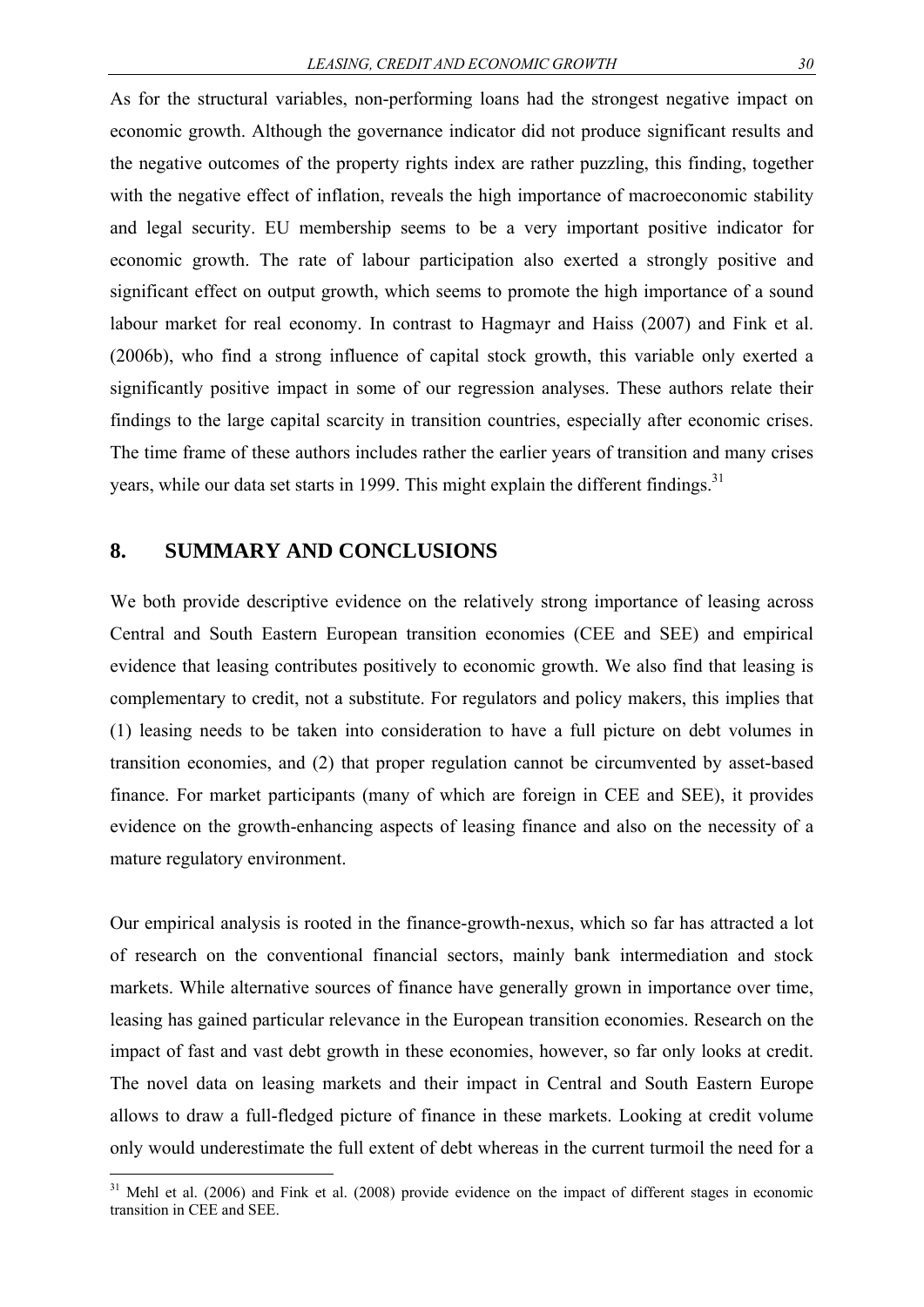clear picture of all financial obligations rises. We also show that foreign-owned providers from the banking industry make up the largest part of the leasing suppliers in almost all countries. Especially Western European banks are heavily involved in the Eastern European leasing industries.

Based upon a review of previous studies on the finance-growth nexus in transition economies, we apply a panel data approach on a sample of ten Eastern European transition countries over the period 1999-2006, thus broadening the evidence on the relationship of the financial segments (bank credit, stock, bonds) and economic growth with a focus on Eastern Europe and include leasing into this investigation, which is, to our knowledge, done for the first time. We conclude that leasing and credit contributed to economic growth in Eastern European transition countries during the period covered, while stock and bond markets did not. Nonperforming loans had a negative impact on growth. Our findings reinforce on a broader basis that macroeconomic stability and a sound legal system, which might be pushed by EU membership, are important preconditions in order to make a positive impact of the financial sector possible. Leasing does not seem to be used as an alternative means of financing if legal and institutional conditions are weak, as often suggested by literature. Leasing and credit taking rather seem to be complements and the use of leasing also seems to require a sound legal system. This is an important finding, especially for regulators and policymakers, since a well-developed legal and institutional framework seems not only to positively influence loan supply, but also the provision of leasing, and both measures of financial intermediation seem to have the potential to influence economic growth in a positive way. Replications of the study could be undertaken in other emerging market regions.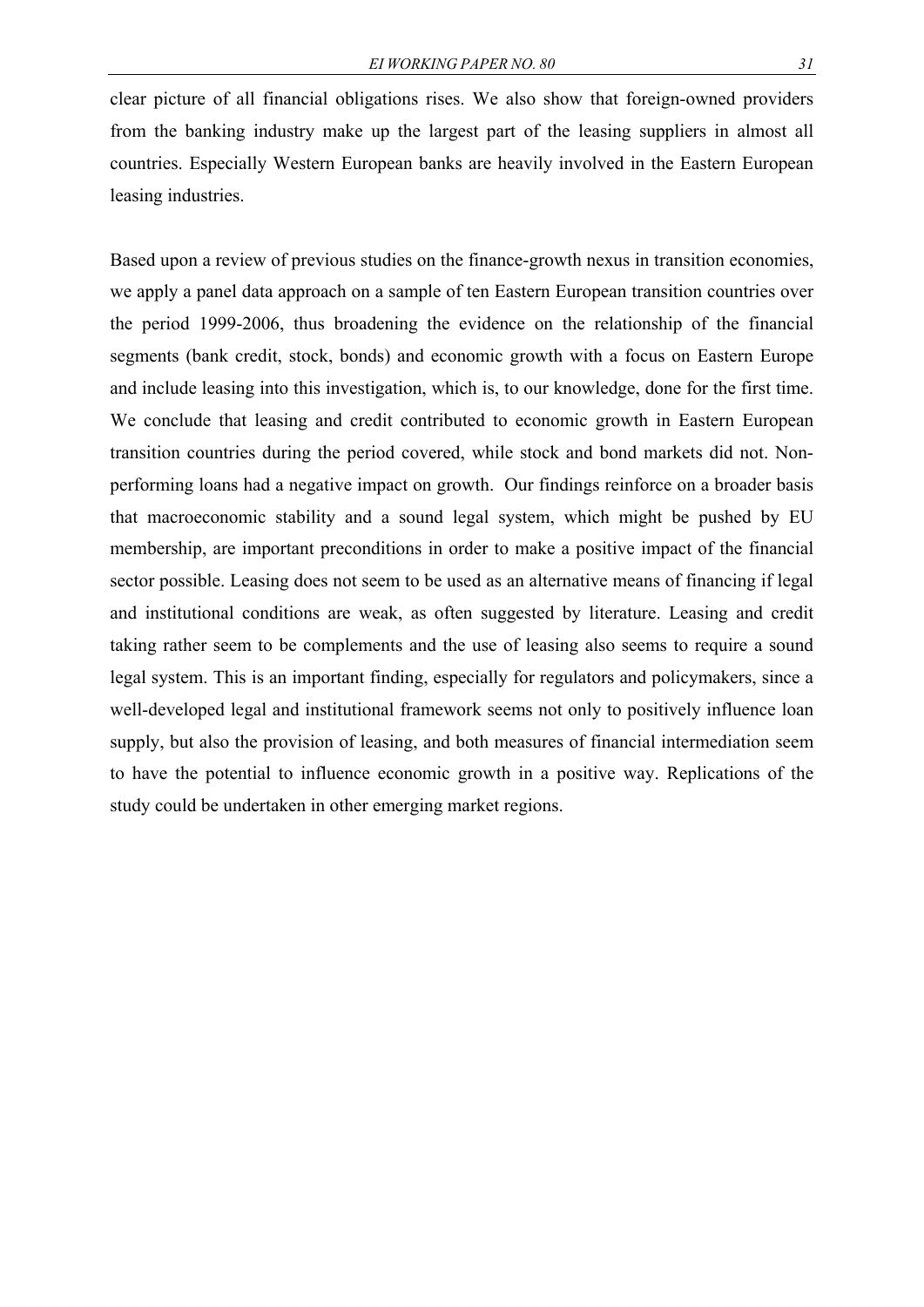### **REFERENCES**

- Abiad, A., Leigh, D., Mody, A., 2007. International Finance and Income Convergence: Europe is Different. IMF Working Paper, No. 07/64, http://www.imf.org/external/pubs/cat/longres.cfm?sk=20522.0.
- Ahmed, S., 1998. Comment on The Legal Environment, Banks, and Long-Run Economic Growth. Journal of Money, Credit, and Banking 30 (3-2), 614-620.
- Akimov, A., Wijeweera, A., Dollery, B., 2006. Finance-Growth Nexus: Evidence from Transition Economies. University of New England, School of Economics, http://www.une.edu.au/economics/publications/econ\_2006\_5.pdf.
- ALS (Association of Leasing Companies of Slovak Republic), 2005. Slovakia Country Report 2004-2.
- Ang, J., Peterson, P., 1984. The Leasing Puzzle. The Journal of Finance 39 (4), 1055-1065.
- Arvai, Z., Driessen, K., Otker-Robe, I., 2009. Regional Financial Interlinkages and Financial Contagion Within Europe. IMF Working Paper, No. 09/6, http://www.imf.org/external/pubs/cat/longres.cfm?sk=22569.0.
- Association of Austrian Leasing Companies, 2008. http://www.leasingverband.at.
- Association of Leasing Companies in Poland, 2008. http://www.leasing.org.pl.
- Association of Leasing Companies of Slovak Republic, 2008. http://www.lizing.sk.
- Backé, P., Zumer, T., 2005. Developments in Credit to the Private Sector in Central and Eastern European EU Member States: Emerging from Financial Repression – A Comparative Overview. OeNB Focus on European Economic Integration 2/05, 83-109, http://www.oenb.at/en/img/feei\_2005\_2\_special\_focus\_2\_tcm16-33488.pdf.
- Backé, P., Wójcik, C. 2008. Credit booms, monetary integration and the new neoclassical synthesis. Journal of Banking and Finance 32(3), 458-470.
- Bakker, M.-R., Gross, A., 2004. Development of Non-bank Financial Institutions and Capital Markets in European Union Accession Countries. World Bank Working Paper, No. 28, http://www-

wds.worldbank.org/external/default/WDSContentServer/WDSP/IB/2004/04/06/000090 341\_20040406143746/Rendered/PDF/284040PAPER0WBWP028.pdf.

- Bank of Estonia, 2008. http://www.eestipank.info.
- Bank of Latvia, 2008. http://www.bank.lv.
- Bank of Lithuania, 2008. http://www.lb.lt.
- Bank of Slovenia, 2008. http://www.bsi.si.
- Barro, R.J., 1991. Economic growth in a cross-section of countries. Quarterly Journal of Economics 106 (2), 407-443.
- Beattie, V., Goodacre, A., Thomson, S., 2000. Operating leases and the assessment of leasedebt substitutability. Journal of Banking and Finance 24 (3), 427-470.
- Beck, T., Demirgüç-Kunt, A., 2006. Small and medium-size enterprises: Access to finance as a growth constraint. Journal of Banking and Finance 30 (11), 2931-2943.
- Beck, T., Demirgüç-Kunt, A., Levine, R., Maksimovic, V., 2000a. Financial Structure and Economic Development: Firm, Industry and Counry Evidence. World Bank Working Paper, No. 2423, http://wwwwds.worldbank.org/servlet/WDSContentServer/WDSP/IB/2000/10/13/000094946\_0009 0905311346/Rendered/PDF/multi\_page.pdf.
- Beck, T., Demirgüç-Kunt, A., Maksimovic, V., 2004. Financing patterns around the world: The role of institutions. World Bank Policy Research Working Paper, No. 2905, http://papers.ssrn.com/sol3/papers.cfm?abstract\_id=636268.
- Beck, T., Levine, R., 2001. Stock Markets, Banks, and Growth: Correlation or Causality?. World Bank Policy Research Working Paper, No. 2670, http://papers.ssrn.com/sol3/papers.cfm?abstract\_id=276882.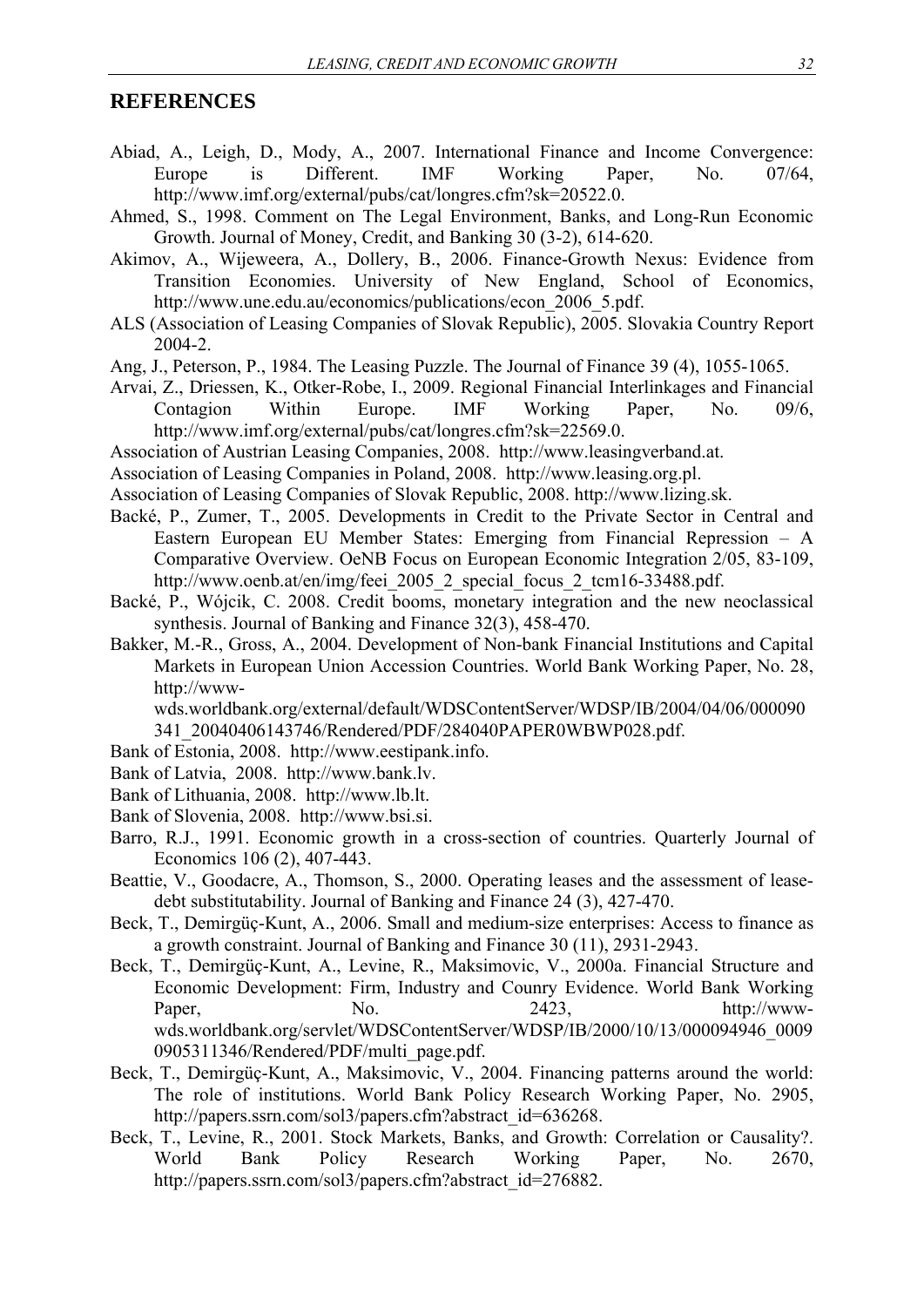- Beck, T., Levine, R., Loayza, N., 2000b. Finance and the sources of growth. Journal of Financial Economics 58 (1-2), 261-300.
- Benhabib, J., Spiegel, M., 1994. The Role of Human Capital in Economic Development: Evidence from Aggregate Cross-Country Data. Journal of Monetary Economics 34 (2), 143–173.
- Berger, A.N., Udell, G.F., 2006. A more complete conceptual framework for SME finance. Journal of Banking and Finance 30 (11), 2945-2966.

Berger, A.N., Rosen, R.J., Udell, G.F., 2007. Does market size structure affect competition? The case of small business lending. Journal of Banking and Finance 31 (1), 11-33.

- BIS (Bank for International Settlements), 2008. http://www.bis.org.
- Bonin, J., Wachtel, P., 2002. Financial Sector Development in Transition Economies: Lessons from the First Decade. Financial Markets, Institutions & Instruments 12 (1), 1-66.
- Bulgarian Leasing Association, 2008. http://www.leasing-bulgaria.org.
- Bulgarian National Bank, 2008. http://www.bnb.bg.
- Coricelli, F., Masten, A.B., Masten, I., 2005. Credit and growth in transition countries. Paper presented at the "Finance and Consumption Conference" on Credit, Consumption and the Macro Economy, October 2005, Fiesolo, http://www.iue.it/FinConsEU/ResearchActivities/CreditConsMacro2005/Papers/coricell i\_final.pdf.
- Cottarelli, C., Dell'Ariccia, G., Vladkova-Hollar, I., 2005. Early birds, late risers, and sleeping beauties: Bank credit growth to the private sector in CEE and in the Balkans. Journal of Banking and Finance 29 (1), 83-104.
- ČSOB Leasing, 2005. Annual Report 2004. http://www.csobleasing.cz/admin/upload/fck/File/pdf/vz\_2004\_en.pdf.
- Cull, R., Davis, L.E., Lamoreaux, N.R., Rosenthal, J.L., 2006. Historical financing of smalland medium size enterprises. Journal of Banking and Finance 30 (11), 3017-3042.
- Czech Leasing and Finance Association, 2008. http://www.clfa.cz.
- DailyBusiness.ro, 2008. TopPlayers Firme Leasing. http://www.dailybusiness.ro/topplayers/firme-leasing 17.html.
- Data press, 2006. Croatian Leasing Market 2001-2005. May 2006.
- De Haas, R., van Lelyveld, I., 2006. Foreign banks and credit stability in Central and Eastern Europe - A panel data analysis. Journal of Banking and Finance 30 (7), 1927-1952.
- Delannay, A., Weill, L., 2004. The Determinants of Trade Credit in Transition Countries. Economics of Planning 37 (3-4), 173-193.
- Drakos, K., 2003. Assessing the success of reform in transition banking 10 years later: an interest margins analysis. Journal of Policy Modeling 25 (3), 309-317.
- Duenwald, C., Gueorguiev, N., Schaechter, A., 2005. Too Much of a Good Thing? Credit Booms in Transition Economies: The Cases of Bulgaria, Romania, and Ukraine. IMF Working Paper, No. 15/128, http://www.imf.org/external/pubs/ft/wp/2005/wp05128.pdf.
- EBRD (European Bank for Reconstruction and Development), 2006. Transition report 2006. London.
- EBRD (European Bank for Reconstruction and Development), 2008. http://www.ebrd.com.
- EC (European Commission), 2008. http://ec.europa.eu.
- ECB (European Central Bank), 2008. http://www.ecb.int.
- ELL (Estonian Leasing Association), 2005. Estonia: Tax benefits or EU which is the driving force of Estonian Leasing Industry?.
- Eller, M., Haiss, P., Steiner, K., 2006. Foreign direct investment in the financial sector and economic growth in Central and Eastern Europe: The crucial role of the efficiency channel. Emerging Markets Review 7 (4), 300-319.
- Estonian Leasing Association, 2008. http://www.liisingliit.ee.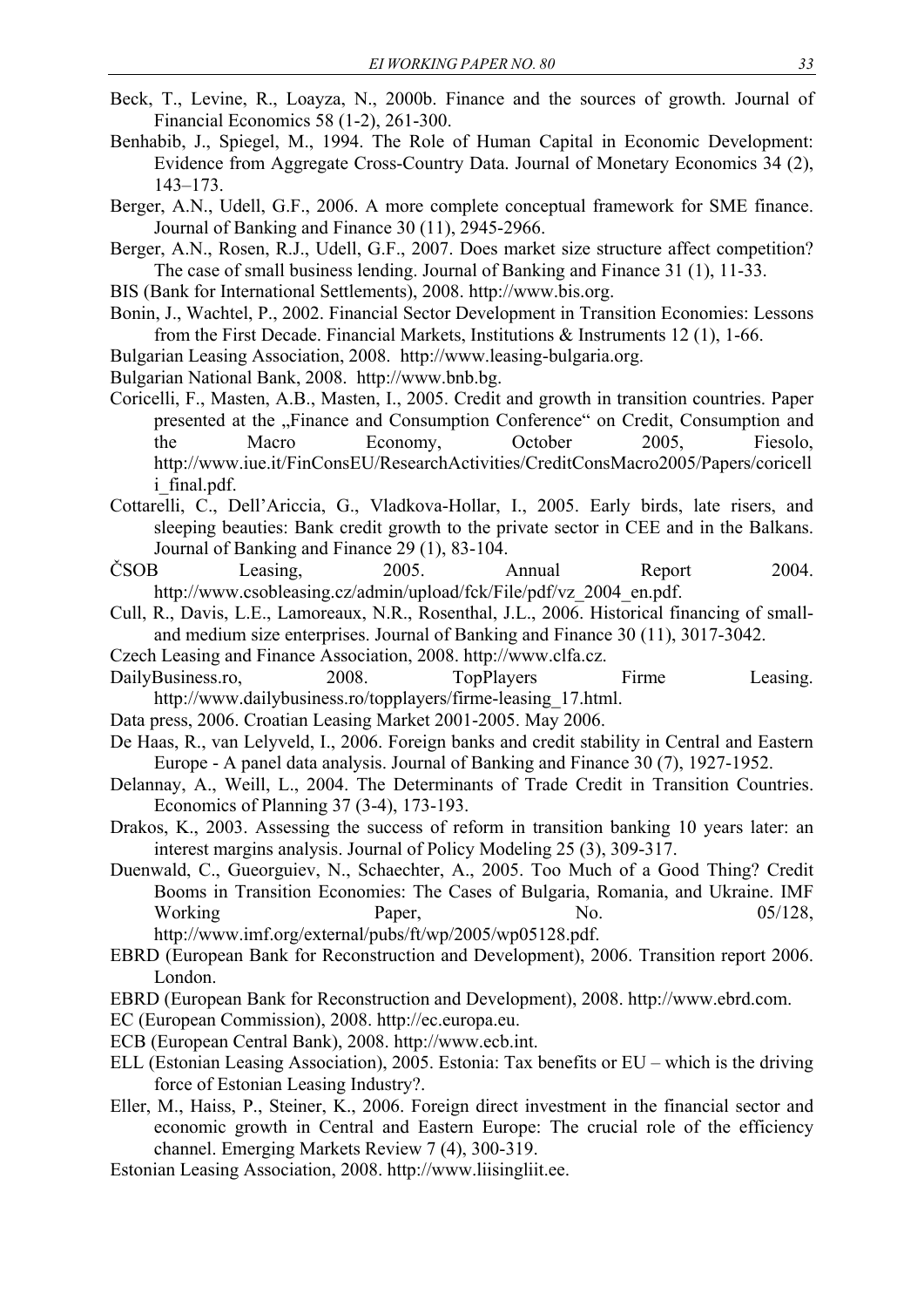- EU (European Union), 2007. The 2004 enlargement: the challenge of a 25-member EU. http://europa.eu/scadplus/leg/en/lvb/e50017.htm.
- Eurostat, 2008. http://www.ec.europa.eu/eurostat.
- Fink, G., Haiss, P., 1999. Central European Financial Markets from an EU Perspective: Theoretical aspects and statistical analyses. EuropaInstitut Working Paper, No. 34, http://www.wu-wien.ac.at/europainstitut/forschung/wp34.pdf.
- Fink, G., Haiss, P., Hristoforova, S., 2006a. Credit, Bonds, Stocks and Growth in Seven Large Economies. EuropaInstitut Working Paper, No. 70, WU Wien (Vienna University of Economics), January, http://www.wu-wien.ac.at/europainstitut/forschung/nexus.
- Fink, G., Haiss, P., Kirchner, H., 2005a. Die Finanzierung über Anleihenemissionen und Zusammenhänge zum Wirtschaftswachstum. Kredit und Kapital 38 (3), 351-375.
- Fink, G., Haiss, P., Mantler, H.C., 2005b. The Finance-Growth Nexus: Market Economies vs. Transition Countries. EuropaInstitut Working Paper, No. 64, http://www.wuwien.ac.at/europainstitut/forschung/wp64.
- Fink, G., Haiss, P., von Varendorff, M., 2007. Serbia's Banking Sector Reform: Implications for Economic Growth and Financial Development. Southeast European and Black Sea Studies 7 (4), 609-636.
- Fink, G., Haiss, P., Vukšić, G., 2006b. Importance of Financial Sectors for Growth in Accession Countries. In: Liebscher, K., Christl, J., Mooslechner, P., Ritzberger-Gründwald, D. (Ed.): Financial Development, Integration and Stability. Edward Elgar, Cheltenham, 154-185.
- Fink, G., Haiss, P., Vukšić, G., 2008. Contribution of Financial Market Segments at Different Stages of Development: Transition, Cohesion and Mature Economies Compared. Journal of Financial Stability, forthcoming, doi:10.1016/j.jfs.2008.05.002.
- Finucane, T.J., 1988. Some empirical evidence on the use of financial leases. Journal of Financial Research 11 (3), 321–333.
- Fisman, R., Love, I., 2003. Trade Credit, Financial Intermediary Development, and Industry Growth. The Journal of Finance 58 (1), 353-374.
- Graff, M., 2005. Socio-Economic Factors and the Finance-Growth Nexus. The European Journal of Finance 11 (3), 183-205.
- Gujarati, D.N., 2003. Basic Econometrics. 4<sup>th</sup> edition, McGraw Hill, New York.
- Hagmayr, B., Haiss, P., 2007. Financial Sector Development and Economic Growth Evidence for Southeastern Europe. In: Altzinger, W., Petkova, I. (Ed.): Impacts of Foreign Direct Investments on Banking Sectors in South East European Countries. Economic Policy Institute, Sofia, 7-29.
- Haiss, P., Chou, N., 2008. Developing Emerging Bond Markets: Rationale and Choices in Central and Eastern Europe and Southeast Asia. In: Pickles, J. (Ed.): Globalization and Regionalization in Post-Socialist Economies. Palgrave McMillan, 101-126.
- Haiss, P., Marin, S., 2003. Corporate bonds as financing vehicle in Central and Eastern Europe. In: Chadraba, P., Springer, R. (Ed.): Proceedings of the  $11<sup>th</sup>$  Annual Conference on Marketing and Business Strategies for Central and Eastern Europe. Vienna, 196-204.
- Haiss, P., Sümegi, K., 2008. The Relationship of Insurance and Economic Growth in Europe – A Theoretical and Empirical Analysis. Emprica 35 (4), http://dx.doi.org/10.1007/s10663-008-9075-2.
- HANFA (Croatian Financial Services Supervisory Agency), 2007. Annual Report 2006. http://www.hanfa.hr/index.php?ID=0&AKCIJA=61&LANG=ENG.
- Heritage Foundation, 2008. http://www.heritage.org.

Hungarian Leasing and Finance Association, 2008. http://www.lizingszovetseg.hu.

ICEX (Instituto Español de Comercio Exterior), 2006. El mercado de seguros, fondos de inversión y leasing en Bulgaria. Oficina Económica y Comercial de la Embajada de España en en Sofia,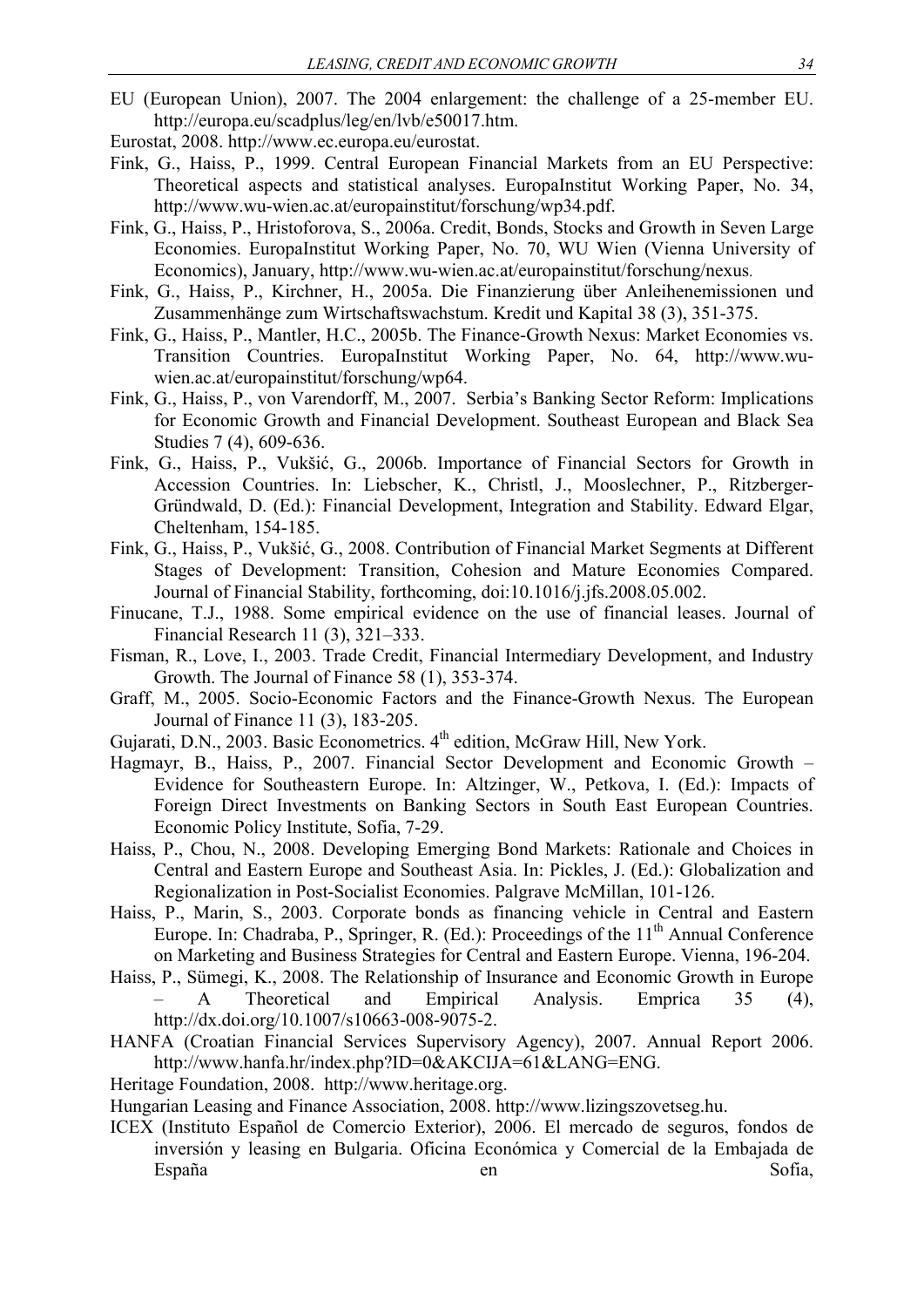http://www.icex.es/icex/cma/contentTypes/common/records/viewDocument/0,,,00.bin? doc=581768.

- IFC (International Finance Corporation), 1996. Leasing in Emerging Markets. Lessons of Experience Series. July 1996.
- IFS (International Financial Statistics), 2008. http://www.imfstatistics.org.
- IMF (International Monetary Fund), 2008. http://www.imf.org.
- Jaffee, D., Levonian, M., 2000. The Structure of Banking Systems in Developed and Transition Economies. European Financial Management 7 (2), 161-181.
- Jakin, A., 2005. Leasing v Sloveniji. Diplomsko delo, Univerza v Ljubljani.
- Kar, M., Pentecost, E.J., 2000. Financial Development and Economic Growth in Turkey: Further Evidence on the Causality Issue. Loughborough University, Economic Research Paper, No. 00/27, http://www.econturk.org/muhsinkar.pdf.
- King, R.G., Levine, R., 1993a. Finance and Growth: Schumpeter might be right. Quarterly Journal of Economics 108 (3), 717-737.
- King, R.G., Levine, R., 1993b. Finance, Entrepreneurship and Growth Theory and Evidence. Journal of Monetary Economics 32 (3), 513-542.
- Koh, P., 2006. Leasing gives loans a run for their money. Euromoney 37 (450), 90-92.
- Koivu, T., 2002. Do efficient banking sectors accelerate economic growth in transition countries?. BOFIT Discussion Papers, No. 14, http://papers.ssrn.com/sol3/papers.cfm?abstract\_id=1015710.
- Kraft, E., Jankov, L., 2005. Does speed kill? Lending booms and their consequences in Croatia. Journal of Banking and Finance 29 (1), 105-121.
- Kroatische Wirtschaftskammer, 2006. Leasing gewinnt in Kroatien weiter an Bedeutung. Datenbank Länder und Märkte, 24.07.2006, http://www.bfai.de/fdb-SE,MKT20060721104356,Google.html.
- La Porta, R., Lopez-de-Silanes, F., Shleifer, A., Vishny, R.W., 1997. Legal Determinants of External Finance. Journal of Finance 52 (3), 1131-1150.
- Lasfer, M.A., Levis, M., 1998. The determinants of the leasing decision of small and large companies. European Financial Management 4 (2), 159-184.
- Latvian Leasing and Factoring Association, 2008. http://www.llda.lv.
- Leaseurope (European Federation of Leasing Company Associations), 2008. http://www.leaseurope.org.
- Levine, R., 2005. Finance and Growth: Theory and Evidence. In: Aghion, P., Durlauf, S.N. (Ed.): Handbook of Economic Growth. Volume 1A, Elsevier B.V., Amsterdam, 865- 934.
- Levine, R., Loayza, N., Beck, T., 2000. Financial intermediation and growth: Causality and causes. Journal of Monetary Economics 46 (1), 31-77.
- Levine, R., Zervos, S., 1998. Stock Markets, Banks and Economic Growth. American Economic Review 88 (3), 537-558.
- Lithuanian Leasing Association, 2008. http://www.lease.lt.
- Mamatzakis, E., Staikouras, C., Koutsomanoli-Fillipaki, N., 2005. Competition and Concentration in the banking sector of the South Eastern European Region. Emerging Markets Review 6 (2), 192-209.
- Mankiw, N.G., Romer, D., Weil, D.N., 1992. A Contribution to the Empirics of Economic Growth. Quarterly Journal of Economics 107 (2), 407-437.
- Marston, F., Harris, R., 1988. Substitutability of Leases and Debt in Corporate Capital Structures. Journal of Accounting, Auditing and Finance 3 (2), 147-170.
- Mehl, A., Vespro, C., Winkler, A., 2006. Financial sector development in South-Eastern Europe: quality matters. In: Liebscher, K., Christl, J., Mooslechner, P., Ritzberger-Grünwald, D.(Ed.): Financial Development, Integration and Stability. Edward Elgar, Cheltenham and Northampton, 186-203.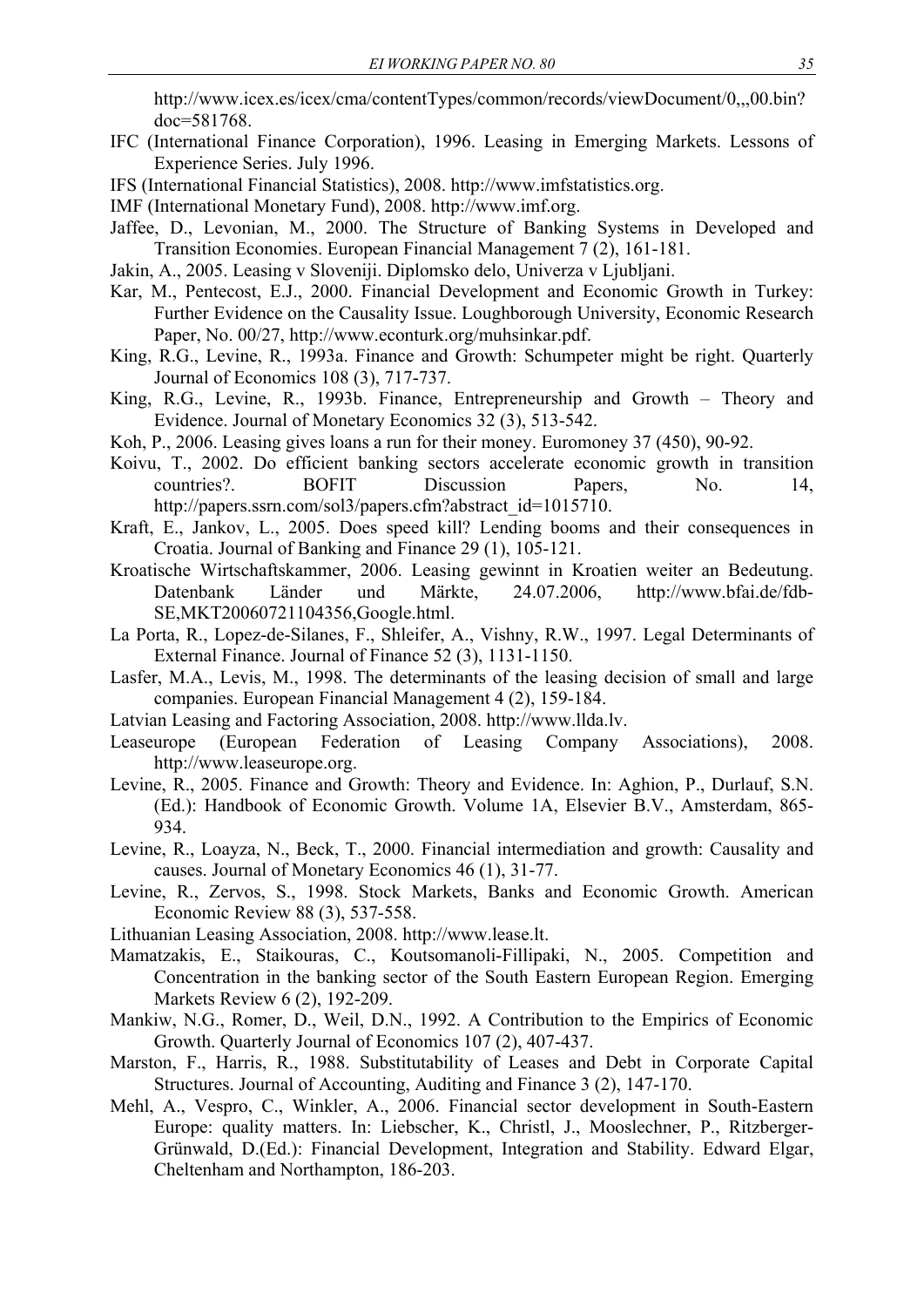- Mehl, A., Winkler, A., 2003. The finance-growth nexus and financial sector environment: new evidence from Southeast Europe. Paper presented at the  $9<sup>th</sup>$  Dubrovnik Economic Conference on Banking and the Financial Sector in Transition and Emerging Market Economies, organised by the Croatian National Bank, June 2003, http://www.hnb.hr/dub-konf/9-konferencija-radovi/mehl-winkler.pdf.
- Mileva, E., 2008. The impact of capital flows on domestic investment in transition economies. ECB Working Paper, No. 871, http://www.ecb.eu/pub/pdf/scpwps/ecbwp871.pdf.
- Minier, J.A., 2003. Are small stock markets different? Journal of Monetary Economics 50 (7), 1593-1602.
- Moutot, P., Gerdesmeier, D., Lojschová, A., von Landesberger, J., 2007. The role of other financial intermediaries in monetary and credit developments in the euro area. ECB Occasional Paper Series, No. 75, October 2007, http://www.ecb.int/pub/pdf/scpops/ecbocp75.pdf.
- Naaborg, I.J., 2007. Foreign Bank Entry and Performance with a focus on Central and Eastern Europe. Rijksuniversiteit Groningen, http://dissertations.ub.rug.nl/FILES/faculties/eco/2007/i.j.naaborg/00\_titlecon.pdf.
- Özatay, F., Sak, G., 2002. The 2000-2001 Financial Crisis in Turkey. Central Bank of Turkey and Ankara Christopher Ankara University

http://www.brookings.edu/es/commentary/journals/trade/papers/200205\_ozatay.pdf.

- Pantel, N., Haiss, P., 2008. The Growth of Hedge Funds and Implications for Financial Markets. Revue bancaire et financière / Bank-en Financiewezen, 2008/6-7, 395-403.
- Peev, E.. Yurtoglu, B., 2007. Corporate Financing in the New Member States: Firm-Level Evidence for Convergence and Divergence Trends. Paper presented at the  $5<sup>th</sup>$  OeNB Emerging Market Workshop, Vienna, March 2007, http://www.oenb.at/de/img/peev\_tcm14-52583.pdf.
- Platek, M., 2002. Financial Sector Development and Economic Growth in Transition Countries. Difo-Druck, Bamberg.
- Porter, D., Fumagalli, G., 2007. Where is the growth potential?. In: Euromoney (Ed.): World Leasing Yearbook 2007. Euromoney Books, London, 1-10.
- Rajan, R., 2006. Has Finance Made the World Riskier?. European Financial Management 12 (4), 499-533.
- Roessl, P., Haiss, P., 2008. FDI as Signal for Competitive Advantage: Does Financial Sector FDI Attract Real Sector FDI, Portfolio Investment and Trade?. In: Kowalewski, O., Weresa, M. (Ed.): The Role of Foreign Direct Investment in the Economy. Rainer Hampp, Munich, 9-41.
- Romanian Leasing and Non Banking Financial Services Association, 2008. http://www.albleasing.ro.
- Romanian Leasing Association, 2008. http://www.aslr.ro.
- Rousseau, P.L., Wachtel, P., 2009. What is happening to the impact of financial deepening on economic growth?. Economic Inquiry, forthcoming.
- Sammer, B., Haiss, P., 2008. The Impact of Derivative Markets on Asset Management and the Economy. SUERF Studies 2008/5, forthcoming.
- Schmit, M., 2004. Credit risk in the leasing industry. Journal of Banking and Finance 28 (4), 811-833.
- Sherif, K., 2003. The Fiscal Cost of State Banks in Eastern Europe and Central Asia. Paper presented at the World Bank Conference on Bank Privatization, Washington, D.C.
- Sirtaine, S., Skamnelos, I., 2007. Credit Growth in Emerging Europe: A Cause for Stability Concerns?. World Bank Policy Research Working Paper, No. 4281, http://papers.ssrn.com/sol3/papers.cfm?abstract\_id=1003062.
- Temple, J., 1999. The New Growth Evidence. Journal of Economic Literature 37 (1), 112- 156.
- Turkish Leasing Association, 2008. http://www.fider.org.tr.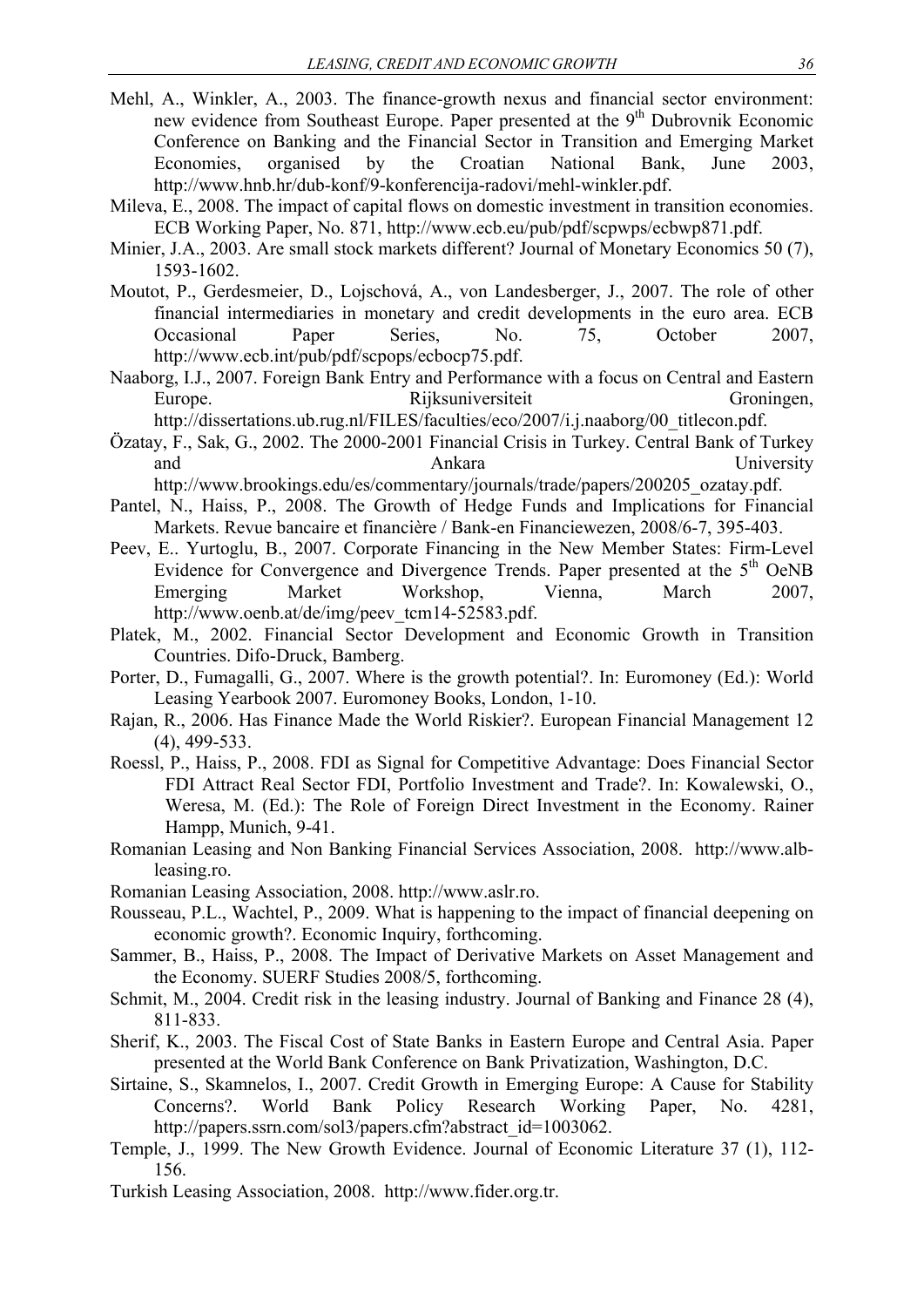Turkish Statistical Institute, 2008. http://www.turkstat.gov.tr.

- Ünalmis, D., 2002. The causality between financial sector development and economic growth: the case of Turkey. Research Department Working Papers of the Central Bank of Turkey 3/2002.
- Wachtel, P., 2001. Growth and Finance: What Do We Know and How Do We Know It?. International Finance 4 (3), 335-362.
- Wagner, N., Iakova, D., 2001. Financial Sector Evolution in the Central European Economies: Challenges in Supporting Macroeconomic Stability and Sustainable Growth. **IMF** Working Paper, No. 01/141, http://www.imf.org/external/pubs/ft/wp/2001/wp01141.pdf.
- WFE (World Federation of Exchanges), 2008. http://www.world-exchanges.org.
- WGI (Worldwide Governance Indicators), 2007. http://info.worldbank.org/governance/wgi2007/home.htm.
- World Bank, 2007. Second Export Finance Intermediary Loan (EFIL II). http://siteresources.worldbank.org/TURKEYEXTN/Resources/361711- 1206357596243/EFILIIupdateSept07.pdf.

World Bank, 2008. http://www.worldbank.org.

Yan, A. 2006. Leasing and Debt Financing: Substitutes or Complements?. Journal of Financial and Quantitative Analysis 41 (3), 709-731.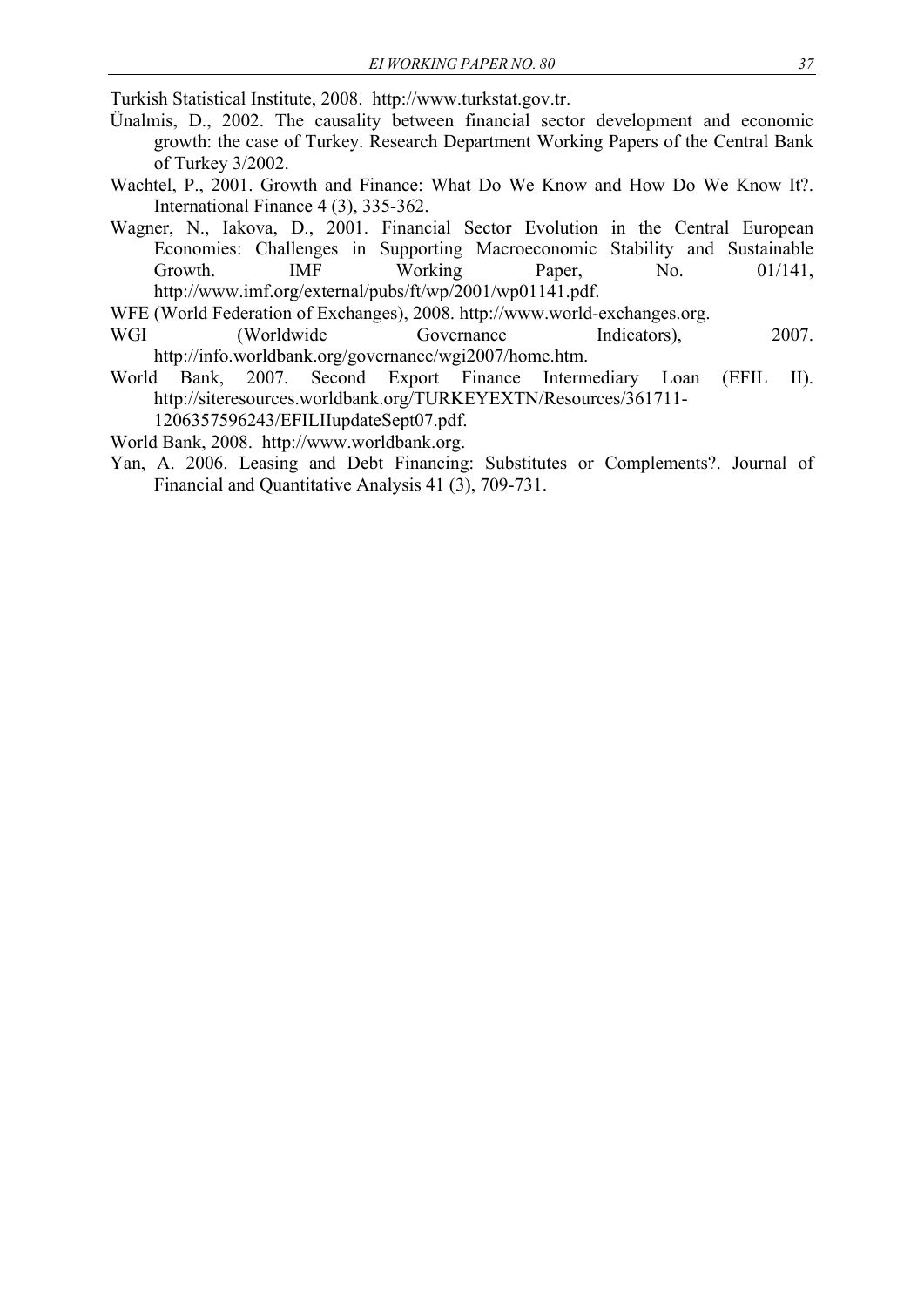## **APPENDIX**

## **Definition of variables**

| <b>Variable</b>                                              | Code           | <b>Definition</b>                                                            | <b>Sources</b>                                  |
|--------------------------------------------------------------|----------------|------------------------------------------------------------------------------|-------------------------------------------------|
| Output growth                                                | rgdpg          | Real GDP per capita growth                                                   | <b>IMF WEO</b> (World                           |
|                                                              |                |                                                                              | Economic Outlook)                               |
| Leasing (% of GDP)                                           | leas           | Outstanding leasing volumes                                                  | Leaseurope, national                            |
|                                                              |                |                                                                              | leasing associations                            |
| Domestic credit (% of                                        | domer          | Claims on central government, on                                             | IFS line $32$                                   |
| GDP)                                                         |                | state and local governments, on                                              |                                                 |
|                                                              |                | nonfinancial public enterprises, on<br>private sector, on Other Banking      |                                                 |
|                                                              |                | Institutions, on Nonbank Financial                                           |                                                 |
|                                                              |                | Institutions                                                                 |                                                 |
| Private credit (% of GDP)                                    | priver         | Claims on the private sector                                                 | IFS line 32d                                    |
| Stock market capitalisation                                  | stock          | EBRD: Market value of all shares                                             | <b>EBRD Structural Funds</b>                    |
| $(% \mathcal{O}(\mathcal{O})\otimes \mathcal{O})$ (% of GDP) |                | listed on the stock market,                                                  | Indicators;                                     |
|                                                              |                | calculated by multiplying the share                                          | Turkey: WFE Domestic                            |
|                                                              |                | price by the number of shares                                                | market capitalisation                           |
|                                                              |                | outstanding.                                                                 |                                                 |
|                                                              |                | WFE: The market capitalisation of a                                          |                                                 |
|                                                              |                | stock exchange is the total number                                           |                                                 |
|                                                              |                | of issued shares of domestic                                                 |                                                 |
|                                                              |                | companies, including their several                                           |                                                 |
|                                                              |                | classes, multiplied by their                                                 |                                                 |
| Bonds outstanding (% of                                      | bond           | respective prices at a given time.<br>Outstanding amount of domestic         | BIS table 16A, Bank of                          |
| GDP)                                                         |                | debt securities                                                              | Slovenia, Bulgarian                             |
|                                                              |                |                                                                              | National Bank, Bank of                          |
|                                                              |                |                                                                              | Estonia, Bank of Latvia,                        |
|                                                              |                |                                                                              | Bank of Lithuania                               |
| M3 (% of GDP)                                                | m <sub>3</sub> | Liquid liabilities are the sum of                                            | World Bank WDI (World                           |
|                                                              |                | currency and deposits in the central                                         | Development Indicators)                         |
|                                                              |                | bank (M0), plus transferable                                                 |                                                 |
|                                                              |                | deposits and electronic currency                                             |                                                 |
|                                                              |                | (M1), plus time and savings                                                  |                                                 |
|                                                              |                | deposits, foreign currency                                                   |                                                 |
|                                                              |                | transferable deposits, certificates of<br>deposit, and securities repurchase |                                                 |
|                                                              |                | agreements (M2), plus travelers                                              |                                                 |
|                                                              |                | checks, foreign currency time                                                |                                                 |
|                                                              |                | deposits, commercial paper, and                                              |                                                 |
|                                                              |                | shares of mutual funds or market                                             |                                                 |
|                                                              |                | funds held by residents.                                                     |                                                 |
| Total financial                                              | tfi i          | Sum of domestic credit, stock                                                | see sources for domestic                        |
| intermediation I (% of                                       |                | market capitalisation, bonds                                                 | credit, stock market                            |
| GDP)                                                         |                | outstanding, leasing                                                         | capitalisation, bonds                           |
| Total financial                                              |                | Sum of private credit, stock market                                          | outstanding, and leasing                        |
| intermediation II (% of                                      | tfi_ii         | capitalisation, bonds outstanding,                                           | see sources for private<br>credit, stock market |
| GDP)                                                         |                | leasing                                                                      | capitalisation, bonds                           |
|                                                              |                |                                                                              | outstanding, and leasing                        |
| Capital stock growth                                         | capstockg      | Growth rate of real physical stock                                           | Eller et al. (2006);                            |
|                                                              |                | per employee                                                                 | Turkey: AMECO database                          |
| Change in labour                                             | labch          | Change of the ratio of the number of                                         | European Commission                             |
| participation rate                                           |                | employed people to total population                                          | AMECO database                                  |
| Change in educational                                        | educh          | Change of weighted index of                                                  | Eller et al. (2006), based on                   |
| attainment                                                   |                | highest level of education attained                                          | Eurostat;                                       |
|                                                              |                | by employees, age:15-64                                                      | Turkey: Hagmayr and                             |
|                                                              |                |                                                                              | Haiss (2007)                                    |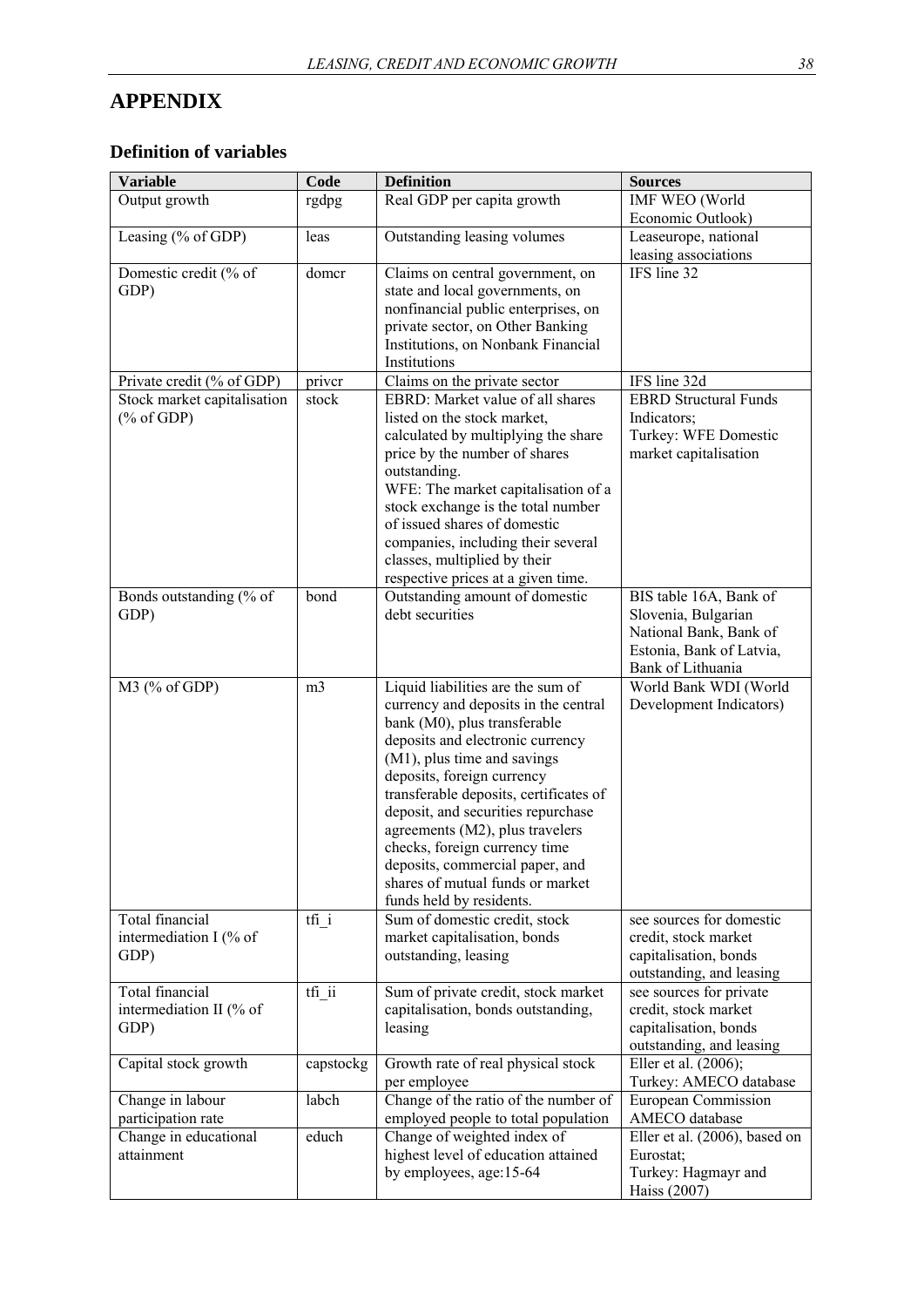| <b>Variable</b>                                                             | Code     | <b>Definition</b>                                                                                                                                                                                                                                                                                                                                        | <b>Sources</b>                                                                                                  |
|-----------------------------------------------------------------------------|----------|----------------------------------------------------------------------------------------------------------------------------------------------------------------------------------------------------------------------------------------------------------------------------------------------------------------------------------------------------------|-----------------------------------------------------------------------------------------------------------------|
| Life expectancy                                                             | lifeexp  | Number of years a newborn infant<br>would live if prevailing patterns of<br>mortality at the time of its birth<br>were to stay the same throughout its<br>life                                                                                                                                                                                           | World Bank WDI (World<br>Development Indicators)                                                                |
| Property rights                                                             | prop     | This factor examines the extent to<br>which the government protects<br>private property by enforcing the<br>laws, as well as the extent to which<br>private property is safe from<br>expropriation. The less protection<br>private property receives, the lower<br>a country's level of economic<br>freedom and the lower its score<br>$(0\% - 100\%)$ . | Heritage Foundation                                                                                             |
| Governance                                                                  | gov      | Aggregate indicator of six<br>dimensions of governance: Voice<br>and Accountability, Political<br>Stability and Absence of Violence,<br>Government Effectiveness,<br>Regulatory Quality, Rule of Law,<br>Control of Corruption (-2.5 to 2.5)                                                                                                             | WGI (Worldwide<br>Governance Indicators)                                                                        |
| Share of foreign banks (%<br>of total assets)                               | foreign  | Share of total bank sector assets in<br>banks with foreign ownership<br>exceeding 50 per cent, end-of-year.                                                                                                                                                                                                                                              | <b>EBRD Structural Funds</b><br>Indicators; Turkey:<br>Hagmayr and Haiss (2007)                                 |
| Lending rate (average %)                                                    | lend     | Average interest rate on loans                                                                                                                                                                                                                                                                                                                           | <b>EBRD Structural Funds</b><br>Indicators;<br>Turkey: Turkish Statistical<br>Institute                         |
| Non-performing loans (%<br>of total loans)                                  | npl      | Ratio of non-performing loans to<br>total loans. Non-performing loans<br>include sub-standard, doubtful and<br>loss classification categories of<br>loans, but excludes loans transferred<br>to a state rehabilitation agency or<br>consolidation bank, end-of-year.                                                                                     | <b>EBRD Structural Funds</b><br>Indicators;<br>Turkey and SK 2006: IMF<br>Global Financial Stability<br>Reports |
| Inflation change                                                            | inflch   | Change of GDP deflator: The GDP<br>deflator is derived by dividing<br>current price GDP by constant price<br>GDP and is considered to be an<br>alternate measure of inflation.                                                                                                                                                                           | <b>IMF WEO</b> (World<br>Economic Outlook)                                                                      |
| Industry, value added<br>$(% \mathcal{L}_{0} \cap \mathcal{L}_{1})$ of GDP) | industry | Net output of a sector after adding<br>up all outputs and subtracting<br>intermediate inputs.                                                                                                                                                                                                                                                            | World Bank WDI (World<br>Development Indicators)                                                                |
| Investment (in % of GDP)                                                    | invest   | Gross domestic investments                                                                                                                                                                                                                                                                                                                               | <b>EBRD Structural Funds</b><br>Indicators;<br>Turkey: IMF                                                      |
| EU membership dummy                                                         | eu       | Year of EU accession                                                                                                                                                                                                                                                                                                                                     | EU (2007)                                                                                                       |
| Banking crises dummy                                                        | cris     | Years of banking crises                                                                                                                                                                                                                                                                                                                                  | De Haas and van Leyveld<br>(2006), Özatay and Sak<br>(2002), Sherif (2003)                                      |

## **Definition of variables continued**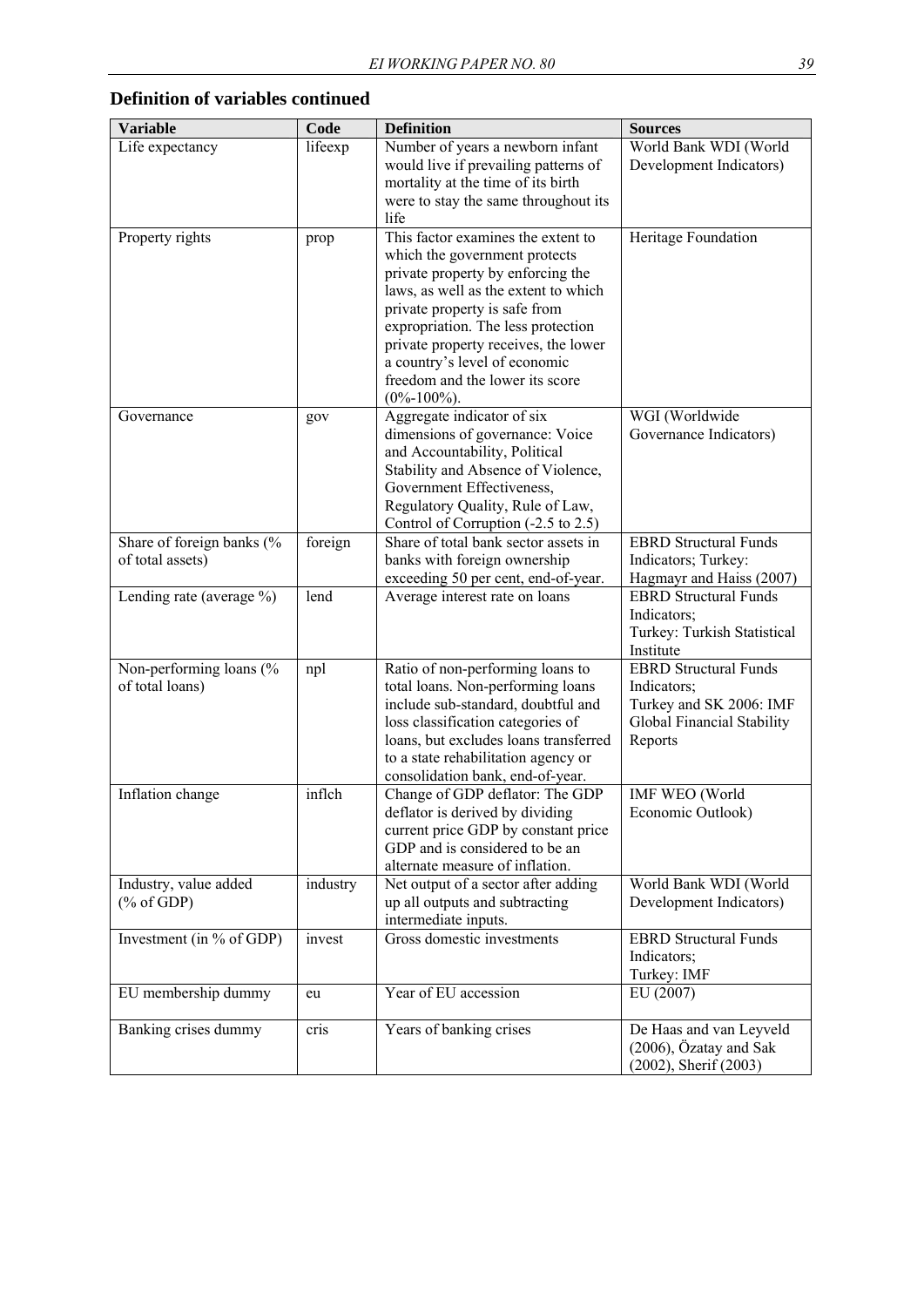#### **EI Working Papers:**

- 1 Gerhard Fink, A Schedule of Hope for the New Europe, Oktober 1993.
- 2 Gerhard Fink, Jutta Gumpold, Österreichische Beihilfen im europäischen Wirtschaftsraum (EWR), Oktober 1993.
- 3 Gerhard Fink, Microeconomic Issues of Integration, November 1993.
- 4 Fritz Breuss, Herausforderungen für die österreichische Wirtschaftspolitik und die Sozialpartnerschaft in der Wirtschafts- und Währungsunion, November 1993.
- 5 Gerhard Fink, Alexander Petsche, Central European Economic Policy Issues, July 1994.
- 6 Gerhard Fink, Alexander Petsche, Antidumping in Österreich vor und nach der Ostöffnung, November 1994.
- 7 Fritz Breuss, Karl Steininger, Reducing the Greenhouse Effect in Austria: A General Equilibrium Evaluation of CO2-Policy-Options, March 1995.
- 8 Franz-Lothar Altmann, Wladimir Andreff, Gerhard Fink, Future Expansion of the European Union in Central Europe, April 1995.
- 9 Gabriele Tondl, Can EU's Cohesion Policy Achieve Convergence?, April 1995.
- 10 Jutta Gumpold, Nationale bzw. gesamtwirtschaftliche Effekte von Beihilfen insbesondere Exportbeihilfen, April 1995.
- 11 Gerhard Fink, Martin Oppitz, Kostensenkungspotentiale der Wiener Wirtschaft Skalenerträge und Kostendruck, August 1995.
- 12 Alexander Petsche, Die Verfassung Ungarns im Lichte eines EU-Beitritts, September 1995.
- 13 Michael Sikora, Die Europäische Union im Internet, September 1995.
- 14 Fritz Breuss, Jean Tesche, A General Equilibrium Analysis of East-West Migration: The Case of Austria-Hungary, January 1996.
- 15 Alexander Petsche, Integrationsentwicklung und Europaabkommen EU Ungarn, Juli 1996.
- 16 Jutta Gumpold, Die Ausfuhrförderung in der EU, Juni 1996.
- 17 Jutta Gumpold, Internationale Rahmenregelungen zur Ausfuhrförderung, Juni 1996.
- 18 Fritz Breuss, Austria's Approach towards the European Union, April 1996.
- 19 Gabriele Tondl, Neue Impulse für die österreichische Regionalpolitik durch die EU-Strukturfonds, Mai 1996.
- 20 Griller, Droutsas, Falkner, Forgó, Klatzer, Mayer, Nentwich, Regierungskonferenz 1996: Ausgangspositionen, Juni 1996.
- 21 Stefan Griller, Ein Staat ohne Volk? Zur Zukunft der Europäischen Union, Oktober 1996.
- 22 Michael Sikora, Der "EU-Info-Broker" ein datenbankgestütztes Europainformationssystem im World Wide Web über die KMU-Förderprogramme der Europäischen Kommission, November 1996.
- 23 Katrin Forgó, Differenzierte Integration, November 1996.
- 24 Alexander Petsche, Die Kosten eines Beitritts Ungarns zur Europäischen Union, Januar 1997.
- 25 Stefan Griller, Dimitri Droutsas, Gerda Falkner, Katrin Forgó, Michael Nentwich, Regierungskonferenz 1996: Der Vertragsentwurf der irischen Präsidentschaft, Januar 1997.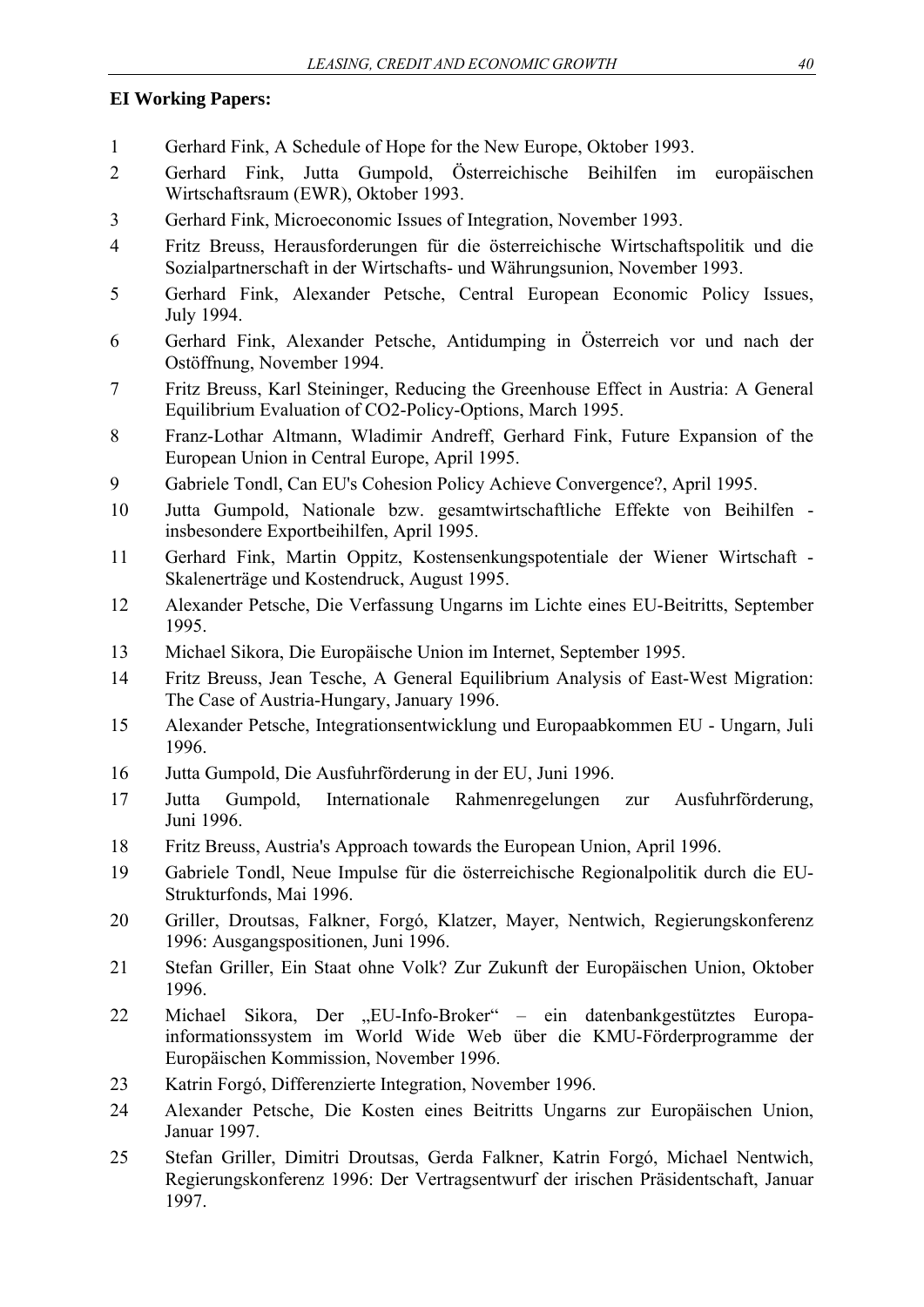- 26 Dimitri Droutsas, Die Gemeinsame Außen- und Sicherheitspolitik der Europäischen Union. Unter besonderer Berücksichtigung der Neutralität Österreichs, Juli 1997.
- 27 Griller, Droutsas, Falkner, Forgó, Nentwich, Regierungskonferenz 1996: Der Vertrag von Amsterdam in der Fassung des Gipfels vom Juni 1997, Juli 1997.
- 28 Michael Nentwich, Gerda Falkner, The Treaty of Amsterdam. Towards a New Institutional Balance, September 1997.
- 29 Fritz Breuss, Sustainability of the Fiscal Criteria in Stage III of the EMU, August 1998.
- 30 Gabriele Tondl, What determined the uneven growth of Europe´s Southern regions? An empirical study with panel data, März 1999.
- 31 Gerhard Fink, New Protectionism in Central Europe Exchange Rate Adjustment, Customs Tariffs and Non-Tariff Measures, Mai 1999.
- 32 Gerhard Fink, Peter Haiss, Central European Financial Markets from an EU Perspective. Review of the Commission (1998) Progress Report on Enlargement, Juni 1999.
- 33 Fritz Breuss, Costs and Benefits of EU Enlargement in Model Simulations, Juni 1999.
- 34 Gerhard Fink, Peter R. Haiss, Central European Financial Markets from an EU Perspective. Theoretical aspects and statistical analyses, August 1999.
- 35 Fritz Breuss, Mikulas Luptacik, Bernhard Mahlberg, How far away are the CEECs from the EU economic standards? A Data Envelopement Analysis of the economic performance of the CEECs, Oktober 2000.
- 36 Katrin Forgó, Die Internationale Energieagentur. Grundlagen und aktuelle Fragen, Dezember 2000
- 37 Harald Badinger, The Demand for International Reserves in the Eurosystem, Implications of the Changeover to the Third Stage of EMU, Dezember 2000.
- 38 Harald Badinger, Fritz Breuss, Bernhard Mahlberg, Welfare Implications of the EU's Common Organsiation of the Market in Bananas for EU Member States, April 2001
- 39 Fritz Breuss, WTO Dispute Settlement from an Economic Perspective More Failure than Success, Oktober 2001.
- 40 Harald Badinger, Growth Effects of Economic Integration The Case of the EU Member States, Dezember 2001.
- 41 Gerhard Fink, Wolfgang Koller, Die Kreditwürdigkeit von Unternehmen im Hinblick auf die Wirtschafts- und Währungsunion - Wien im österreichischen Vergleich, Dezember 2001.
- 42 Harald Badinger, Gabriele Tondl, Trade, Human Capital and Innovation: The Engines of European Regional Growth in the 1990s, Januar 2002.
- 43 David Blum, Klaus Federmair, Gerhard Fink, Peter Haiss, The Financial-Real Sector Nexus: Theory and Empirical Evidence, September 2002.
- 44 Harald Badinger, Barbara Dutzler, Excess Reserves in the Eurosystem: An Economic and Legal Analysis, September 2002.
- 45 Gerhard Fink, Nigel Holden, Collective Culture Shock: Constrastive Reactions to Radical Systemic Change, Oktober 2002.
- 46 Harald Badinger, Fritz Breuss, Do small countries of a trade bloc gain more of its enlargement? An empirical test of the Casella effect for the case of the European Community, Oktober 2002.
- 47 Harald Badinger, Werner Müller, Gabriele Tondl, Regional convergence in the European Union (1985-1999). A spatial dynamic panel analysis, Oktober 2002.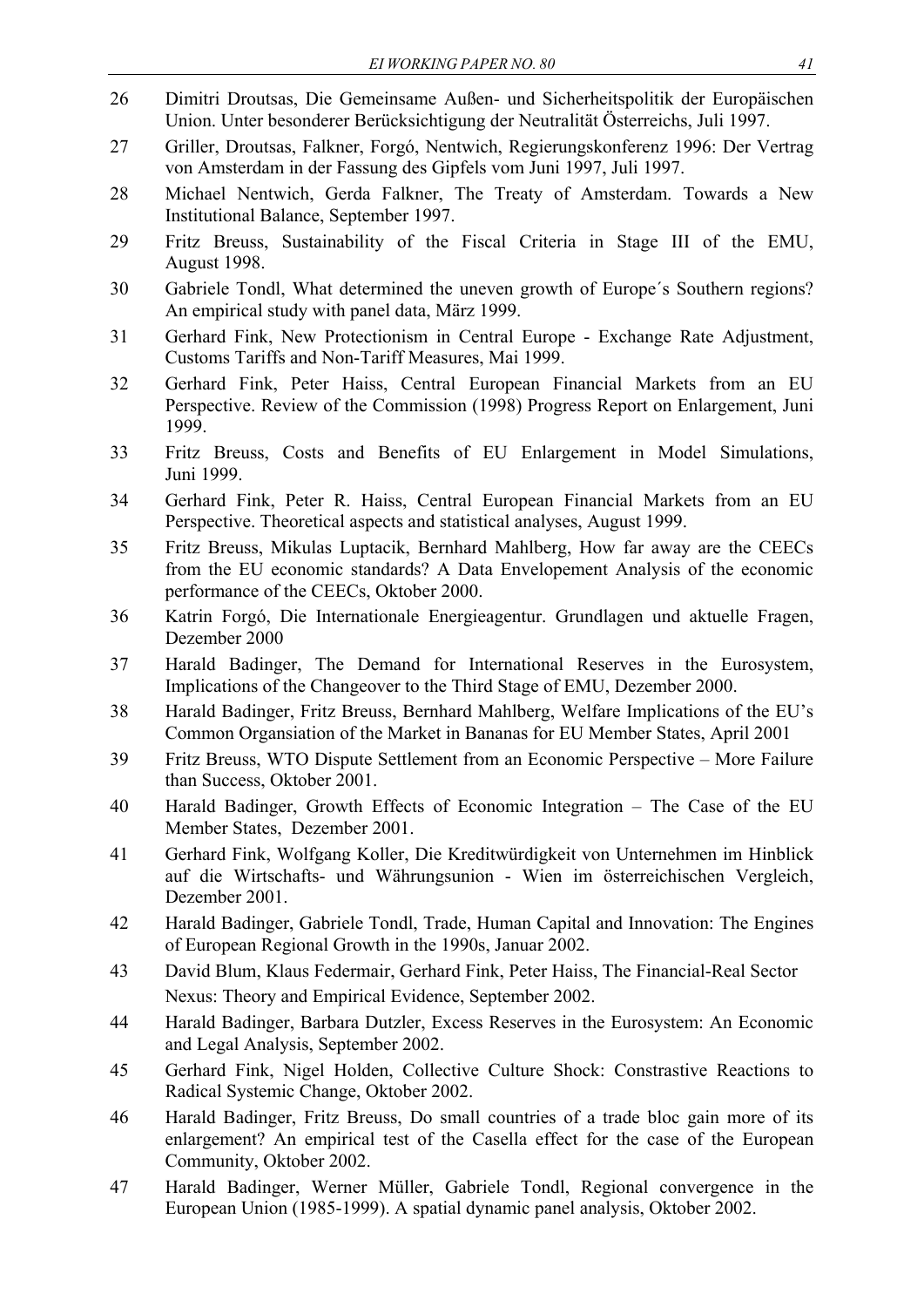- *LEASING, CREDIT AND ECONOMIC GROWTH 42*  48 Harald Badinger, Fritz Breuss, What Has Determined the Rapid Post-War Growth of Intra-EU Trade?, February 2003. 49 Gerhard Fink, Peter Haiss, Sirma Hristoforova, Bonds Market and Economic Growth, April 2003. 50 Fritz Breuss, Markus Eller, Efficiency and Federalism in the European Union, The Optimal Assignment of Policy Tasks to Different Levels of Government, May 2003. 51 Gabriele Tondl, Goran Vuksic, What makes regions in Eastern Europe catching up? The role of foreign investment, human resources and geography, May 2003. 52 Fritz Breuss, Balassa-Samuelson Effects in the CEEC: Are they Obstacles for Joining the EMU?, May 2003. 53 Angelika Hable, Handlungsformen und Kompetenzen in der Europäischen Verfassungsdebatte, September 2003. 54 Heinrich Schneider, "Kerneuropa" Ein aktuelles Schlagwort und seine Bedeutung, Februar 2004. 55 Harald Badinger, Do we really know that the EU's Single Market Programme has fostered competition? Testing for a decrease in markup ratios in EU industries, February 2004. 56 Michaela Seifert, Die Rechtlichen Grundlagen des Bologna-Prozesses und der Lissabon-Strategie – europaweite Vereinheitlichung der Studienstrukturen und Maßnahmen zur Erleichterung der Anerkennung von Diplomen, März 2004. 57 Heinrich Schneider, Liquidiert Präsident Bush das Völkerrecht? Macht, Recht und Europa in der heutigen Weltordnungspolitik, April 2004. 58 Gerhard Fink, Peter Haiss, Goran Vukšić, Changing Importance of Financial Sectors for Growth from Transition to Cohesion and European Integration, July 2004. 59 Gabriele Tondl, EU Regional Policy. Experiences and Future Concerns, July 2004. 60 Gerhard Fink, Anne-Katrin Neyer, Marcus Kölling, Sylvia Meierewert, An Integrative Model of Multinational Team Performance, November 2004. 61 Kathrin Blanck, Flexible Integration in the Common Foreign and Security Policy, December 2004. 62 Gerhard Fink, Marcus Kölling, Anne-Katrin Neyer, The Cultural Standard Method, January 2005. 63 Peter Haiss, Stefan Marin, Options for Developing Bond Markets – Lessons from Asia for Central and Eastern Europe, January 2005. 64 Gerhard Fink, Peter Haiss, Hans Christian Mantler, The Finance-Growth Nexus: Market Economies vs. Transition Countries, February 2005 65 Fritz Breuss, Austria, Finland and Sweden after 10 Years in the EU: Expected and Achieved Integration Effects, March 2005. 66 Harald Badinger, Fritz Breuss, Trade and Productivity: An Industry Perspective, March 2005. 67 Angelika Hable, The European Constitution: Changes in the Reform of Competences with a Particular Focus on the External Dimension, March 2005. 68 Gerhard Fink, Peter Haiss, Herwig Kirchner, Ulrike Thorwartl, Financing trough Bond Issues and the Nexus with Economic Growth, September 2005. 69 Markus Eller, Peter Haiss, Katharina Steiner, Foreign Direct Investment in the Financial Sector: The Engine of Growth for Central and Eastern Europe?, December
- 70 Gerhard Fink, Peter Haiss, Sirma Hristoforova, Credit, Bonds, Stocks and Growth in Seven Large Economies, January 2006

2005.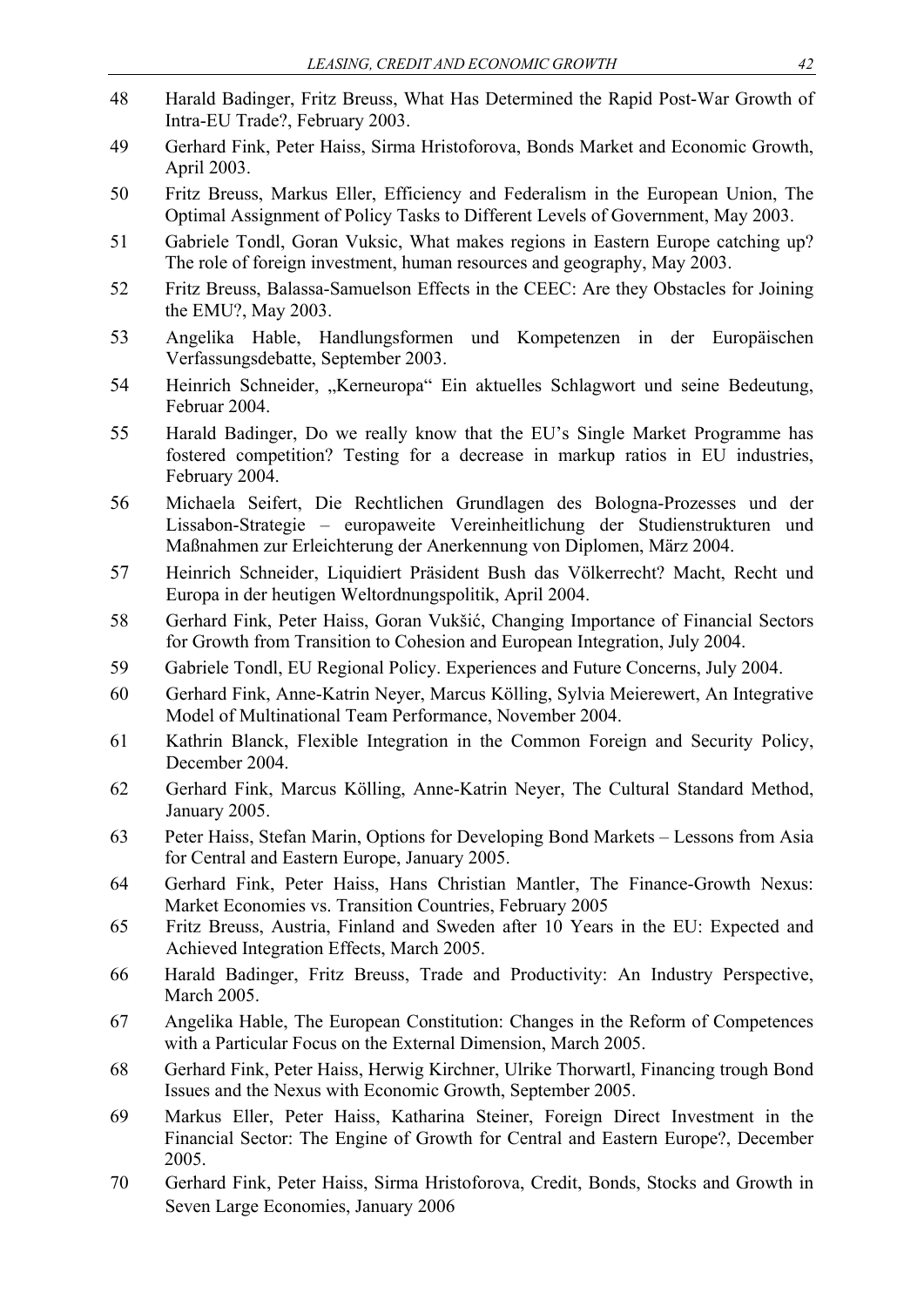- 71 Gabriele Tondl, Iulia Traistaru-Siedschlag, Regional Growth Cycle Convergence in the European Union, June 2006
- 72 Michaela Seifert: Die Durchführung des Gemeinschaftsrechts durch die Europäische Kommission als Teil europäischer "Gesetzgebungstätigkeit" – aktuelle Rechtslage und Modell der Europäischen Verfassung, Juli 2006
- 73 Peter Haiss, Gerhard Fink, The Finance-Growth-Nexus Revisited: New Evidence and the Need for Broadening the Approach, August 2006
- 74 Dagmar Inzinger / Peter Haiss, Integration of European Stock Markets: A Review and Extension of Quantity-Based Measures, November 2006
- 75 Fritz Breuss, A Common Election Day for Euro Zone Member States?, January 2007
- 76 Fritz Breuss, A Prototype Model of EU´s 2007 Enlargement, May 2007
- 77 Harald Badinger, Fritz Breuss, Trade Effects of the Euro: Small Countries, Large Gains!, July 2007
- 78 Fritz Breuss, Katrin Rabitsch, An Estimated Two-Country DSGE Model of Austria and the Euro Area, June 2008
- 79 Josefine Kuhlmann, Kompetenzrechtliche Neuerungen im europäischen Energierecht nach dem Vertrag von Lissabon, Juni 2008
- 80 Peter Haiss, Elisabeth Kichler, Leasing, Credit and Economic Growth: Evidence for Central and South Eastern Europe, March 2009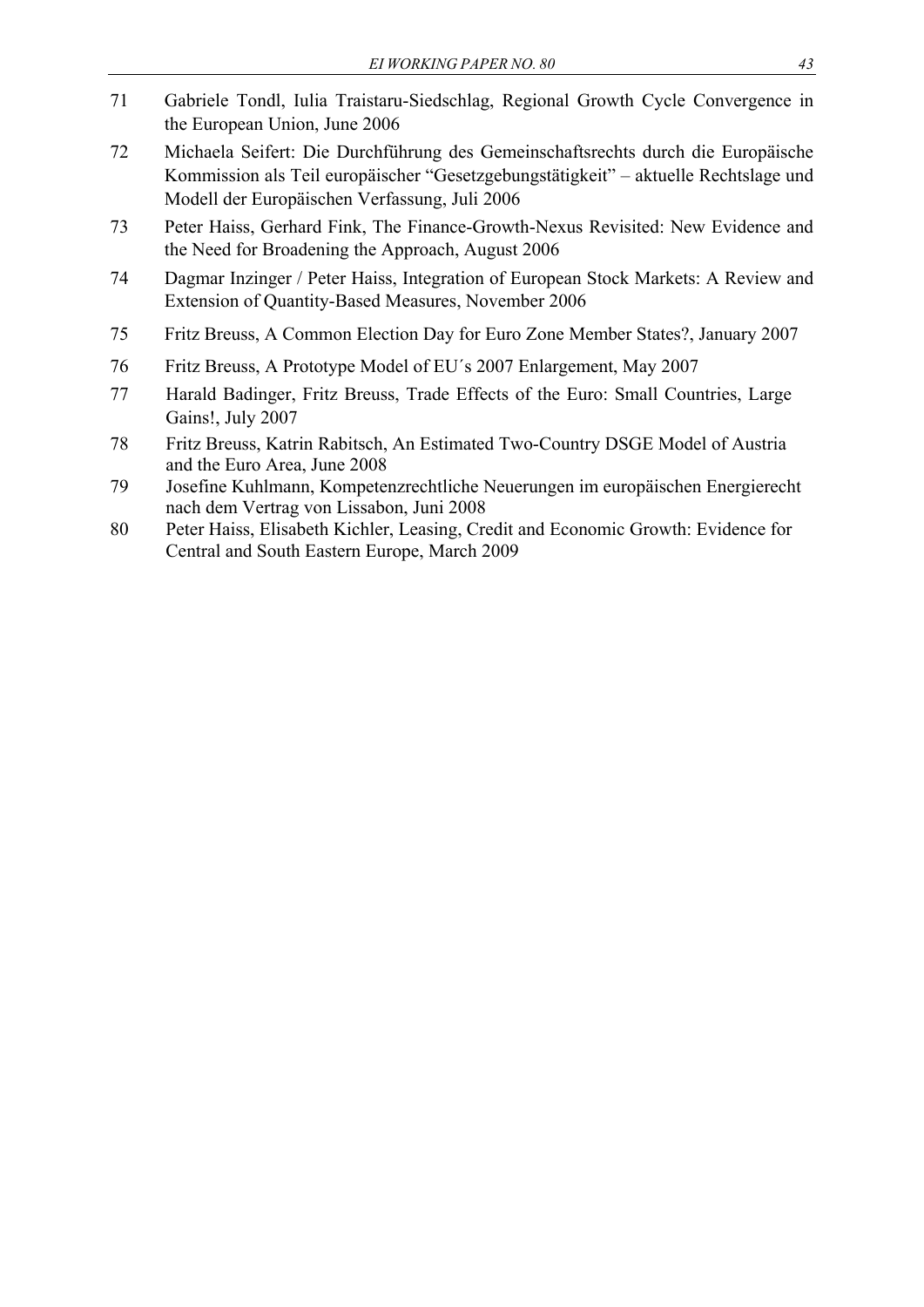#### **Europe Institute Publication Series**

(available via bookstores)

- 1 Österreichisches Wirtschaftsrecht und das Recht der EG. Hrsg von *Karl Korinek/Heinz Peter Rill*. Wien 1990, Verlag Orac. XXIV und 416 Seiten. (öS 1.290,-)
- 2 Österreichisches Arbeitsrecht und das Recht der EG. Hrsg von *Ulrich Runggaldier*. Wien 1990, Verlag Orac. XIII und 492 Seiten. (öS 1.290,-)
- 3 Europäische Integration aus österreichischer Sicht. Wirtschafts-, sozial und rechtswissenschaftliche Aspekte. Hrsg von *Stefan Griller/Eva Lavric/Reinhard Neck*. Wien 1991, Verlag Orac. XXIX und 477 Seiten. (öS 796,-)
- 4 Europäischer Binnenmarkt und österreichisches Wirtschaftsverwaltungsrecht. Hrsg von *Heinz Peter Rill/Stefan Griller*. Wien 1991, Verlag Orac. XXIX und 455 Seiten.  $(0S\,760)$
- 5 Binnenmarkteffekte. Stand und Defizite der österreichischen Integrations-forschung. Von *Stefan Griller/Alexander Egger/Martina Huber/Gabriele Tondl*. Wien 1991, Verlag Orac. XXII und 477 Seiten. (öS 796,-)
- 6 Nationale Vermarktungsregelungen und freier Warenverkehr. Untersuchung der Art. 30, 36 EWG-Vertrag mit einem Vergleich zu den Art. 13, 20 Freihandelsabkommen EWG - Österreich. Von *Florian Gibitz*. Wien 1991, Verlag Orac. XIV und 333 Seiten.  $(0S 550)$
- 7 Banken im Binnenmarkt. Hrsg von *Stefan Griller*. Wien 1992, Service Fachverlag. XLII und 1634 Seiten. (öS 1.680,-)
- 8 Auf dem Weg zur europäischen Wirtschafts- und Währungsunion? Das Für und Wider der Vereinbarungen von Maastricht. Hrsg von *Stefan Griller*. Wien 1993, Service Fachverlag. XVII und 269 Seiten. (öS 440,-)
- 9 Die Kulturpolitik der EG. Welche Spielräume bleiben für die nationale, insbesondere die österreichische Kulturpolitik? Von *Stefan Griller*. Wien 1995, Service Fachverlag.
- 10 Das Lebensmittelrecht der Europäischen Union. Entstehung, Rechtsprechung, Sekundärrecht, nationale Handlungsspielräume. Von *Michael Nentwich*. Wien 1994, Service Fachverlag. XII und 403 Seiten. (öS 593,-)
- 11 Privatrechtsverhältnisse und EU-Recht. Die horizontale Wirkung nicht umgesetzten EU-Rechts. Von *Andreas Zahradnik.* Wien 1995, Service Fachverlag. (öS 345,-)
- 12 The World Economy after the Uruguay Round. Hrsg von *Fritz Breuss*. Wien 1995, Service Fachverlag. XVII und 415 Seiten. (öS 540,-)
- 13 European Union: Democratic Perspectives after 1996. Von *Gerda Falkner/ Michael Nentwich*. Wien 1995, Service Fachverlag. XII und 153 Seiten. (öS 385,-)
- 14 Rechtsfragen der Wirtschafts- und Währungsunion. Hrsg von *Heinz Peter Rill* und *Stefan Griller*. Wien 1997, Springer Verlag Wien/New York, 197 Seiten.
- 15 The Treaty of Amsterdam Facts Analysis, Prospects. Von *Stefan Griller*, *Dimitri P. Droutsas*, *Gerda Falkner*, *Katrin Forgó*, *Michael Nentwich*. Wien 2000, Springer Verlag Wien/New York, 643 Seiten.
- 16 Europäisches Umweltzeichen und Welthandel. Grundlagen, Entscheidungs-prozesse, rechtliche Fragen. Von *Katrin Forgó*. Wien 1999, Springer Verlag Wien/New York 1999, 312 Seiten.
- 17 Interkulturelles Management. Österreichische Perspektiven. Von *Gerhard Fink*, *Sylvia Meierewert* (Hrsg.), Springer Verlag Wien/New York, 2001, 346 Seiten